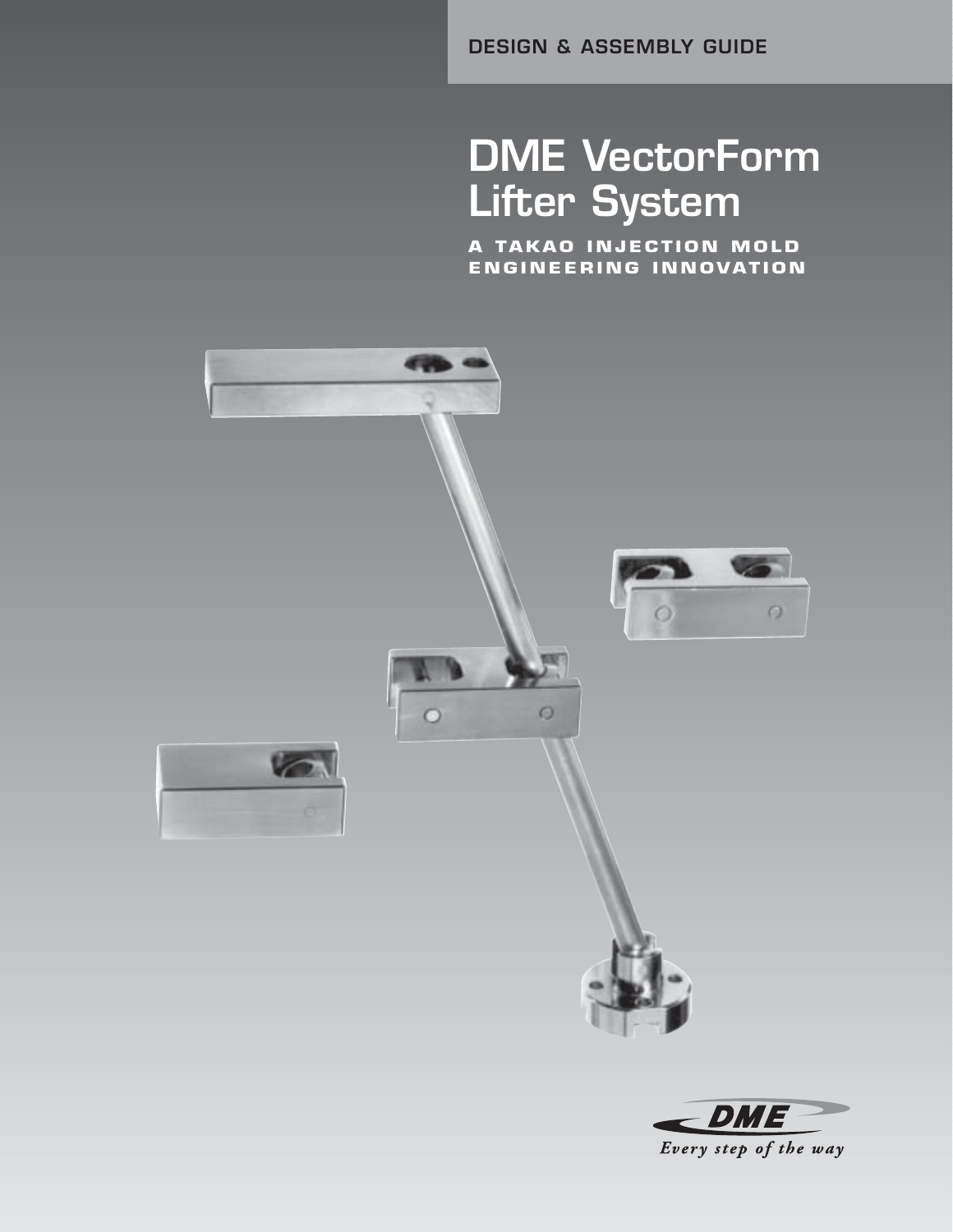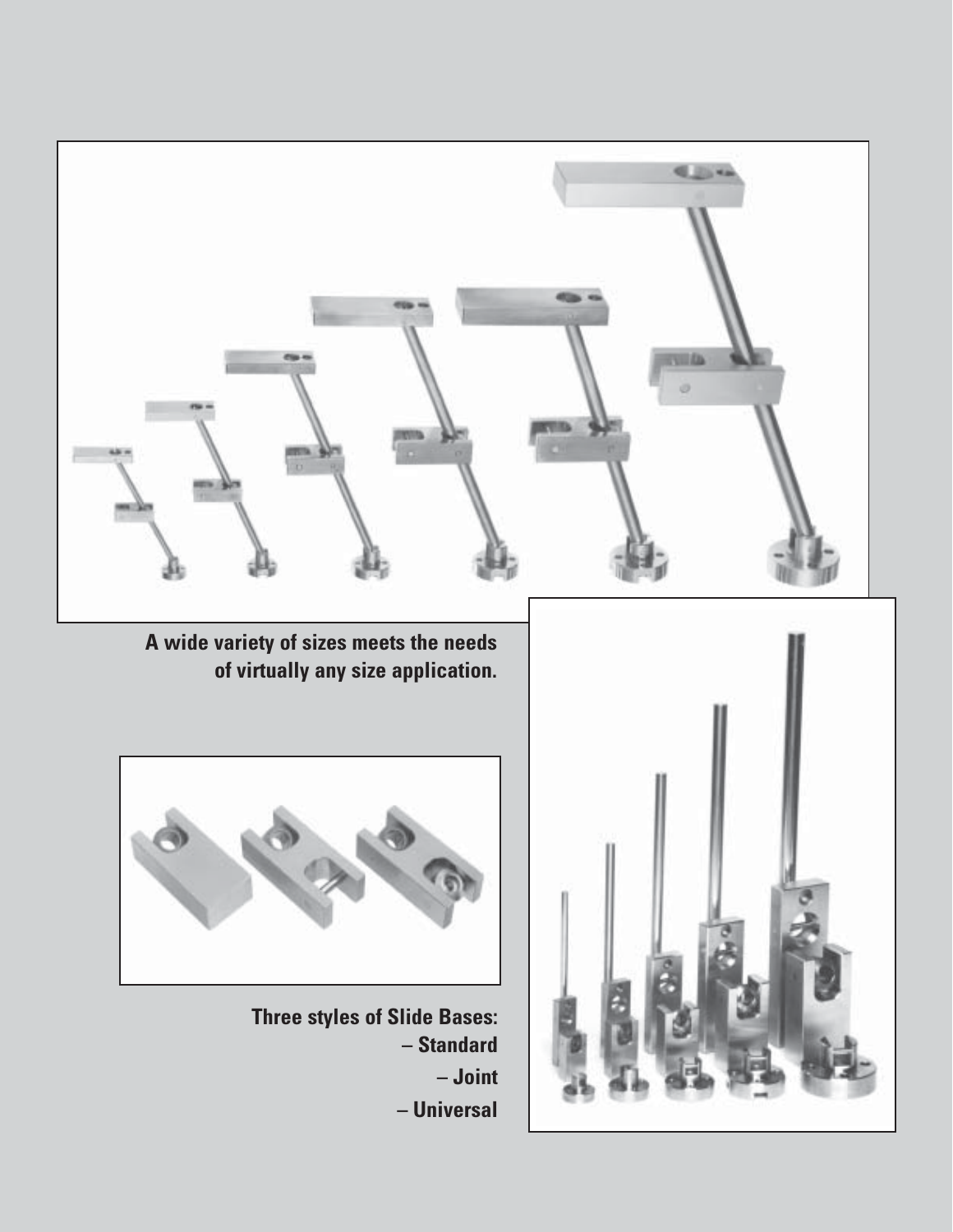# **TABLE OF CONTENTS**

# **Overview and Design Guidelines**

| VectorForm Overview  4-7          |  |
|-----------------------------------|--|
|                                   |  |
|                                   |  |
|                                   |  |
| Determining Loads & Forces  14-17 |  |

# **Component Specifications**

# **Samples**

| Sample Design |  |
|---------------|--|
|               |  |
|               |  |
|               |  |
|               |  |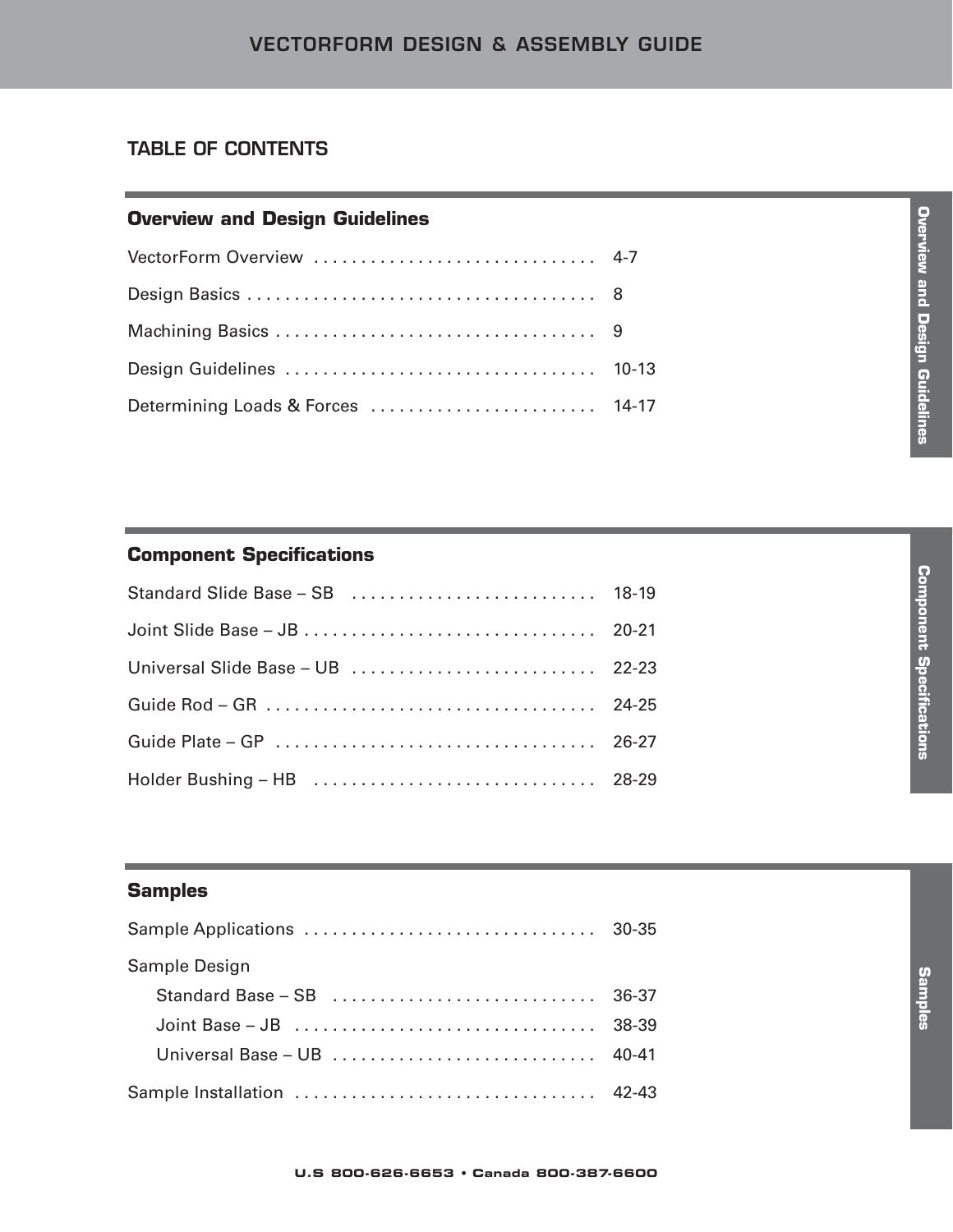

# **VectorForm Lifter Systems**

- **Maximize design flexibility**
- **Multiple systems can be used on a single large lifter**
- **A single system can operate multiple lifter cores**
- **Minimize plate machining**
- **Off-the-shelf installation into most lifter applications**
- **Available in a wide variety of sizes**

VectorForm Lifter Systems offer three types of slide bases to meet the needs of your applications.

- The Standard Slide Base (SB) is the most flexible and the most economical slide base. The Standard Slide Base can be custom machined by the mold builder to meet specialized application requirements. The Standard Slide Base is also the most robust slide base with respect to loads and forces.
- The Joint Slide Base (JB) permits the lifter core assembly to be retained with a single pin.
- The Universal Slide Base (UB) is similar to the Joint Slide Base, although the single pin is replaced by a universal joint which offers greater flexibility than the Joint Slide Base (JB) while still requiring only one screw to retain the lifter core assembly.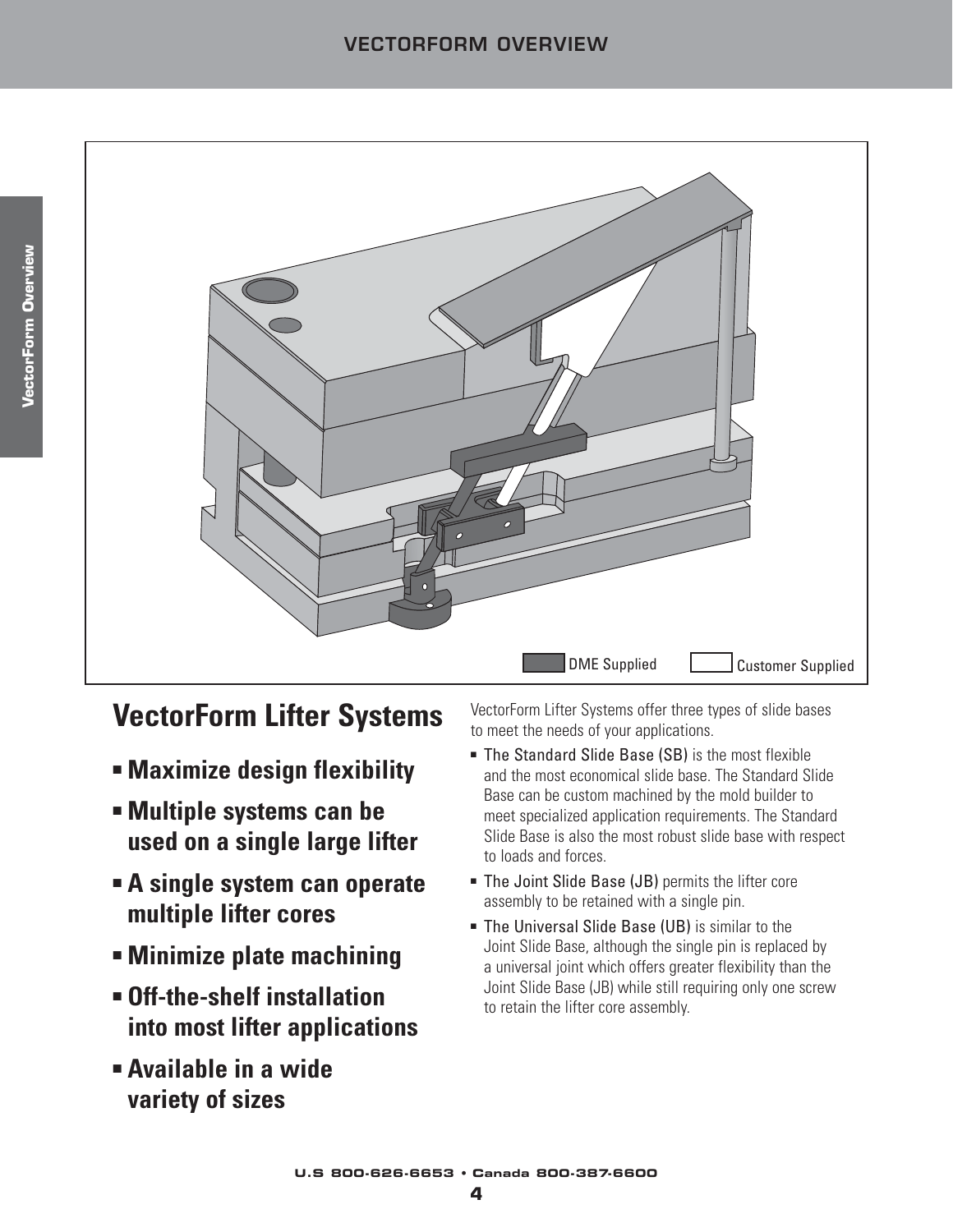# **VectorForm Lifter System features and benefits**







Standard Slide Base (SB)





Joint Slide Base (JB)





Universal Slide Base (UB)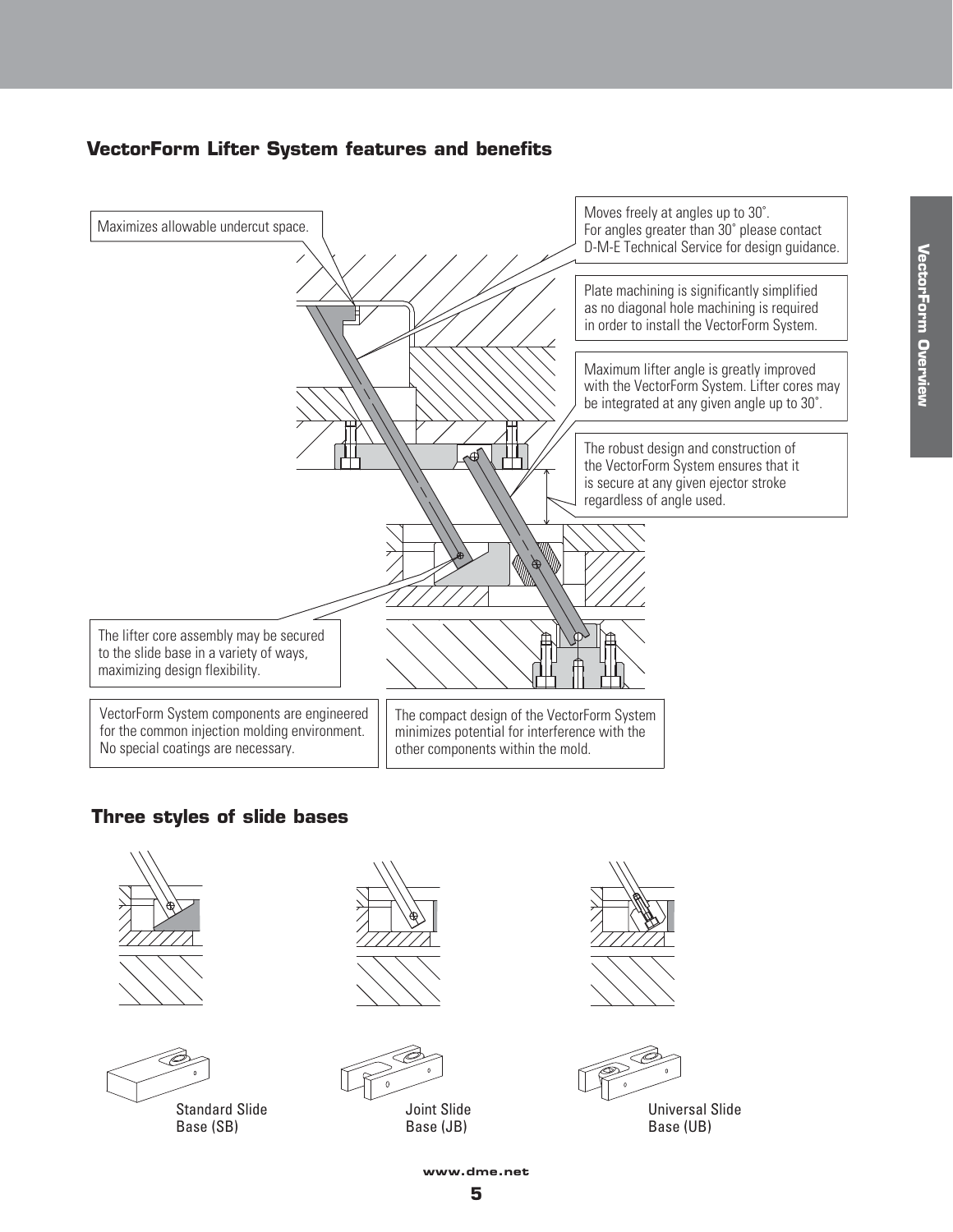# **VECTORFORM OVERVIEW**



# **Mold base overview VectorForm Lifter overview**



### **VectorForm Lifter System operating sequence**



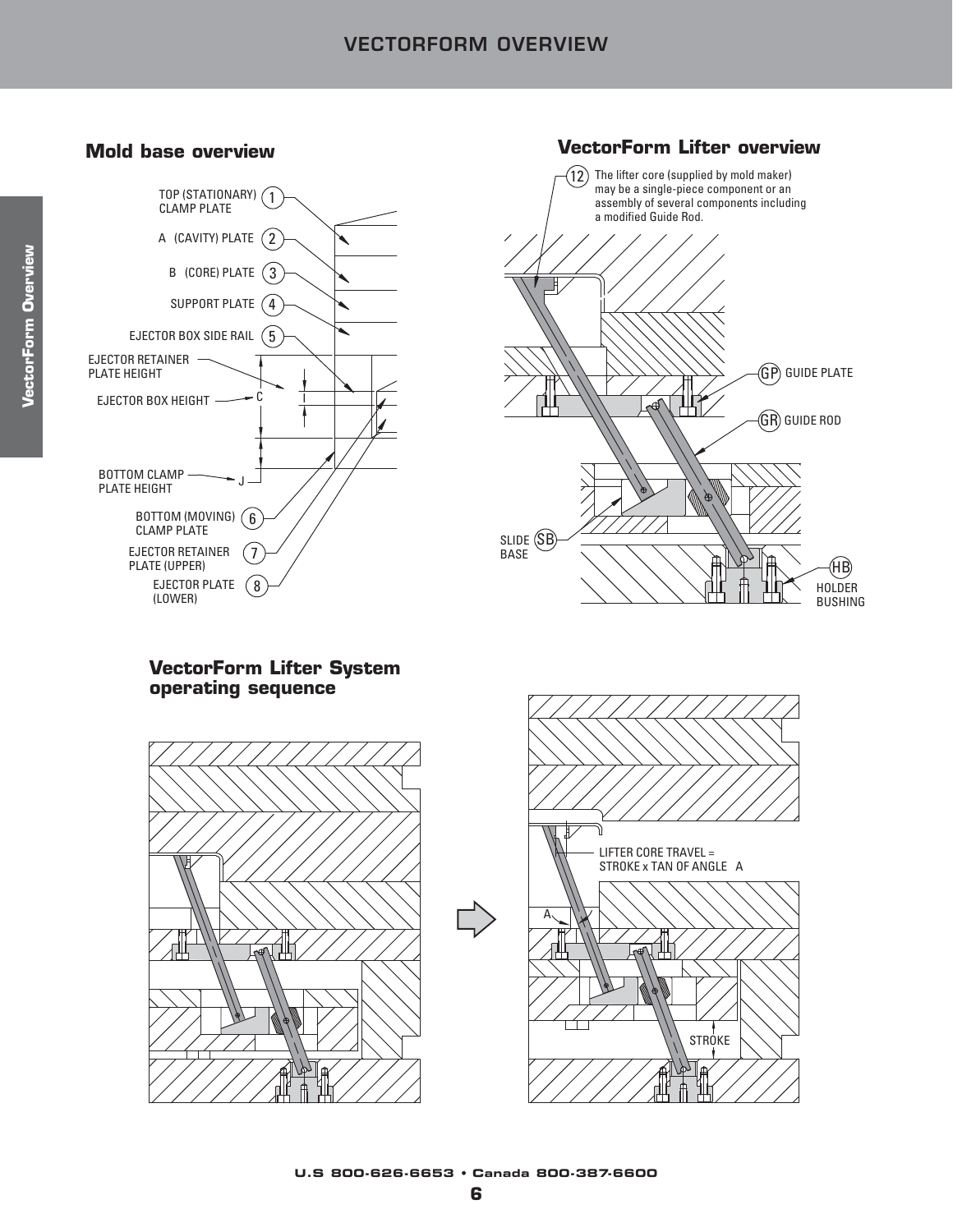

General integration. **Standard Slide Base** in typical ejector plate installation shown.



**Universal Slide Base** shown in typical ejector plate installation.



**Joint Slide Base** shown in inclined ejector plate installation. Angled Slide Base installation may be used to accelerate or decelerate the action of the VectorForm System. In this example, the VectorForm System movement is decelerated relative to the movement of the ejector plate.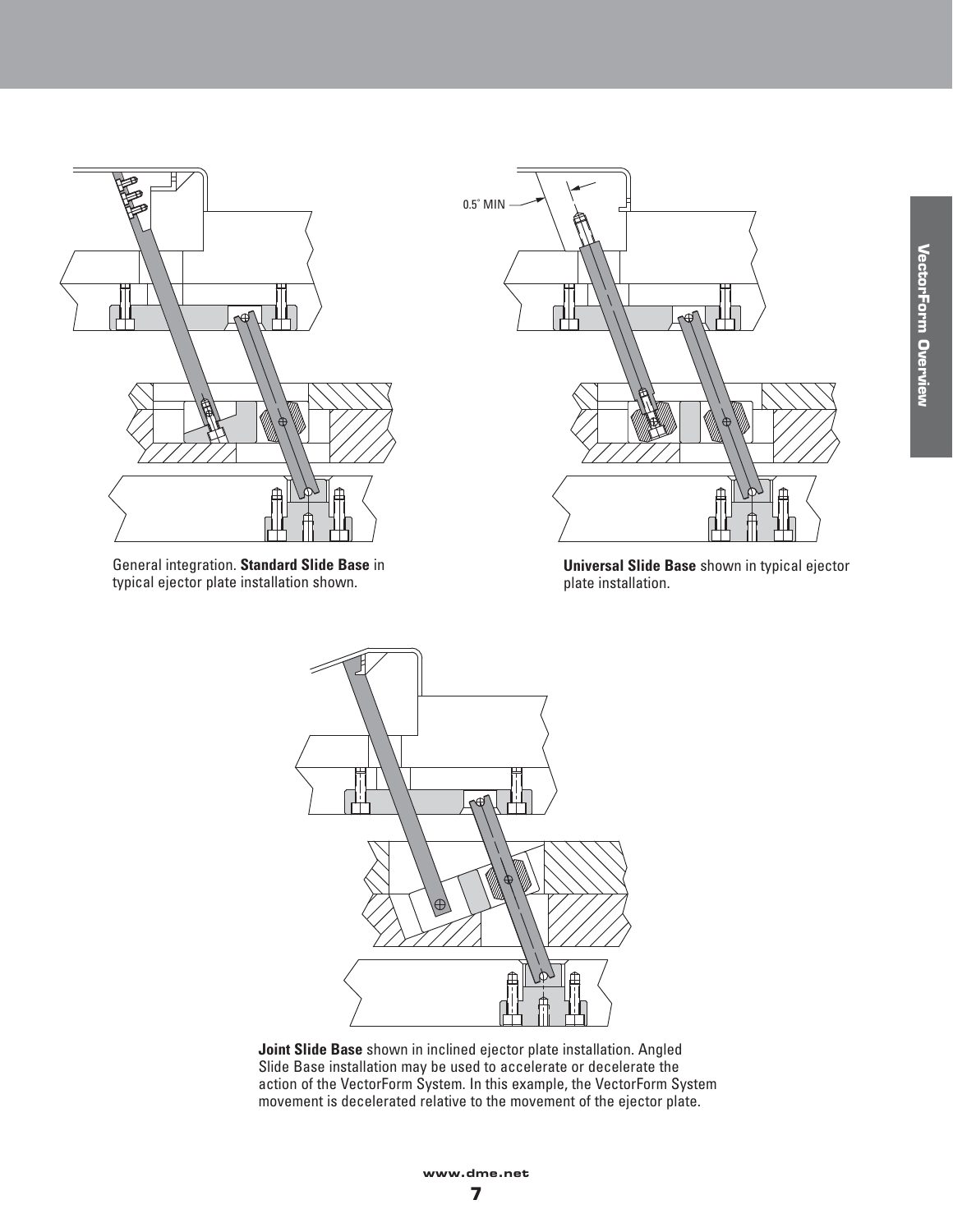**VectorForm basic design Locking Angles**

LENGTH OF GUIDE ROD:  $y = C + Hg + h$  $L' = y/cosK$   $L = L' + 2R$ 







# **General Installation**

- It is recommended that the VectorForm Lifter System be installed as shown above.
- For each given VectorForm set, all components MUST be of the same size. However, separate sets of different sizes may be installed in the same mold.
- Actuation of VectorForm Lifter Systems can be accelerated or decelerated by an inclined sliding surface on the ejector plate and ejector retainer plate.
- Lubrication is not generally required nor recommended. If lubrication is used, it should be low-viscosity.

### **Angles**

- The VectorForm Lifter System may be used with angles ranging from 5° (minimum) to 30° (maximum).
- Deep undercuts in the molded part can be obtained by using a larger angle in the lifter core and by increasing the ejector plate stroke.

### **Lifter Core Guidance**

- The lifter core must have sufficient guidance in the tool. For multiple lifter cores installed in tandem in the tool, additional guidance in the core inserts is recommended.
- If resistance in actuation is great, an additional Guide Plate may be placed directly below the core insert.

### **Guided Ejection**

■ Guided ejection is recommended for all designs.

# **Fit and Finish**

- Standard component dimensions and Rockwell hardness are provided in the component specifications section of this guide. Should the standard components need to be modified, additional performance can be obtained by treating after finish machining (TiN coating, flash-chrome, etc.). Component installations can be fitted to suit.
- Ensure a loose fit on the Holder Bushing and Guide Plate installation. Ensure a precise fit between the lifter core and the Guide Plate. The Holder Bushing will automatically align prior to bolting the bushing to the clamp plate.

### **Locking Angles/Component Back-Up**

- Locking angles may be designed to provide a locking surface to counter against molding pressure.
- A block construction using a square lifter core can also allow the resin pressure to be backed up by the core insert.
- If the axial load acting on the lifter core exceeds the limit allowed for the slide base pin (used in JB and UB Slide Bases), use a Standard (SB) Slide Base and back the lifter core on the slide by machining a ledge that is perpendicular to the axis of the lifter core. The lifter core must then seat firmly against the angled face of the slide base.

# **Non-Standard Shapes/Materials**

■ Lifter core blocks may be machined to any desired shape and size, provided the chosen number and size of the VectorForm core standard components will support the lifter core blocks. Lifter core are to be supplied by the moldmaker.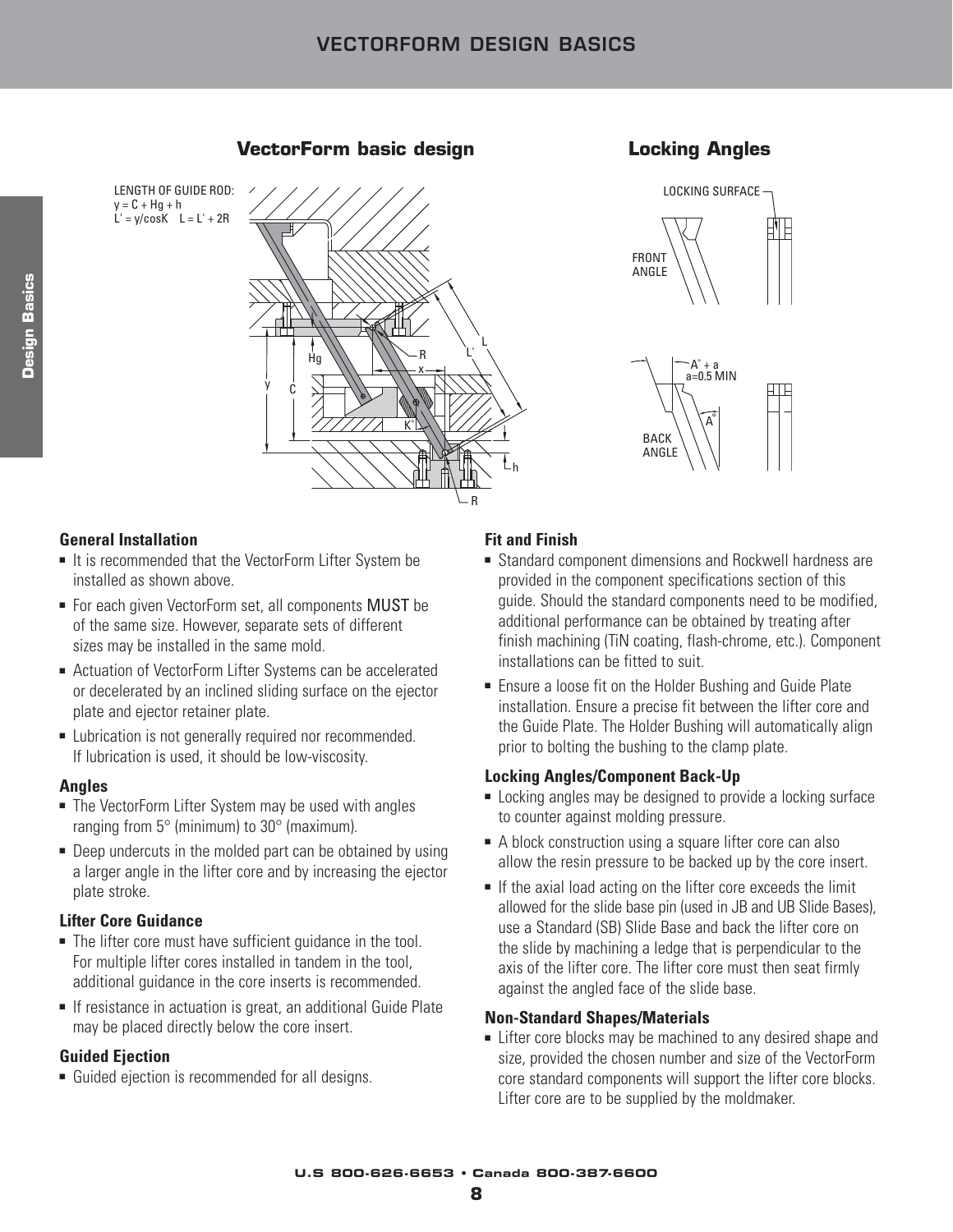# **VECTORFORM MACHINING BASICS**

|                  |                                   |                                                 |                                 | <b>Dimensions</b>               |                                   |                                 |                                                                                                              |
|------------------|-----------------------------------|-------------------------------------------------|---------------------------------|---------------------------------|-----------------------------------|---------------------------------|--------------------------------------------------------------------------------------------------------------|
| <b>Size</b>      | 06                                | 08                                              | 10                              | 13                              | 16                                | 20                              | <b>Installation Classification</b>                                                                           |
|                  | 13                                | 15                                              | 20                              | 25                              | 30                                | 35                              |                                                                                                              |
| J                | 20                                | 25                                              | 30                              | 35                              | 40                                | 50                              | C                                                                                                            |
| C.               | $50 - 120$                        | 50-150                                          | 70-200                          | 100-250                         | 120-300                           | 120-400                         |                                                                                                              |
| $T_g$            | $8 + 0.03$                        | $10^{+0.03}_{-0}$                               | $12 + 0.05$                     | $15^{+0.05}_{0}$                | $20^{+0.1}_{-0}$                  | $^{+0.1}_{0}$<br>25             | S2<br>Lg: The numerical values refer                                                                         |
| $F_{g}$          | $20^{+0.5}_{+0.3}$                | $25\begin{array}{l}\n+0.5 \\ +0.3\n\end{array}$ | $32^{+1}_{+0.5}$                | 40 $^{+1}_{+0.5}$               | $50^{+2}_{+1}$                    | $60^{+2}_{+1}$                  | S <sub>1</sub><br>$e^{\prime}$<br>$(***)$<br>to the standard dimensions.                                     |
| $L_{g}$          | $60^{+0.5}_{+0.3}$                | $70^{+0.5}_{+0.3}$                              | $90 + 1 + 0.5$                  | $120^{+1}_{+0.5}$               | $150^{+2}_{+1}$                   | $180^{+2}_{+1}$                 | <u>Machining</u><br>They may be subject to                                                                   |
| $T_{\rm s}$      | $+0.2$<br>+0.1<br>13              | $16^{+0.2}_{+0.1}$                              | $20 + 0.3 + 0.2$                | $25 + 0.3 + 0.2$                | $30^{+0.4}_{+0.3}$                | 40 $^{+0.4}_{+0.3}$             | change depending on the<br>design situation.                                                                 |
| $F_s$            | $20 + 0.3 + 0.2$                  | $25 + 0.3 + 0.2$                                | $32^{+0.5}_{+0.3}$              | 40 $^{+0.5}_{+0.3}$             | $50^{+1.0}_{+0.5}$                | $60^{+1.0}_{+0.5}$              | Ax<br>$x = S1 + S2$                                                                                          |
| $L_{\rm S}$      | $(40) +x$                         | $(50) +x$                                       | $(60) +x$                       | $(80) +x$                       | $(100) +x$                        | $(130) +x$                      | Basics<br>Ls: The numerical values in parentheses refer to                                                   |
| $A_{S}$          | 8                                 | 10                                              | 13                              | 16                              | 20                                | 25                              | the standard dimensions. They may be subject                                                                 |
| P <sub>h</sub>   | $\varnothing$ 13 $^{+0.3}_{+0.1}$ | $\emptyset$ 16 $^{+0.3}_{+0.1}$                 | $\emptyset$ 20 $^{+0.5}_{+0.2}$ | $\emptyset$ 25 $^{+0.5}_{+0.2}$ | $\varnothing$ 32 $^{+1.0}_{+0.5}$ | $\emptyset$ 40 $^{+1.0}_{+0.5}$ | to change depending on the design situation.                                                                 |
| $\mathbf{0}_{h}$ | $\varnothing$ 27 $^{+0.5}_{+0.3}$ | $\mathfrak{g}34$ $^{+0.5}_{+0.3}$               | $\emptyset$ 42 + 1.0            | $\emptyset$ 51 + 1.0            | $\emptyset$ 65 $^{+2}_{+1}$       | $\emptyset 80^{+2}_{+1}$        | Ax: The interference relief with the Guide Rod when                                                          |
| Τ <sub>h</sub>   | $8 + 0.05$                        | $10^{+0.05}_{0}$                                | $12^{+0.1}_{-0}$                | $15 \frac{+0.1}{0}$             | $18^{+0.2}_{-0}$                  | $22^{+0.2}_{-0}$                | the ejector plate assembly is operating.                                                                     |
| c <sub>h</sub>   |                                   |                                                 | 1.5                             | 1.5                             | $\overline{2}$                    | $\overline{2}$                  | Design the operating displacement space S1 and S2,<br>Ax, and the other interference reliefs with sufficient |
| $E_{s}$          | $16^{+0.3}_{+0.2}$                | $20 + 0.3 + 0.2$                                | $26^{+0.5}_{+0.3}$              | $33^{+0.5}_{+0.3}$              | 42 $^{+1.0}_{+0.5}$               | $^{+1.0}_{+0.5}$<br>$50\,$      | margin of space.                                                                                             |
| G <sub>s</sub>   | $9 + 0.2 + 0.1$                   | $11^{+0.2}_{+0.1}$                              | $14^{+0.3}_{+0.2}$              | $17^{+0.3}_{+0.2}$              | $22^{+0.4}_{+0.3}$                | $28$ $\substack{+0.4 \\ +0.3}$  |                                                                                                              |
| $(CB)$ M         | 3x10                              | 4x12                                            | 5x15                            | 6x20                            | 8x25                              | 10x30                           |                                                                                                              |

All dimensions are in mm

#### **Information**

- 1. The above table describes the reference values that are to be used as a guide. Determine the actual values by taking into consideration the overall tolerances (accuracy) of the machined installations (in the mold plates) and of the components themselves.
- 2. When the slide base is placed between the ejector retainer plate (upper) and the ejector plate (lower), it may be necessary to make the ejector plate thicker than normal to completely accommodate the slide base.
	- **Note:** In general, all the fits are designed with slack, arranged in a rather loose manner to allow for automatic centering of the assembly. (As a result, the integration of the assembly into a typical mold base is smoother. This facilitates assembly.)
		-

 $f =$  clearance for lifter core  $f' =$  difference (to one side) between lifter core clearance hole and the slide base installation pocket in the ejector plate assembly





**Note:** Please refer to pages on slide bases for further details on the guide step instructions. (Ts) and (Gs) should take into account thermal expansion.

**www.dme.net 9**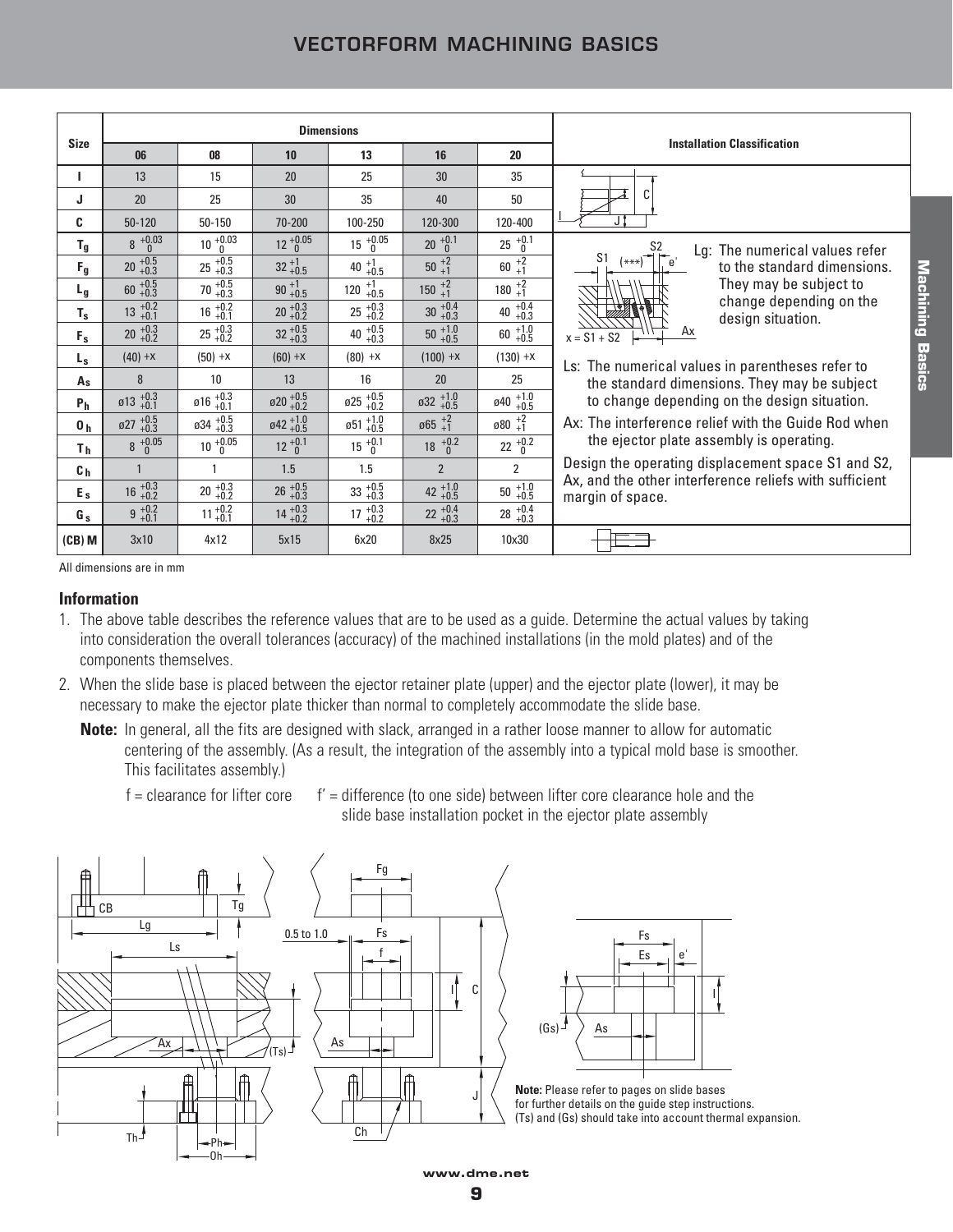### **Thermal expansion – Joint Base**



- It is not necessary to fit a special metal into the sliding hole of the lifter core rod.
- The lifter core sliding clearance allows for the misalignment between the lifter core and the lifter core rod.
- Center the Guide Plate in the lifter core rod, and ensure a loose fit for automatic centering; then, tighten the screws.

# **Thermal expansion – Universal Base**

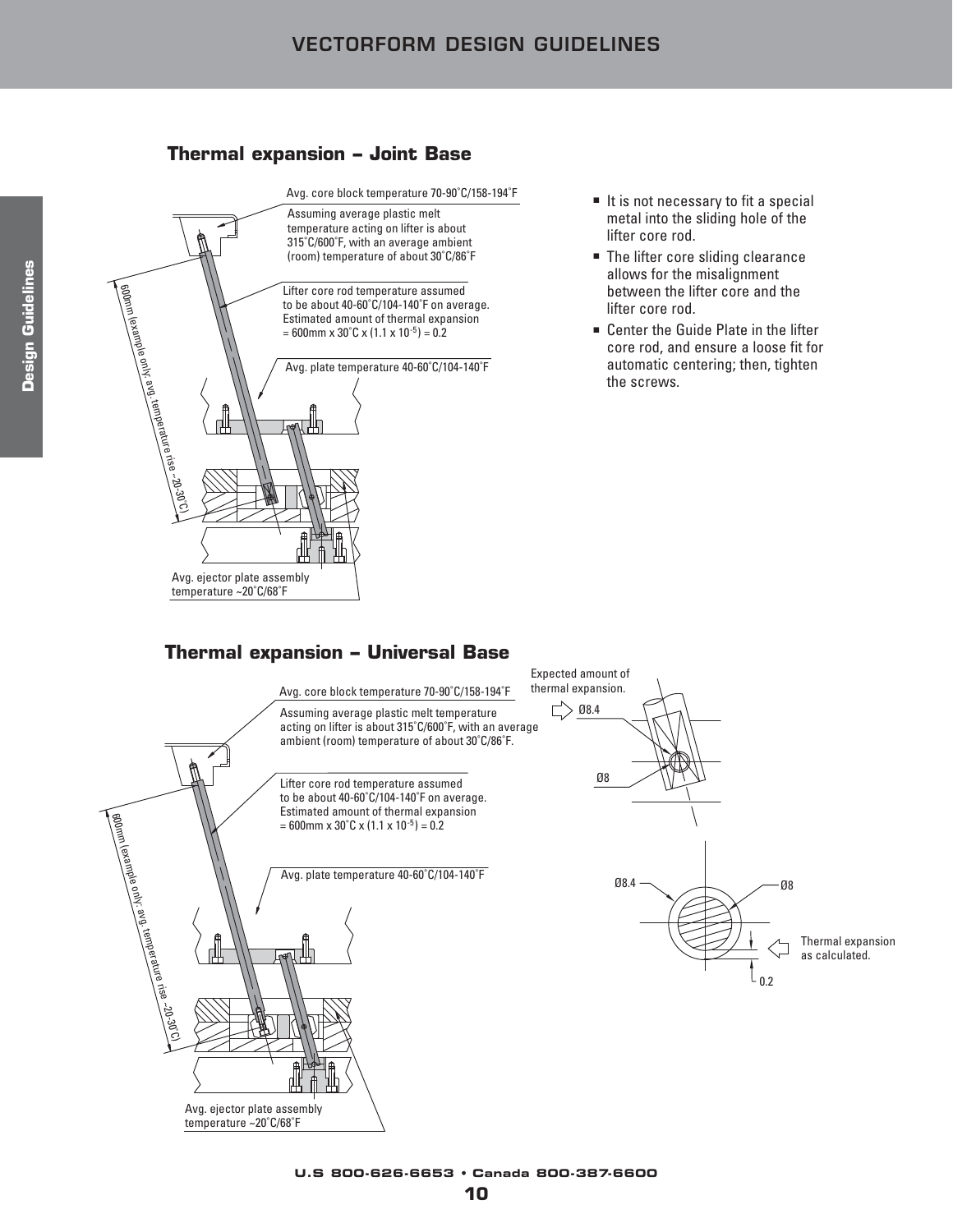

**www.dme.net**

**11**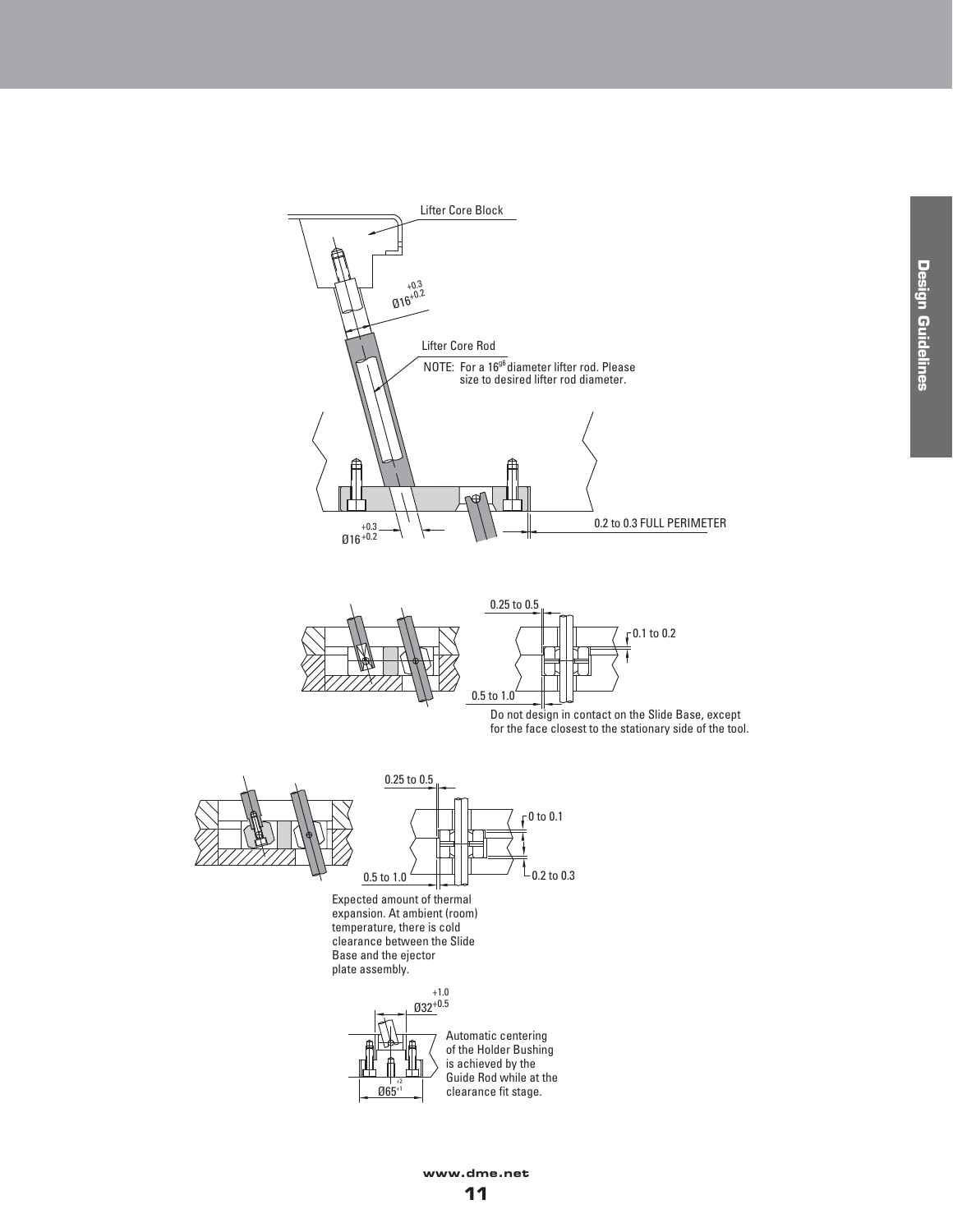# **VECTORFORM DESIGN GUIDELINES**



#### **Guidelines**

- The accumulated machining errors in stackup can negatively affect the accuracy in the integration of component parts, which can hinder the operation of the system. Try to maintain the accuracy in the "vertical" direction of each part and machined installation.
- Besides the machined accuracy in the vertical direction, the "horizontal" alignment and accuracy all the way to the moving clamp plate is required in a manner similar to the case of the sleeve ejector installation. It is recommended that the guided ejection pin be used and placed in conjunction with the alignment dowel pin. The use of some form of alignment dowel or alignment pin is particularly important if the ejector box is custom or built up from separate plates and side rails.
- If it is difficult to maintain the required alignment and accuracy, ensure a rather loose fit between the Guide Plate (GP) and the Holder Bushing (HB) so that automatic centering of the lifter core and Guide Rod (GR) can be performed during the installation of those components. Once the components have been installed and have self-aligned, tighten the screws for the Guide Plate and Holder Bushing.
- Whenever an operation performance check is performed, do not depend on oiling or nitriding to ensure smooth operation (such techniques can be used once good operation has been achieved). Machine the edges of the Guide Plate hole so that the edges take on a rounded shape. This will assist in sliding. Machine the other edges of the slide base so that the edges take on a rounded shape.
- Upon completion of the preliminary design, check the allowable load for the components chosen and compare them to the expected load in the desired application.

Examples of plate alignment:



■ Refer to the pages on the Guide Rod and slide bases for further details regarding the allowable load of the lifter core.

> If the pressure receiving area of the lifter core exceeds the allowable value in terms of design, split the structure of the lifter core so that the bottom face of the core can receive the pressure.

- Back up the rear face of the slide base so that the load on the Guide Rod is reduced.
- Take into account the ejection resistance.
- If necessary, the Slide Base entirely within between lower ejector plate in the ejector plate assembly, it may be necessary to make the lower ejector plate thicker than standard to fully accommodate the Slide Base.
- Avoid the use of separation or a gap between the upper ejector retainer plate and the lower ejector plate when accommodating the slide base.
- Be sure to use sufficient bolt lengths when installing the lifter core components to ensure the components are firmly installed.
- Please refer to the pages regarding "Design Integration" for further details on the lifter core design.
- Please refer to "Determining Loads and Forces" for further details on the load analysis and strength simulation for the desired system.



- **Notes:** 1. If the edges indicated on the Guide Plate and the slide base are not radiuses, poor operation may result.
	- 2. The application of anaerobic adhesive for easy screw locking plus the use of TPFE tape are also effective when performing automatic alignment of the Guide Plate and the Holder Bushing.

Be careful to avoid any contact interference on the Slide Base if a space or gap between the upper ejector retainer plate and lower ejector plate is necessary.

**U.S 800-626-6653 • Canada 800-387-6600**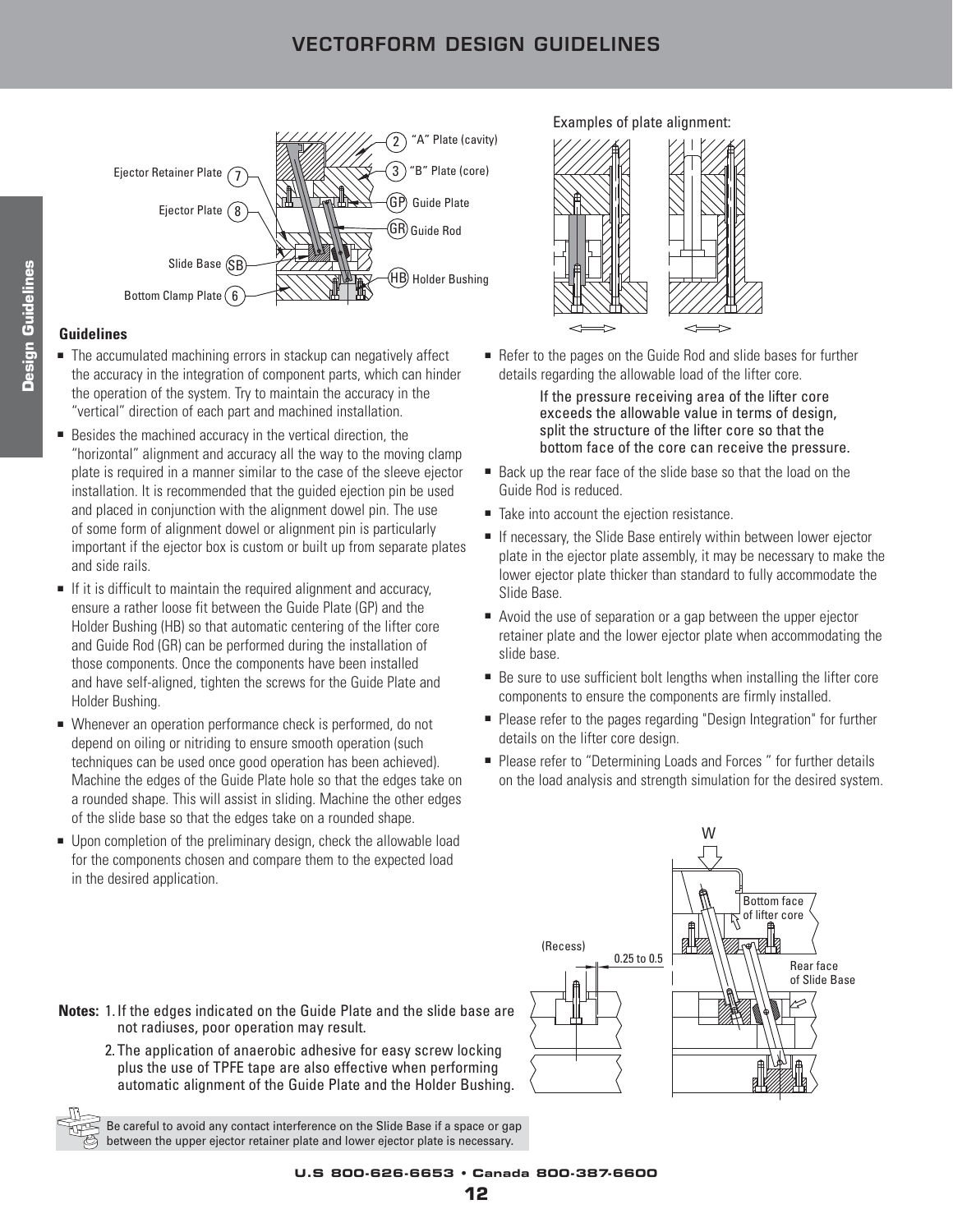Design concept for reducing the size of the lifter core block when the lifter core block is connected to a round lifter core rod.



Design concept describing thermal expansion in the lifter core block.





- Allow the design of the lifter core to be shallow in depth and slim, thereby reducing the required space for the assembly while maintaining strength and safety in operation.
- Pinning to the heavy shaft results in no force being exerted in the axial direction.
- The use of a screw thread that is machined directly onto the end of the slim shaft will enable a strong joint without the risk of loosening.
- As a simple measure to prevent the screw from loosening, the infiltration of anaerobic adhesive and the friction force strengthened by the use of TPFE seal tape, etc, are effective as well.
- By reducing the size of the lifter core, smaller lifter components such as the lifter core rod, slide base, Guide Plate, Guide Rod and Holder Bushing may be used. This will reduce the space requirement of the overall lifter assembly. The reduced lifter core size increases the ease of avoiding interference with other mold components, improves the ejector plate layout, and provides room for cooling channels.
- The lifter core should be designed to enable the center of gravity for the core and the ejector drive center to coincide. This will prevent or reduce torque that would otherwise be applied to the ejector plate assembly during ejection.

For a lifter core that does not have a water cooling circuit, the temperature is expected to be on average about 50°C higher than the surrounding core block during steady state molding. This value may vary depending on the core material used, the resin being molded, and processing conditions.

Below are examples of thermal expansion for the lifter core in a Pressure-Receiver Configuration (see next page):

- 1. 110mm x  $50^{\circ}$ C x 0.000011(CTE) = 0.06mm
- 2. 80mm x  $50^{\circ}$ C x 0.000011(CTE) = 0.044mm
- 3. 60mm x 50°C x 0.000011(CTE) = 0.033mm

When it comes to the interference of a fit, the thermal expansion acts as a powerful ejector resistance, which becomes a factor contributing to hindered operation.

In design, a safe operation is dramatically improved by considering a gradient of the parallel sliding part besides simply reducing the lifter core dimensions by the calculated amounts of thermal expansion.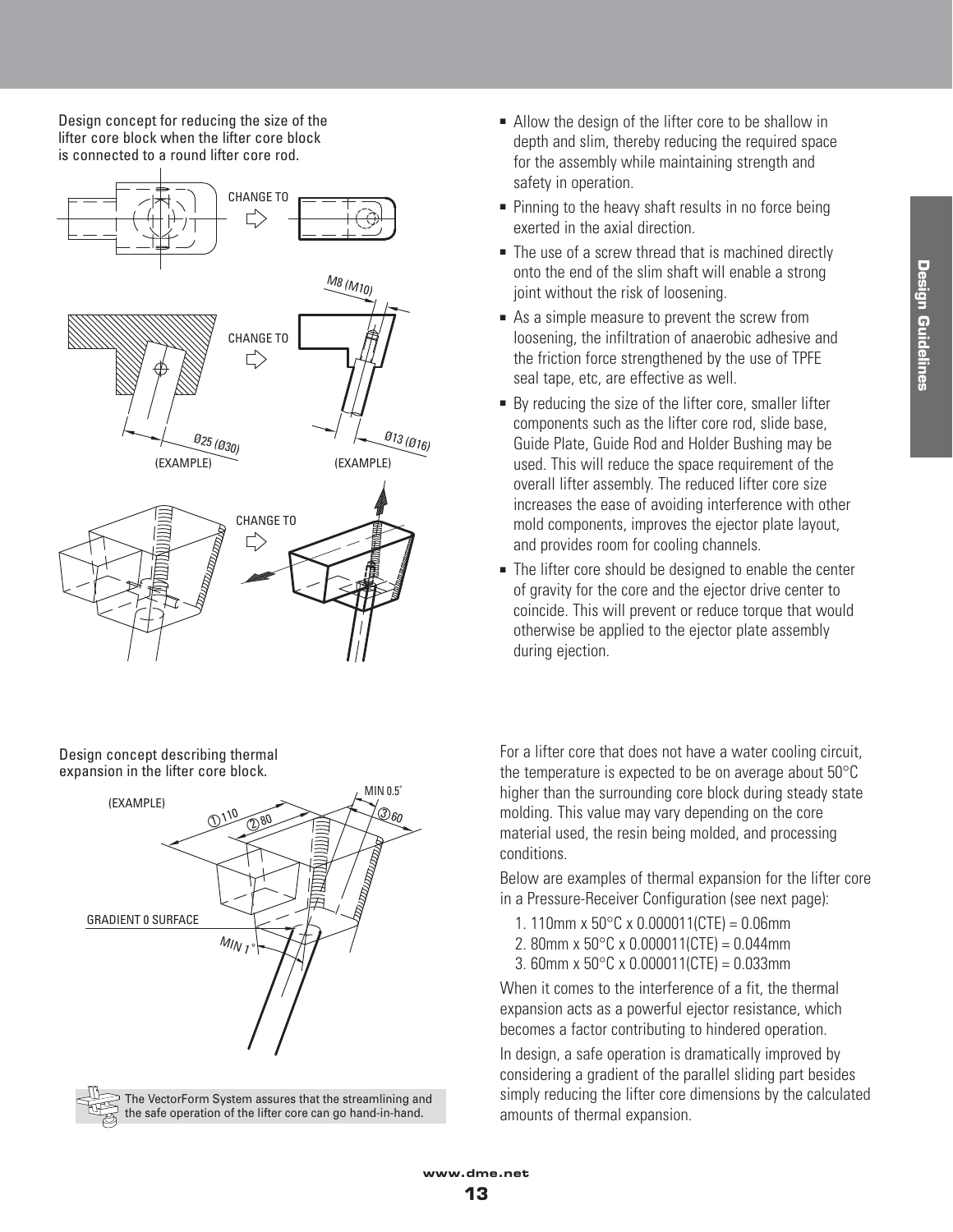# **DETERMINING VECTORFORM LOADS & FORCES**







W

Designates molding load/force from injection pressure.

Designates generated reaction forces.

Straight-Pressure Configuration







W

### **Guidelines**

- No bending moment is generated during ejection.
- Use a thin and slim lifter core design with fewer pressurereceiving areas.
- When possible, try to reduce the set size as this will allow for a more compact design.
- Check the strength between different set sizes through comparison with a list of allowable values. If the smaller set size does not have sufficient strength, a larger set size is required.

Straight-Pressure Configuration









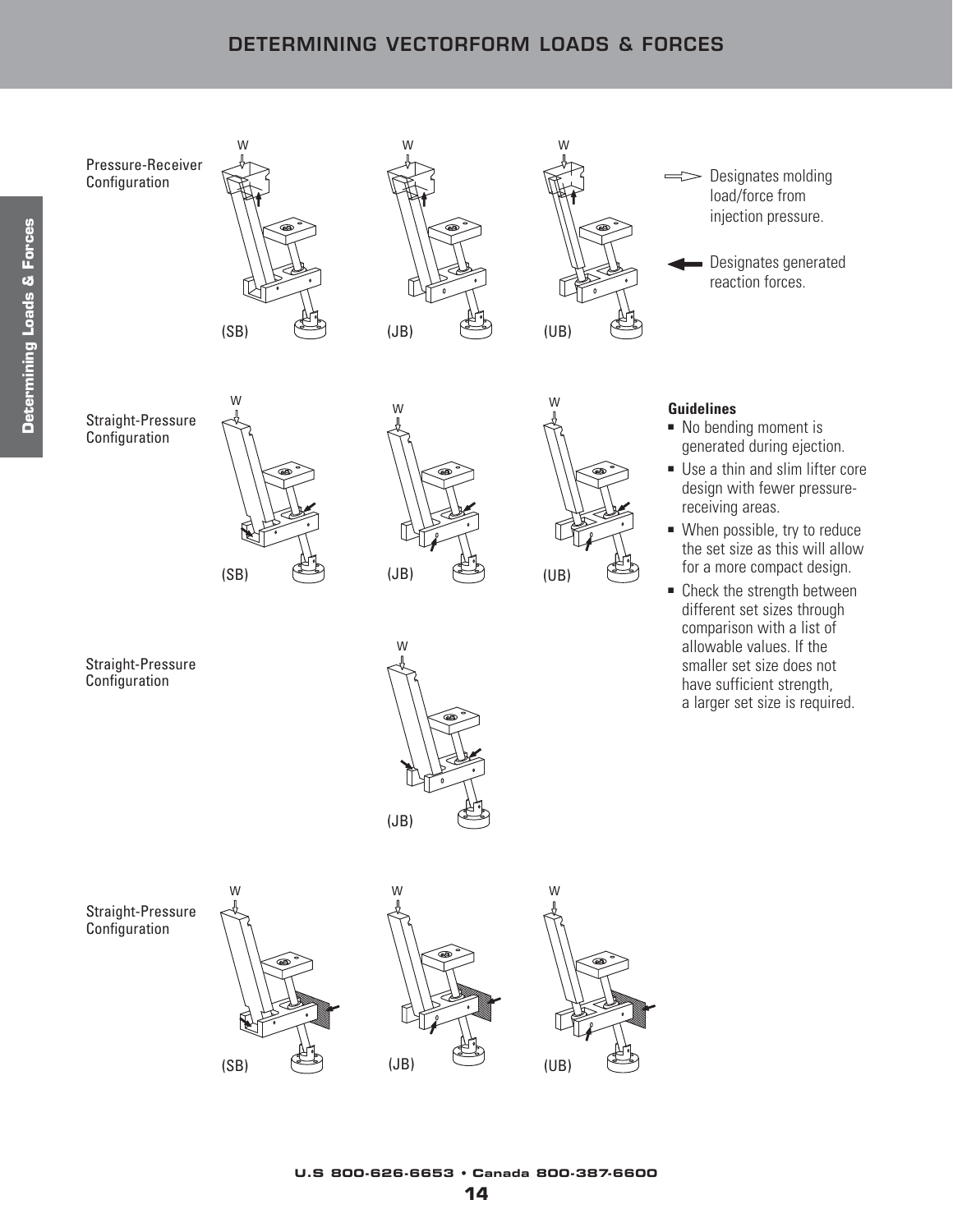

#### **Guidelines**

- For the pressure-receiver style of lifter core, there is no reaction force (caused by mold loading) that is applied to the SB, JB and UB Slide Bases or Guide Rod.
- For the straight-pressure style of lifter core, the SB Slide Base will receive a reaction force that is caused by mold loading. There is no limit in the slide base for the allowable load. For JB and UB Slide Bases, the joint pin in the slide base receives the reaction force caused by mold loading, and there is a limit to the allowable load.
- For the straight-pressure style of lifter core, there is a limit to the allowable load that may be placed on the Guide Rod, regardless of the mounting method of the Guide Rod onto each of the three types of Slide Base (SB, JB and UB).
- For the straight-pressure style of lifter core, when mounting Slide Bases (SB, JB and UB styles), there is no limit to the allowable load on the Guide Rod if the load is received on the rear face of the base.
- For the joint pin of the JB and UB Slide Bases there is a limit to the amount of allowable ejection load.
- No Guide Rod force in configurations 8, 9 and 10.



When designing the lifter core, be sure to include allowances for thermal expansion on the vertical and horizontal length of the lifter core.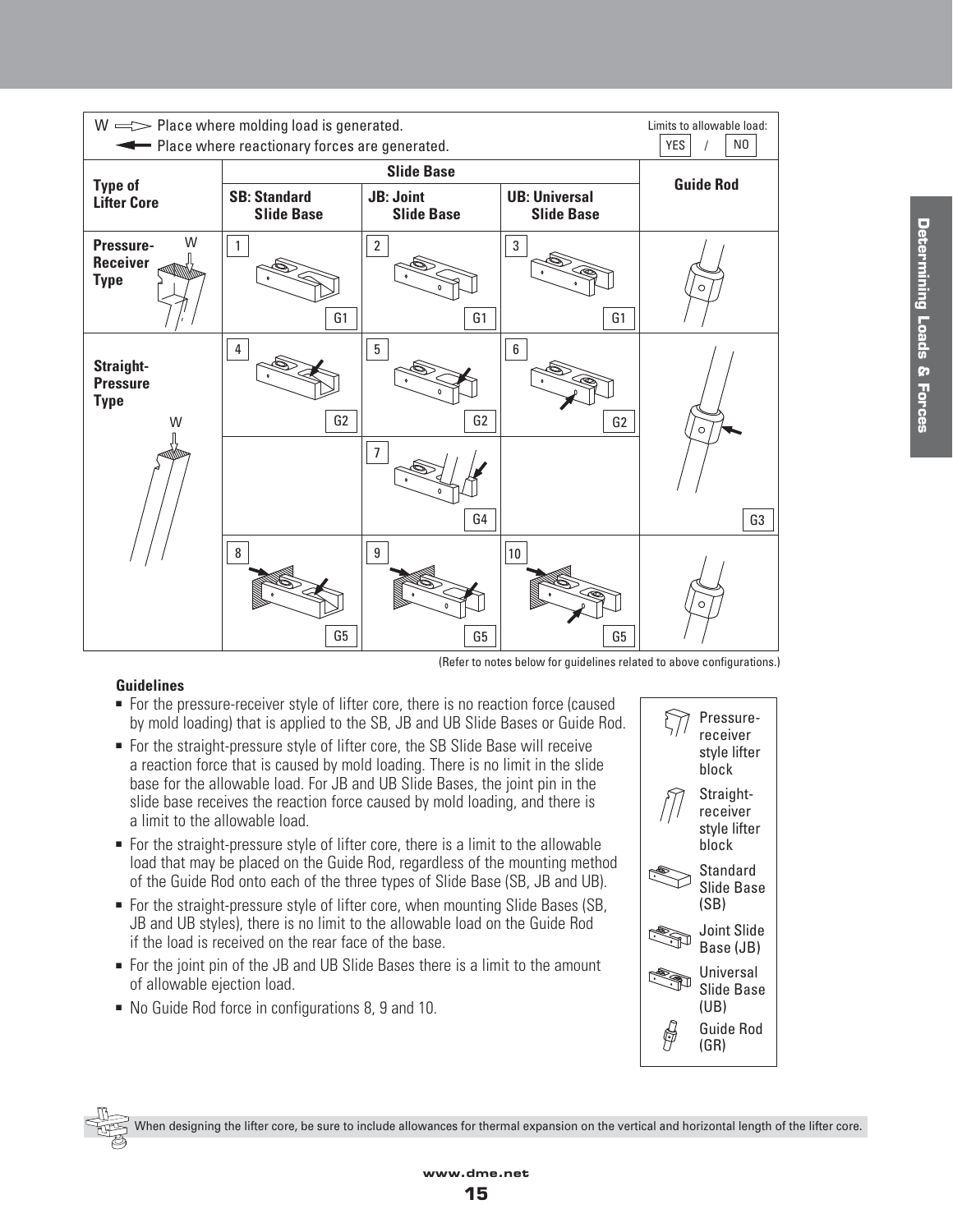# **DETERMINING VECTORFORM LOADS & FORCES**





**U.S 800-626-6653 • Canada 800-387-6600**

Refer to pages regarding Guide Rod and Slide Base specifications for the strength check concerning "molding pressure load" and "ejection load".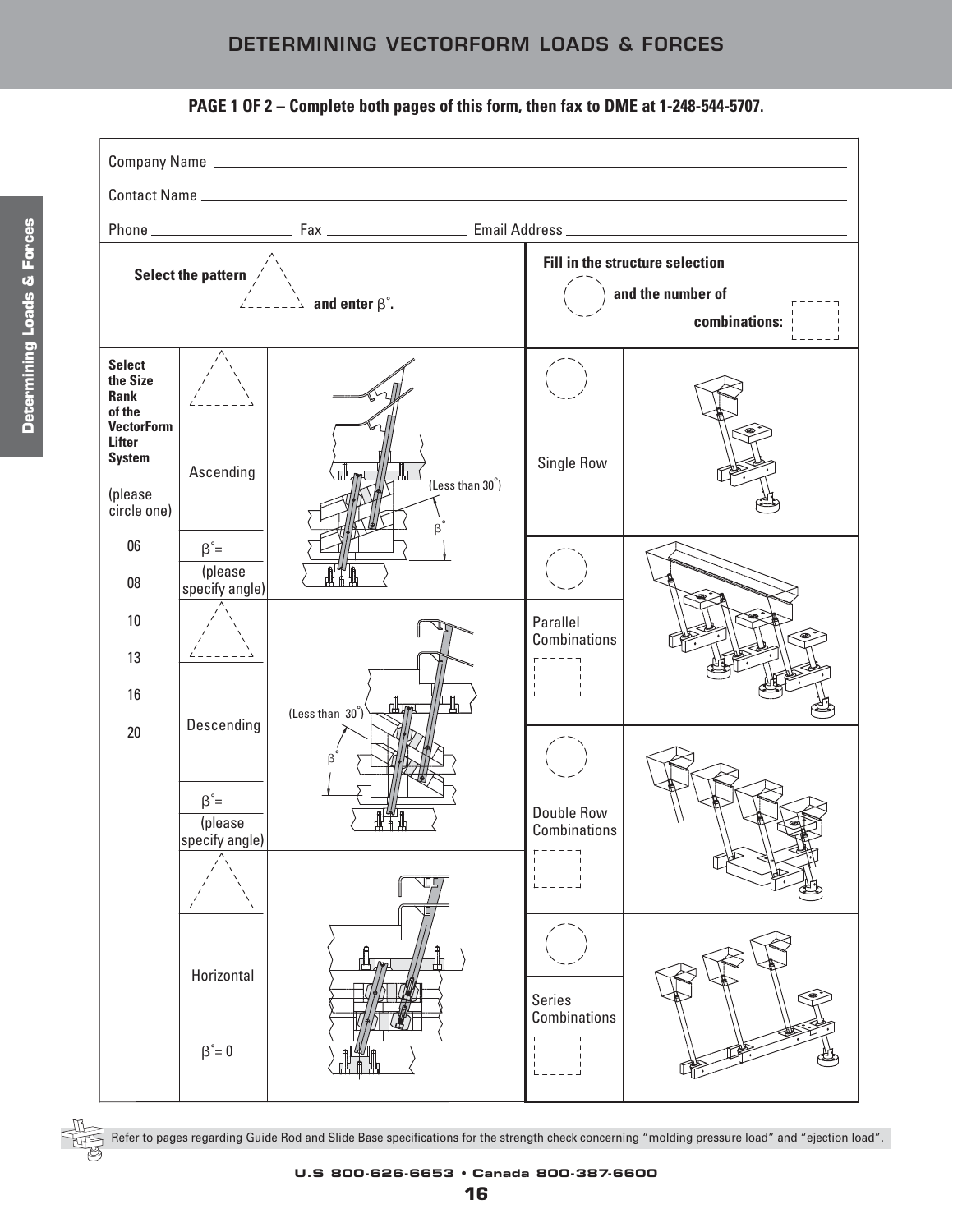#### Company Name Contact Name Phone Fax Email Address **Enter the dimensions in the applicable shape/structural section.** Required Design Parameters for Analysis Outline shape and dimensions of part to be molded. Resin Customer to supply Type: Ejector Mold Release  $H_0$  $H_W$  $d =$ mm Resistance d Resistance  $t =$ mm t  $e =$ e W mm Inertia Load a  $f$ <u>\_ mm</u> t  $d =$ mm e $\rightarrow$  f  $t =$  $\equiv \pm \pm \pm \pm \pm \frac{mm}{2}$  $e =$  $\frac{1}{2}$  mm ˚ **Buckling** K stress Outline shape and dimensions of large mass lifter core.  $\overline{ }$ p Shearing stress Customer to supply 2  $n =$  $mm<sub>j</sub>$ n  $m =$  $\sigma_{2}$ mm Bending 0.5 m stress Customer to supply  $\frac{1}{2}$ – **WEIGHT**  $g =$ 0 ব Wg[Kgf]  $mm<sub>1</sub>$ g = mm 1 Shearing >  $W<sub>q</sub>$ Kgf  $\tau_{\sf d}$ = stress of mm joint pin 1  $\sim$ Outline shape and dimensions of lifter core rod and/or bar. =  $-$  mm 2 Customer to supply Load Analysis and Strength Simulation – Provided by D-M-E a =  $mm<sub>1</sub>$ W  $\sigma_{2}$ Kgf Kgf/mm2 øa  $H_{\sf w}$   $_{\sf or}$   $H_{\sf g}$   $\Big\vert$   $\qquad \qquad$   $_{\sf Kgf}$   $\Big\vert$   $\qquad \, ^{\sf O}$   $_{\sf 3}$ Kgf Kgf/mm2 b  $h =$ mm  $\overline{l_1}$  $\mathbb{O}_{\mathsf{p}}$ Kgf/mm2  $h =$ Kgf/mm2 mm ے T, T, Kgf/mm2 Kgf/mm2

# **PAGE 2 OF 2 – Complete both pages of this form, then fax to DME at 1-248-544-5707.**

#### **Information**

- 1. A simulation will be performed to analyze the stress of each section by predicting the "mold release resistance" and the "internal load".
- 2. Circle the applicable item, and fill in the rough value of each figure.
- 3. No estimations of "buckling stress of core rod and bar", "shearing stress of joint pin", and "bending/shearing stress of Guide Rod" are available. As an alternative, make a comparison with the specified allowable stress for each component during the evaluation phase.
- 4. Upon completion of this 2-page form, please fax both pages to DME at 248-544-5707. The results of the analysis will be returned to you via fax.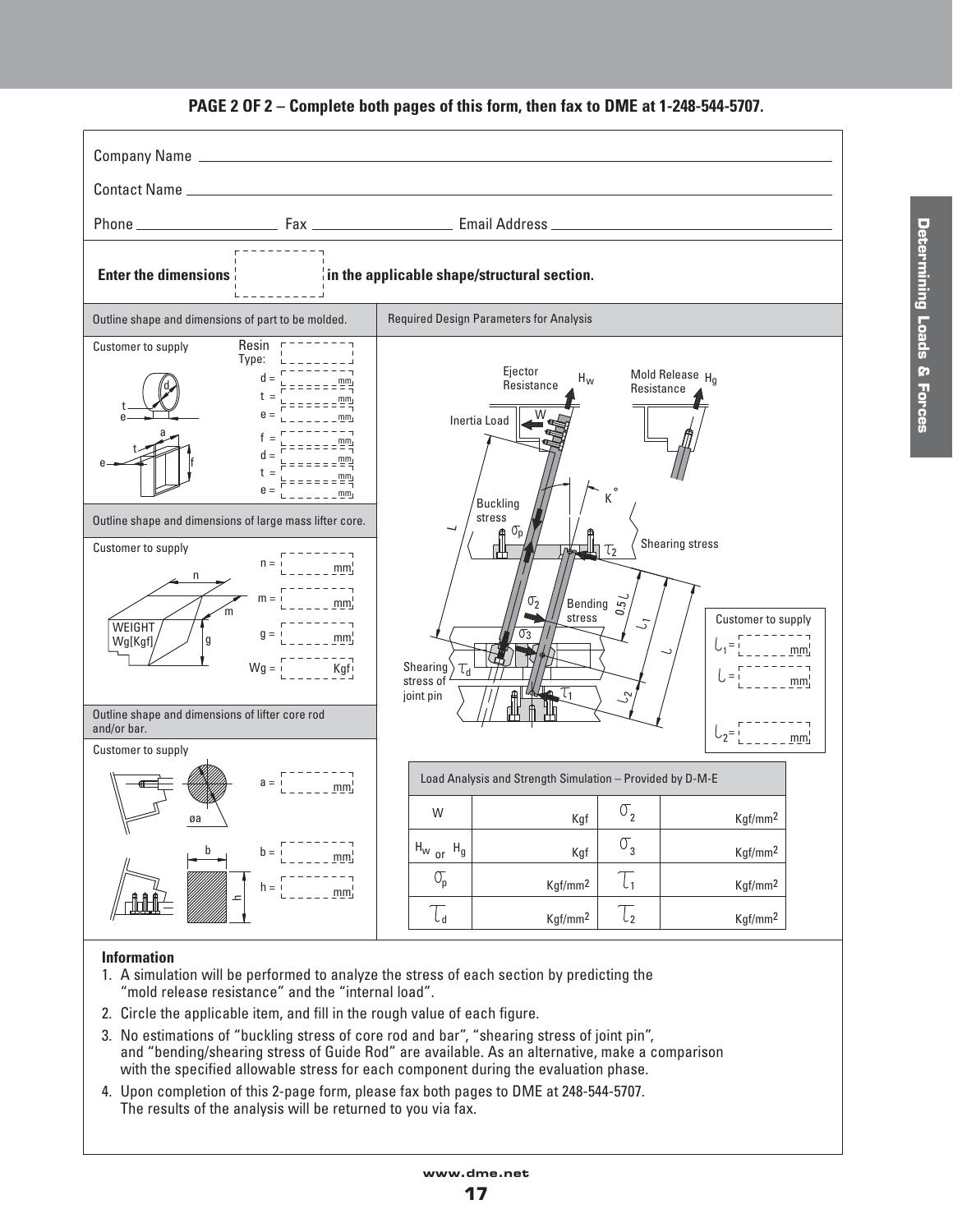#### **Standard Slide Base – SB**

Material: SCM 440 / DIN 42 CrMo4 / AISI 4140







- Retaining bolt installation on lifter core rod or assembly.
- Grooves as shown to far left of figure (for alignment) if required.
- Any additional machining in slide base for retaining lifter core rod or assembly.

#### **Heat Treatment:**

Gas nitriding is permissible after additional machining has been performed.

#### **Standard Slide Base Guidelines**

- 1. Modify the length of the slide base to suit requirements of the desired ejection application. The customer is required to add the lifter core hole, bolt hole and chamfers as marked by the thick line in the figure shown below.
- 2. When modifying the Guide Plate, dimensions are to be modified relative to the reference planes marked by  $\Box$  as shown below.
- 3. Since the slide base is a sliding part, be sure to chamfer or round corners as much as possible to aid in the sliding action.
- 4. Do not attempt to remove or disassembly the joint pin from the slide base.
- 5. For heat treatment, gas nitriding is permissible after the additional customer machining has been completed. Do not quench or harden the slide base or joint pin.
- 6. A precise fit into the bearing surface of the mold plate is an important factor in positioning the lifter core assembly. This is particularly important when the Guide Plate is reduced in size or simplified (i.e., only one bolt hole is used).



Guide cut from the reference plane (each number refers to the machining procedure).







The area marked by the thick line refers to the additional machining required.



(VIEW FROM TOP)

#### **U.S 800-626-6653 • Canada 800-387-6600**

procedure).

We recommend that you use pinning for easy machining performance and to maintain a flexible assembly.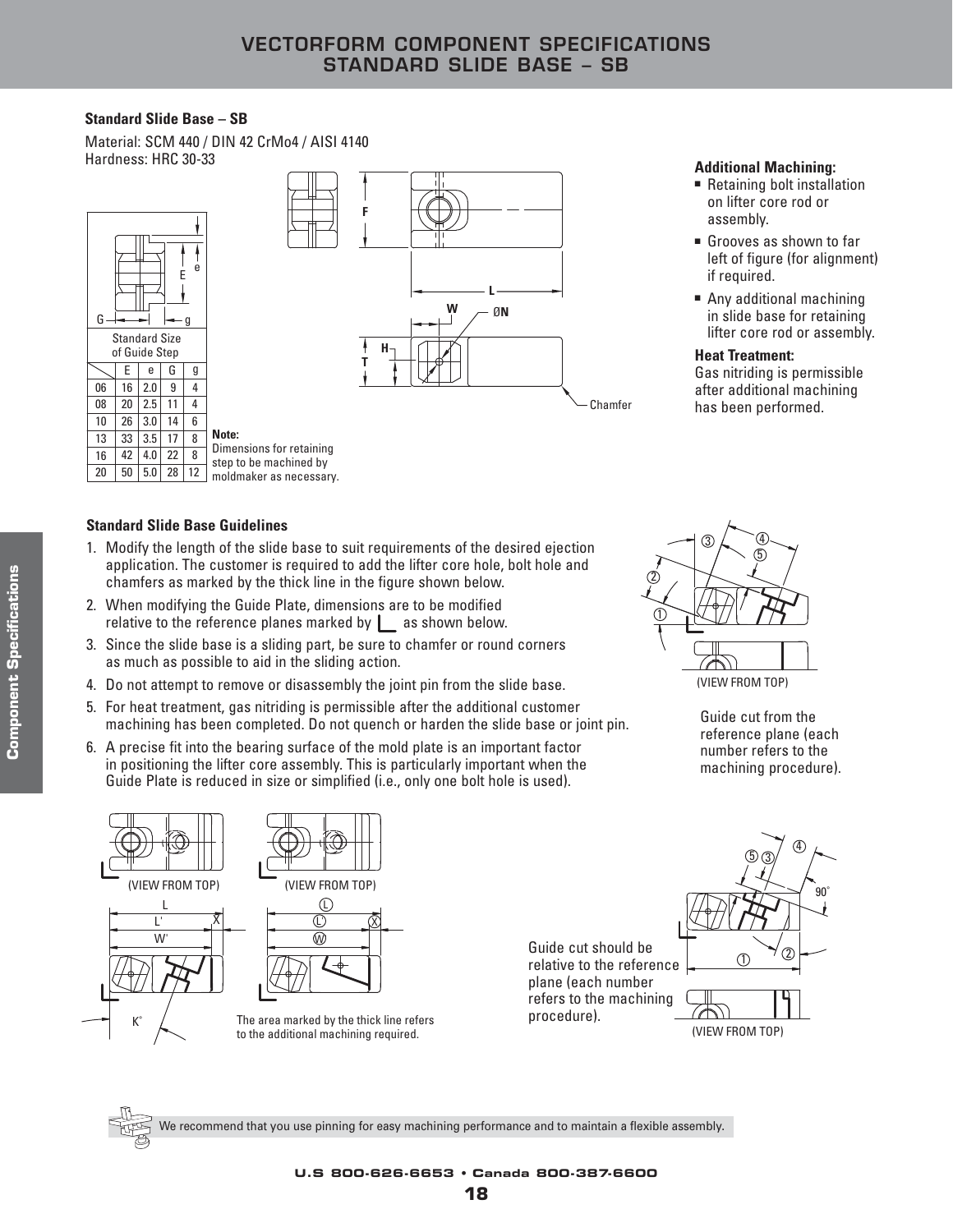| <b>Size</b>               |                  |                     |                  | <b>Installation Classification</b> |                           |                   |                                                        |  |  |
|---------------------------|------------------|---------------------|------------------|------------------------------------|---------------------------|-------------------|--------------------------------------------------------|--|--|
| <b>Standard Base (SB)</b> | <b>VF06SB</b>    | <b>VF08SB</b>       | <b>VF10SB</b>    | VF13SB                             | VF <sub>16</sub> SB       | VF20SB            |                                                        |  |  |
|                           | 13               | 15                  | 20               | 25                                 | 30                        | 35                | C                                                      |  |  |
| J                         | 20               | 25                  | 30               | 35                                 | 40                        | 50                |                                                        |  |  |
| C                         | $50 - 120$       | $50 - 150$          | 70-200           | 100-250                            | 120-300                   | 120-400           | J                                                      |  |  |
|                           | $13^{0}_{-0.02}$ | $15^{0}_{-0.02}$    | $20^{0}$ -0.03   | $25^{0}_{-0.03}$                   | $30^{0}$ -0.05            | 40 $^{0}_{-0.05}$ | Additional machining and remarks                       |  |  |
| F                         | $20 - 0.02$      | $25\frac{0}{-0.02}$ | $32^{0}_{-0.03}$ | $40^{0}$ <sub>-0.03</sub>          | $50^{0}$ <sub>-0.05</sub> | $60^{0}$ -0.05    | <b>Additional Machining:</b>                           |  |  |
| L                         | 40 $^{0}_{-0.1}$ | $50^{0}$ -0.1       | $60^{0}$         | $80^{0}$ -0.2                      | $100\, {}^{0}_{-0.3}$     | $130^{0}_{-0.3}$  | Lifter core holt (bolt hole)                           |  |  |
| н                         | 6.5              | 7.5                 | 10               | 12.5                               | 15                        | 20                | Groove                                                 |  |  |
| W                         | 7.5              | 10 <sup>1</sup>     | 12.5             | 15                                 | 20                        | 25                | • Full-length machining                                |  |  |
| N                         | 02               | Ø3                  | 04               | Ø5                                 | Ø6                        | Ø7                | <b>Heat Treatment:</b><br>Gas nitriding is permissible |  |  |
| <b>CHAMFER</b>            | 0.5              | 0.5                 | 1.0              | 1.0                                | 2.0                       | 2.0               | after additional machining has<br>been performed.      |  |  |

#### **Examples of lifter core mounting installations**

- 1. We recommend options 1, 2 and 3 (shown below) since those configurations will enable easy automatic centering.
- 2. For the joint pin hole, ensure the concentricity with an H7 fit, relative to the hole facing the joint pin hole.
- 3. An optional joint pin is easily replaced.
- 4. By providing backup to the lifter core via the slide base the total limitations of the lifter core are reduced.



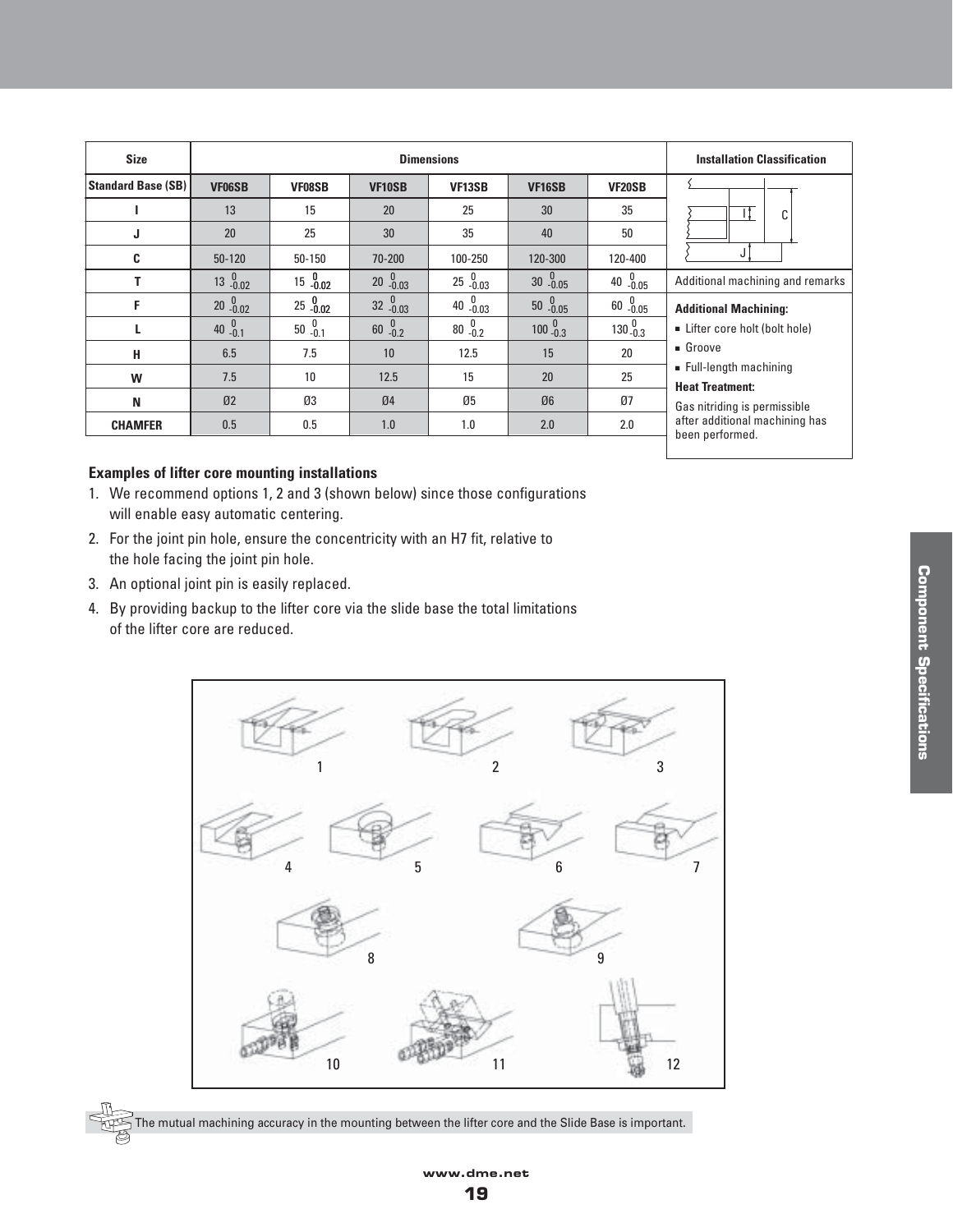#### **Joint Slide Base – JB**

Material: SCM 440 / DIN 42 CrMo4 / AISI 4140



# **Additional Machining: None Attachment:** Joint pin

#### **Heat Treatment:**

**D**

Chamfer

Gas nitriding is permissible after additional machining has been performed. During nitriding, use a pin finer (-0.01) than the attached joint pin.

- Joint pin material: SKH51 / DIN S6-5-2 / AISI M2
- Hardness: HRC 60-63
- Tempering temperature: 600°C

#### **Joint Slide Base Guidelines**

- 1. No additional machining is required.
- 2. Since the slide base is a sliding part, be sure to chamfer or round corners as much as possible to aid in the sliding action.
- 3. Do not attempt to remove or disassemble the joint pin from the slide base.
- 4. The joint pin is detachable.
- 5. For heat treatment, gas nitriding is permissible after customer machining has been completed. Do not quench or harden the slide base or joint pin.
- 6. Add the additional machining operation to the guide step as needed. There is no limit to modifications that can be made.
- 7. Make sure to take into consideration the presence (or absence) of load acting on the joint pin and the allowable load limit of the joint pin.
- 8. The accuracy of the lifter core is important.
- 9. We recommend that you use as large a joint pin as possible with the lifter core.

Pressure Receiver Style **Pressure Receiver Style** Straight Pressure Style



There is no limit to the load that acts on the joint pin when this configuration is used.



The only limit on the load acting on the joint pin is defined by the ejection force.



There is a limit to the allowable load that acts on the joint pin when this configuration is used.





The joint base can be used with custom broad base extension plates.



Establish a rather loose fit for the pin hole at  $\mathcal{J}$ , allowing for an error in angle, position, and thermal displacement.

■ Maintain parallel sliding surfaces on the ejector plate and ejector retainer plate (upper and lower) to ensure safe operation.

 $\mathfrak{S}\,$  = The clearance in the joint pin hole automatically centers the angle and the position of the lifter core even if there is error in the machining.

**20**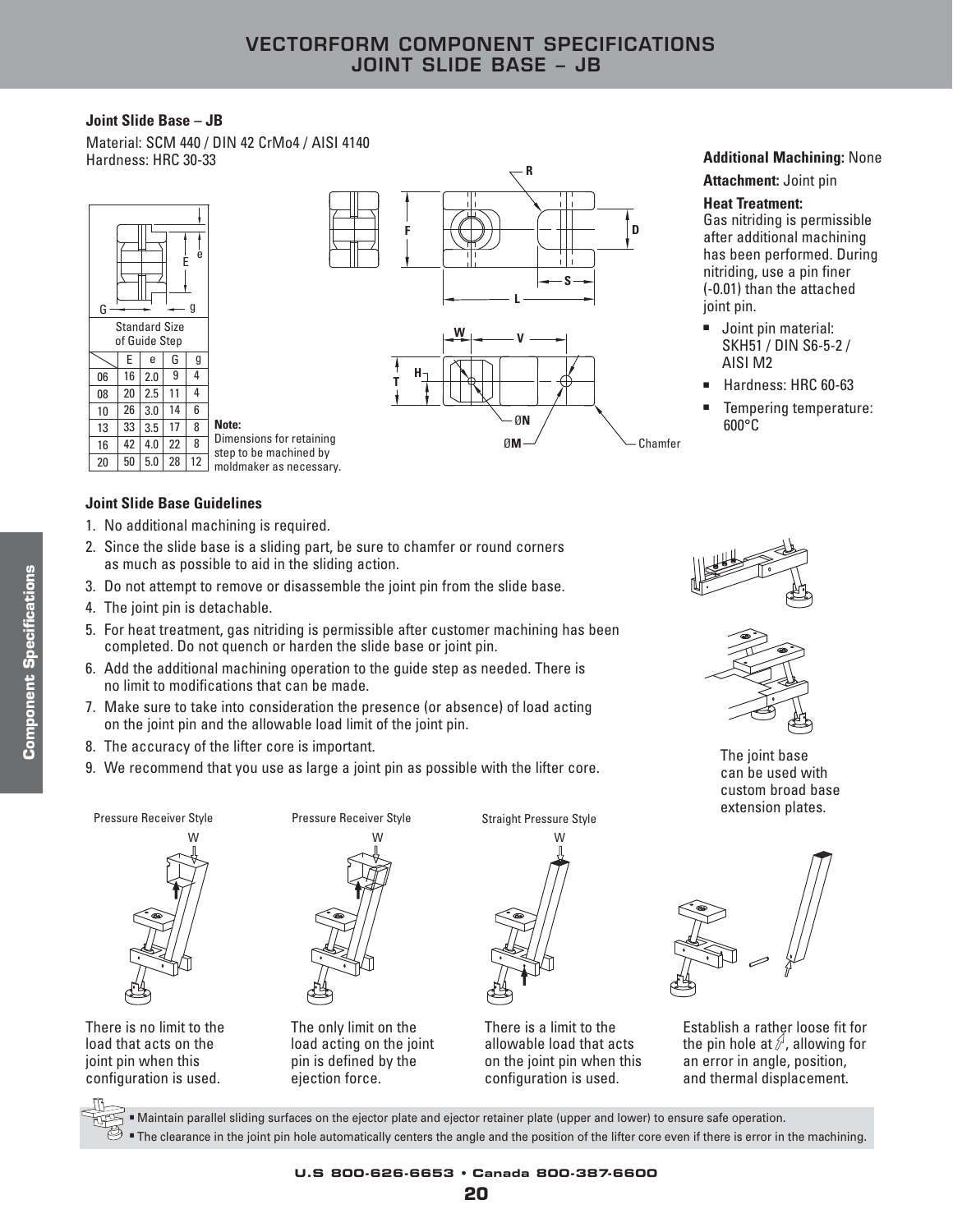| <b>Size</b>                                                                |                                                 |                          | <b>Dimensions</b> |                         |                                             |                                                        | <b>Installation Classification</b>                         |                             |
|----------------------------------------------------------------------------|-------------------------------------------------|--------------------------|-------------------|-------------------------|---------------------------------------------|--------------------------------------------------------|------------------------------------------------------------|-----------------------------|
| <b>Joint Base (JB)</b>                                                     | VF06JB                                          | VF08JB                   | VF10JB            | VF13JB                  | VF <sub>16</sub> JB                         | <b>VF20JB</b>                                          |                                                            |                             |
| ı                                                                          | 13                                              | 15                       | 20                | 25                      | 30                                          | 35                                                     | П,                                                         | C                           |
| J                                                                          | 20                                              | 25                       | 30                | 35                      | 40                                          | 50                                                     |                                                            |                             |
| C                                                                          | 50-120                                          | 50-150                   | 70-200            | 100-250                 | 120-300                                     | 120-400                                                | J                                                          |                             |
| T.                                                                         | $13 \t -0.02$                                   | $15\, \frac{0}{-0.02}$   | $20 - 0.03$       | $25^{0}_{-0.03}$        | $30^{0}$ -0.05                              | $40^{0}$ -0.05                                         | Additional machining and remarks                           |                             |
| F                                                                          | $\begin{array}{c} 0 \\ -0.02 \end{array}$<br>20 | $25\, \tfrac{0}{-0.02}$  | $32 - 0.03$       | $\frac{0}{-0.03}$<br>40 | $50^{0}$ -0.05                              | $\begin{array}{c} 0 \\ \text{-0.05} \end{array}$<br>60 | <b>Additional Machining: NO</b>                            |                             |
| L.                                                                         | $0.1 - 0.1$<br>$40\,$                           | $50^{0}$ <sub>-0.1</sub> | $60^{0}_{-0.2}$   | $^{0}_{-0.2}$<br>$80\,$ | $100\, \frac{0}{-0.3}$                      | $130^{0}_{-0.3}$                                       | <b>Attachment: Joint pin</b>                               |                             |
| D                                                                          | 10.5                                            | 13.5                     | 17                | 22                      | 27                                          | 33                                                     | <b>Heat Treatment:</b>                                     |                             |
| S                                                                          | 15                                              | 20                       | 25                | 30                      | 40                                          | 50                                                     | Gas nitriding is permissible<br>after additional machining |                             |
| н                                                                          | 6.5                                             | 7.5                      | 10                | 12.5                    | 15                                          | 20                                                     | has been performed.                                        |                             |
| W                                                                          | 7.5                                             | 10                       | 12.5              | 15                      | 20                                          | 25                                                     | During nitriding, use a pin<br>finer (-0.01) than the      |                             |
| V                                                                          | 25                                              | 30                       | 35                | 50                      | 60                                          | 80                                                     | attached joint pin.                                        |                             |
| N                                                                          | 02                                              | Ø3                       | 04                | Ø5                      | Ø6                                          | Ø7                                                     | Joint pin material: SKH 51<br>Hardness: HRc 60-66          |                             |
| M                                                                          | Ø3                                              | Ø4                       | Ø5                | Ø6                      | Ø8                                          | 010                                                    | ■ Tempering temperature:<br>$600^{\circ}$ C                |                             |
| R                                                                          | R <sub>3</sub>                                  | R <sub>5.5</sub>         | R <sub>6</sub>    | R7                      | R <sub>11</sub>                             | R <sub>12</sub>                                        |                                                            |                             |
| <b>CHAMFER</b>                                                             | 0.5                                             | 0.5                      | 1.0               | 1.0                     | 2.0                                         | 2.0                                                    |                                                            |                             |
| <b>Allowable Load:</b><br>Ejection pressure $P = 5$ [Kgf/mm <sup>2</sup> ] |                                                 | <b>Shift</b>             |                   |                         | Joint Pin diameter and allowable load limit |                                                        |                                                            | <b>Factor of Safety = 5</b> |
|                                                                            | <b>Multiplying</b>                              | Angle                    | VF06JB            | VF08JB                  | VF <sub>10JB</sub>                          | VF13JB                                                 | VF16JB                                                     | VF20JB                      |
| <b>Load during molding</b>                                                 | factor of ejection                              |                          | Ø3                | Ø4                      | Ø5                                          | Ø6                                                     | Ø8                                                         | 010                         |
|                                                                            | 0.98                                            | $5^\circ$                | 5608              | 9961                    | 15569                                       | 22422                                                  | 39853                                                      | 62275                       |
|                                                                            | 0.95                                            | $10^{\circ}$             | 5745              | 10206                   | 15951                                       | 22971                                                  | 40824                                                      | 63795                       |
| <b>Full Load</b><br>W[N]                                                   | 0.93                                            | $15^\circ$               | 5931              | 10549                   | 16481                                       | 23726                                                  | 42187                                                      | 65912                       |
|                                                                            | 0.90                                            | $20^\circ$               | 6186              | 10990                   | 17177                                       | 24735                                                  | 43971                                                      | 68706                       |
|                                                                            | 0.88                                            | $25^\circ$               | 6510              | 11569                   | 18088                                       | 26039                                                  | 46294                                                      | 72334                       |
|                                                                            | 0.85                                            | $30^\circ$               | 6931              | 12314                   | 19245                                       | 27716                                                  | 49265                                                      | 76981                       |
|                                                                            |                                                 | $5^\circ$                | 114               | 203                     | 318                                         | 457                                                    | 813                                                        | 1270                        |
| <b>Pressure</b>                                                            |                                                 | $10^{\circ}$             | 117               | 208                     | 325                                         | 469                                                    | 833                                                        | 1301                        |
| <b>Receiving Area:</b><br>$A$ [mm <sup>2</sup> ]                           | $A=W/P$                                         | $15^{\circ}$             | 121               | 215                     | 336                                         | 484                                                    | 861                                                        | 1345                        |
|                                                                            |                                                 | $20^\circ$               | 126               | 224                     | 350                                         | 505                                                    | 897                                                        | 1402                        |
|                                                                            |                                                 | $25^\circ$               | 133               | 236                     | 369                                         | 531                                                    | 944                                                        | 1476                        |
|                                                                            |                                                 | $30^\circ$               | 141               | 251                     | 393                                         | 565                                                    | 1005                                                       | 1570                        |
|                                                                            |                                                 | $5^\circ$                | 10.7              | 14.2                    | 17.8                                        | 21.4                                                   | 28.5                                                       | 35.6                        |
|                                                                            |                                                 | $10^{\circ}$             | 10.8              | 14.4                    | 18.0                                        | 21.7                                                   | 28.9                                                       | 36.1                        |
| <b>Square Root:</b>                                                        | $B = V_A$                                       | $15^\circ$               | 11.0              | 14.7                    | 18.3                                        | 22.0                                                   | 29.3                                                       | 36.7                        |
| $B$ [mm]                                                                   |                                                 | $20^\circ$               | 11.2              | 15.0                    | 18.7                                        | 22.5                                                   | 29.9                                                       | 37.4                        |
|                                                                            |                                                 | $25^\circ$               | 11.5              | 15.4                    | 19.2                                        | 23.0                                                   | 30.7                                                       | 38.4                        |
|                                                                            |                                                 | $30^\circ$               | $11.9$            | 15.8                    | 19.8                                        | 23.8                                                   | 31.7                                                       | 39.6                        |

**Note:** The allowable value of ejection resistance can be obtained by multiplying the full load W by the multiplying factor of ejection.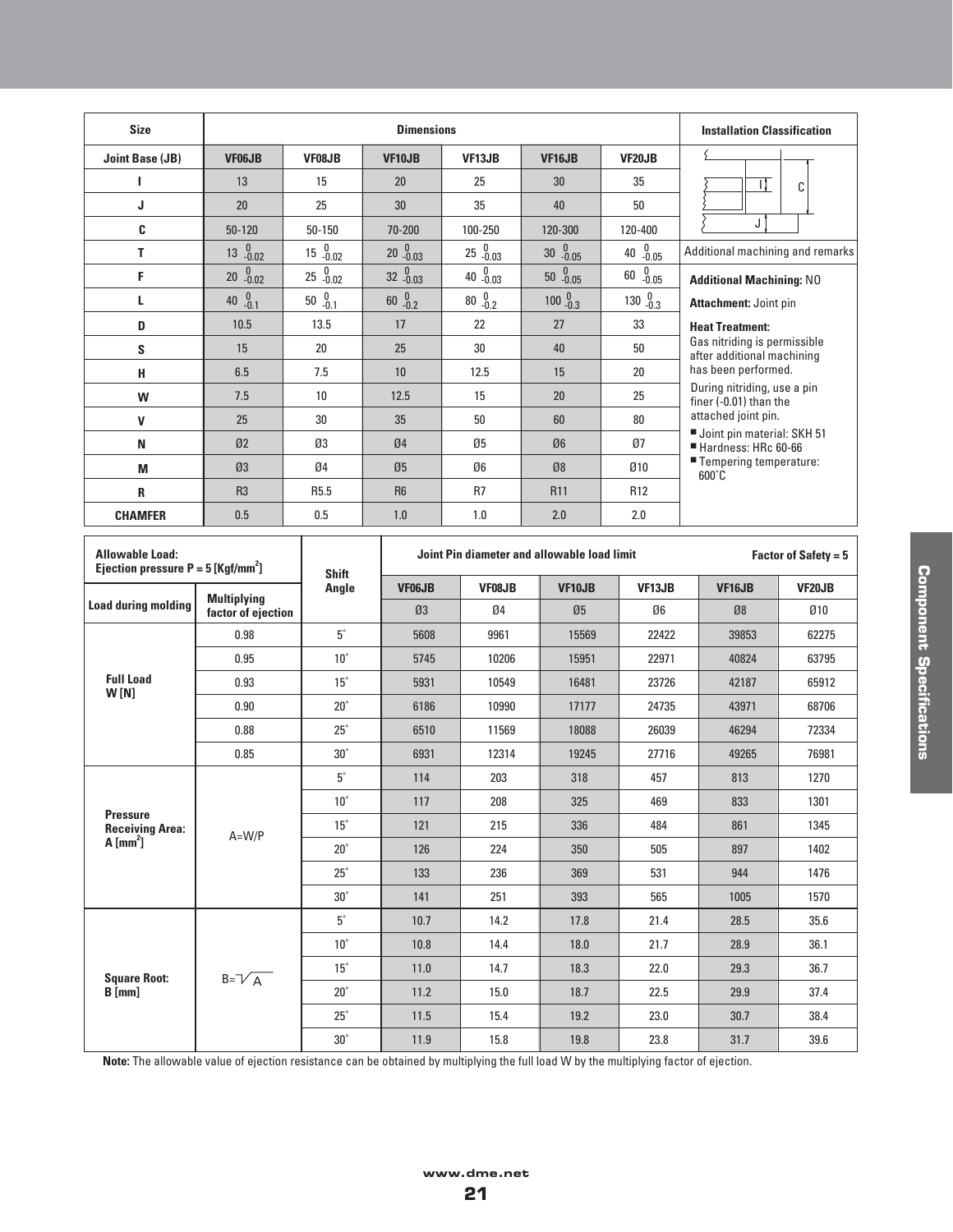#### **Universal Slide Base – UB**

Material: SCM 440 / DIN 42 CrMo4 / AISI 4140 Hardness: HRC 30-33





Ø**N**

Chamfer

Pressure

Ø**M**

#### **Additional Machining:** None

**Attachment:** None

#### **Heat Treatment:**

Gas nitriding is permissible after additional machining has been performed.

| <b>Size</b>         |                                      |                         |                                   | <b>Joint Housing Dimensions</b> | <b>Mounting Eye Geometries</b> |                       |                        |
|---------------------|--------------------------------------|-------------------------|-----------------------------------|---------------------------------|--------------------------------|-----------------------|------------------------|
| Universal Base (UB) | <b>VF06UB</b>                        | VF08UB                  | <b>VF10UB</b>                     | VF <sub>13</sub> UB             | VF16UB                         | VF20UB                | R type                 |
| a                   | $+0.15$<br>$+0.05$<br>$6\phantom{1}$ | $+0.15$<br>$+0.05$<br>8 | $+0.2$<br>+0.1<br>10 <sup>°</sup> | $+0.2$<br>+0.1<br>13            | $16^{+0.3}_{+0.15}$            | $20 + 0.3 + 0.15$     | (VIEW FROM TOP)<br>-øa |
| b                   | $+0.15$<br>$+0.05$<br>5              | $6.5^{+0.15}_{+0.05}$   | $+0.2$<br>+0.1<br>8               | $+0.2$<br>+0.1<br>10            | $13^{+0.3}_{+0.15}$            | $+0.3$<br>+0.15<br>17 | ſМ                     |
| e                   | 3.3                                  | 4.6                     | 6.0                               | 8.4                             | 9.3                            | 11                    | . L .                  |
|                     | 5.3                                  | 7.1                     | 9.0                               | 12.4                            | 13.3                           | 17                    | B type                 |
| r.c.                | 1.0                                  | 1.25                    | 1.5                               | 2.0                             | 2.0                            | 3.0                   | ∕r.c.<br>b             |
| $\mathbf{v}$        | (1.2)                                | (2.2)                   | (2.7)                             | (4.7)                           | (4.2)                          | (5.0)                 | $\geq$                 |
| h                   | $3.5 \pm 0.05$                       | $3.5 \pm 0.05$          | $5^{\pm 0.08}$                    | $5^{\pm 0.08}$                  | $7.5 \pm 0.10$                 | $10^{-10.10}$         | ᅩ<br>Φ<br>TP.<br>꾢     |
| $(CB)$ M            | 3x10                                 | 4x12                    | 5x15                              | 6x20                            | 8x25                           | 10x35                 | .                      |

#### **Universal Slide Base Guidelines**

- 1. No additional machining is required.
- 2. Since the slide base is a sliding part, be sure to chamfer or round corners as much as possible to aid in the sliding action.
- 3. Do not attempt to remove or disassemble the bushing hinge pin from the slide base.
- 4. For heat treatment, gas nitriding is permissible after customer machining has been completed. Do not quench or harden the slide base or joint pin.
- 5. Add the additional machining operation to the guide step as needed. However, any modifications that are made to the Universal Slide Base are the customer's responsibility. Be careful not to compromise the strength of the slide base when adding modifications.
- 6. Make sure to consider the presence (or absence) of load acting on the bushing hinge and the allowable load limit of the bushing hinge pin.
- 7. The accuracy in the length of the lifter core is important.
- 8. For the lifter core set screw, use one with the specified length, and lock it.

Receiving Style **Straight** Pressure Style W W R Type or B Type

The only limit to the load that can be applied to the joint pin is the ejection force.

■ Some slack in angle and position will be centered automatically.

<sup>5</sup> • Maintain parallel sliding surfaces on the ejector plate and ejector retainer plate (upper and lower) to ensure safe operation.

**U.S 800-626-6653 • Canada 800-387-6600**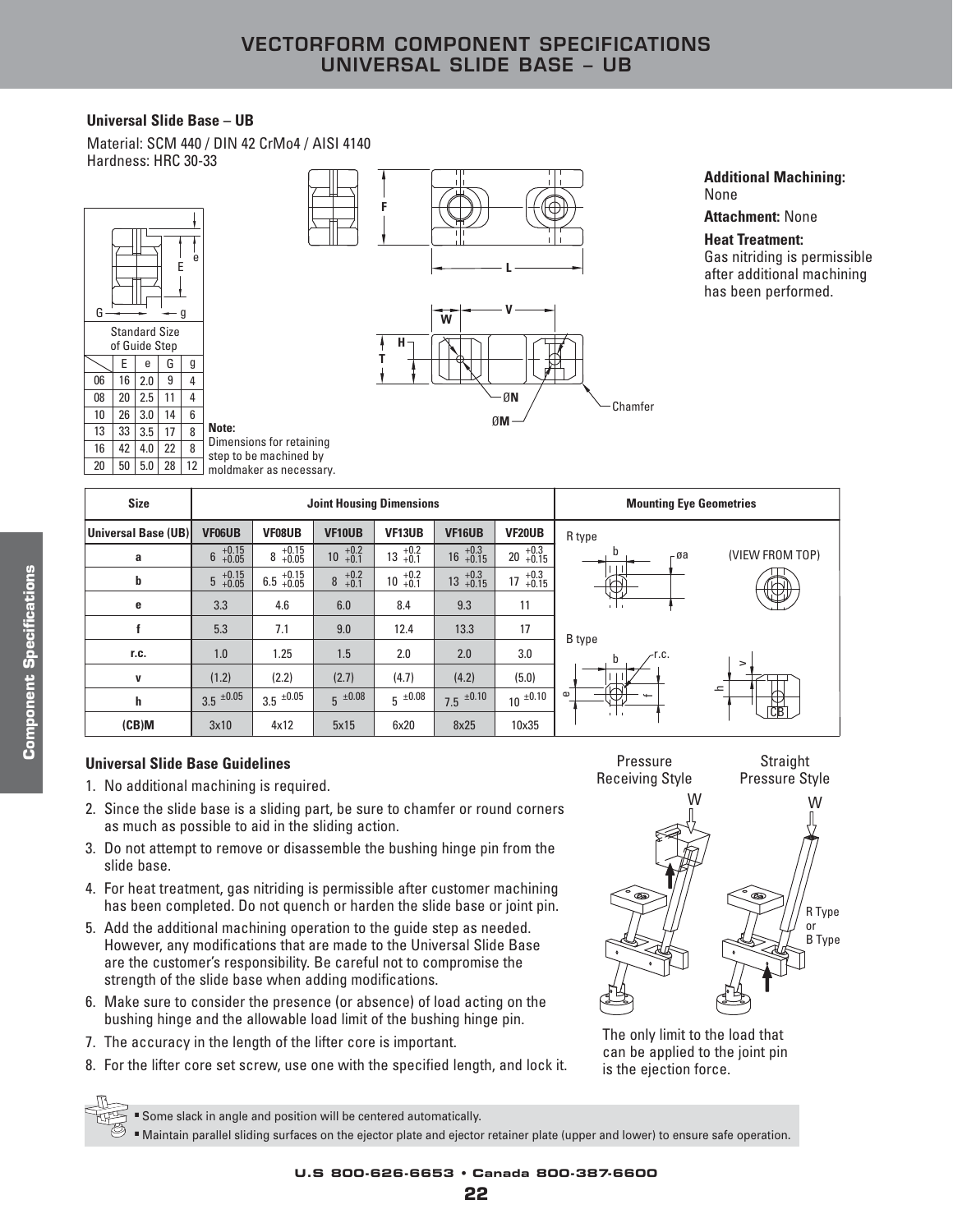| <b>Size</b>                |                  |                                      | <b>Installation Classification</b> |                 |                    |                  |                                                            |  |
|----------------------------|------------------|--------------------------------------|------------------------------------|-----------------|--------------------|------------------|------------------------------------------------------------|--|
| <b>Universal Base (UB)</b> | VF06UB           | VF08UB                               | VF10UB                             | VF13UB          | VF <sub>16UB</sub> | <b>VF20UB</b>    |                                                            |  |
|                            | 13               | 15                                   | 20                                 | 25              | 30                 | 35               | C                                                          |  |
| J                          | 20               | 25                                   | 30                                 | 35              | 40                 | 50               |                                                            |  |
| C                          | $50 - 120$       | 50-150                               | $70 - 200$                         | 100-250         | 120-300            | 120-400          |                                                            |  |
| Т                          | $13^{0}_{-0.02}$ | $15\, \frac{\text{0}}{\text{-0.02}}$ | $20 - 0.03$                        | 25.003          | $30 - 0.05$        | 40.05            | Additional machining and remarks                           |  |
| F                          | $20 - 0.02$      | $25\,{}^{0}_{-0.02}$                 | 32.003                             | 40.000100       | 50.05              | 60.05            | <b>Additional Machining: NO</b>                            |  |
|                            | 40 $^{0}_{-0.1}$ | $50^{0}$ -0.1                        | $60^{0}_{-0.2}$                    | $80^{0}_{-0.2}$ | $100\frac{0}{0.3}$ | $130^{0}_{-0.3}$ | <b>Attachment: NO</b>                                      |  |
| н                          | 6.5              | 7.5                                  | 10                                 | 12.5            | 15                 | 20               | <b>Heat Treatment:</b>                                     |  |
| W                          | 7.5              | 10                                   | 12.5                               | 15              | 20                 | 25               | Gas nitriding is permissible<br>after additional machining |  |
| v                          | 25               | 30                                   | 35                                 | 50              | 60                 | 80               | has been performed.                                        |  |
| N                          | Q <sub>2</sub>   | Ø3                                   | 04                                 | Ø5              | Ø6                 | 07               |                                                            |  |
| M                          | Ø3               | Ø4                                   | Ø5                                 | Ø6              | Ø8                 | 010              |                                                            |  |
| <b>CHAMFER</b>             | 0.5              | 0.5                                  | 1.0                                | 1.0             | 2.0                | 2.0              |                                                            |  |

| <b>Allowable Load:</b><br>Ejection pressure $P = 5$ [Kqf/mm <sup>2</sup> ] |                    | <b>Shift</b> | Universal Pin diameter and allowable load limit<br><b>Factor of Safety = 5</b> |                 |                 |                 |                 |                 |  |
|----------------------------------------------------------------------------|--------------------|--------------|--------------------------------------------------------------------------------|-----------------|-----------------|-----------------|-----------------|-----------------|--|
|                                                                            | <b>Multiplying</b> | Angle        | <b>VF 06 UB</b>                                                                | <b>VF 08 UB</b> | <b>VF 10 UB</b> | <b>VF 13 UB</b> | <b>VF 16 UB</b> | <b>VF 20 UB</b> |  |
| <b>Load during molding</b>                                                 | factor of ejection |              | Ø3                                                                             | Ø4              | Ø5              | Ø6              | Ø8              | 010             |  |
|                                                                            | 0.98               | $5^\circ$    | 4490                                                                           | 7971            | 12451           | 17941           | 31883           | 49824           |  |
|                                                                            | 0.95               | $10^{\circ}$ | 4598                                                                           | 8167            | 12765           | 18373           | 32657           | 51040           |  |
| <b>Full Load</b>                                                           | 0.93               | $15^\circ$   | 4745                                                                           | 8441            | 13186           | 18981           | 33745           | 52726           |  |
| W[N]                                                                       | 0.90               | $20^\circ$   | 4951                                                                           | 8794            | 13745           | 19784           | 35177           | 54961           |  |
|                                                                            | 0.88               | $25^\circ$   | 5206                                                                           | 9255            | 14471           | 20834           | 37040           | 57863           |  |
|                                                                            | 0.85               | $30^\circ$   | 5549                                                                           | 9853            | 15392           | 22177           | 39412           | 61589           |  |
|                                                                            | $A=WW/P$           | $5^\circ$    | 92                                                                             | 163             | 254             | 366             | 650             | 1016            |  |
|                                                                            |                    | $10^{\circ}$ | 94                                                                             | 167             | 260             | 375             | 666             | 1041            |  |
| <b>Pressure</b><br><b>Receiving Area:</b>                                  |                    | $15^\circ$   | 97                                                                             | 172             | 269             | 387             | 688             | 1076            |  |
| $A$ [mm <sup>2</sup> ]                                                     |                    | $20^\circ$   | 101                                                                            | 179             | 280             | 404             | 718             | 1121            |  |
|                                                                            |                    | $25^\circ$   | 106                                                                            | 189             | 295             | 425             | 756             | 1181            |  |
|                                                                            |                    | $30^\circ$   | 113                                                                            | 201             | 314             | 452             | 804             | 1256            |  |
|                                                                            |                    | $5^\circ$    | 9.6                                                                            | 12.8            | 15.9            | 19.1            | 25.5            | 31.9            |  |
|                                                                            |                    | $10^{\circ}$ | 9.7                                                                            | 12.9            | 16.1            | 19.4            | 25.8            | 32.3            |  |
| <b>Square Root:</b>                                                        | $B = \sqrt{A}$     | $15^\circ$   | 9.8                                                                            | 13.1            | 16.4            | 19.7            | 26.2            | 32.8            |  |
| $B$ [mm]                                                                   |                    | $20^\circ$   | 10.0                                                                           | 13.4            | 16.7            | 20.1            | 26.8            | 33.5            |  |
|                                                                            |                    | $25^\circ$   | 10.3                                                                           | 13.7            | 17.2            | 20.6            | 27.5            | 34.4            |  |
|                                                                            |                    | $30^\circ$   | 10.6                                                                           | 14.2            | 17.7            | 21.3            | 28.4            | 35.4            |  |

**Note:** The allowable value of ejection resistance can be obtained by multiplying the full load W by the multiplying factor of ejection.

■ Some slack in angle and position will be centered automatically.

■ Maintain parallel sliding surfaces on the ejector plate and ejector retainer plate (upper and lower) to ensure safe operation.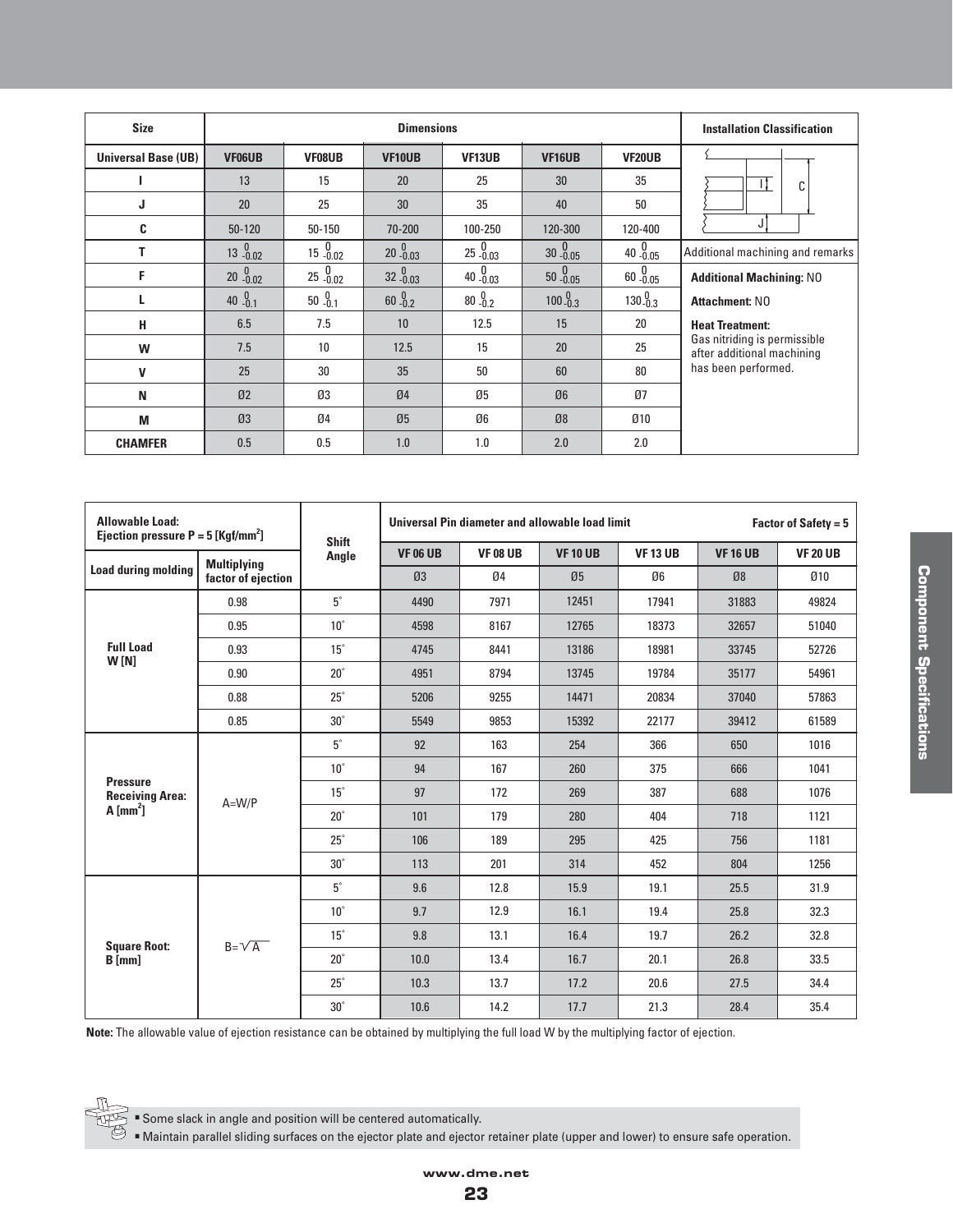#### **Guide Rod – GR**

Material: S UJ 2 / DIN 100 Cr6 / AISI 52100 Hardness: HRC 58-60



#### **Additional Machining:**

- All dimensions shown are to be held after any additional machining has been performed. Non-designated tolerance: +/– 0.1. Non-designated chamfer "C" tolerance: 0.5 to 1.0.
- Moldmaker to add grooves and chamfers per specifications shown.

#### **Center Distance:** L' = L – 2R

**Heat Treatment:** Induction hardening completed; heat treat is not required.

#### **Guide Rod Guidelines**

- 1. Add the machining detail shown to the right. The final length, the U groove and the chamfer "C" detail designated by the thick line are to be machined by the customer.
- 2. Machining is wire EDM. The final length and "U" groove are to be machined simultaneously.
- 3. Heat treatment of the Guide Rod is not required.
- 4. The full length is  $L' = y/cosK^{\circ}$  and  $L = L' + 2R$  (after the Guide Rod has been cut to length and the U grooves have been machined into the Guide Rod).
- 5. The actual L' dimension must also take into consideration the component tolerances.
- 6. Refer to the page regarding the Holder Bushing component specifications for further details on the method of calculating "y".
- 7. At the maximum allowable full flank length L, the chamfer height C shown is the maximum allowable value, allowing for a shift angle (the "shift" angle refers to the angle of the Guide Rod to the leader pin axis in the mold plates) of  $K = 30^{\circ}$  maximum (however, this case is limited where the thickness of the mounting plate is the standard thickness).
- C

L'= y/cosK

 $L = L' + 2R$ 

(Dimensions of final length after machining)

˚









You do not have to increase the ejector stroke for the purposes of reducing the shift angle. Make an ejector stroke smaller, and tilt the lifter core assembly down to the desired angle.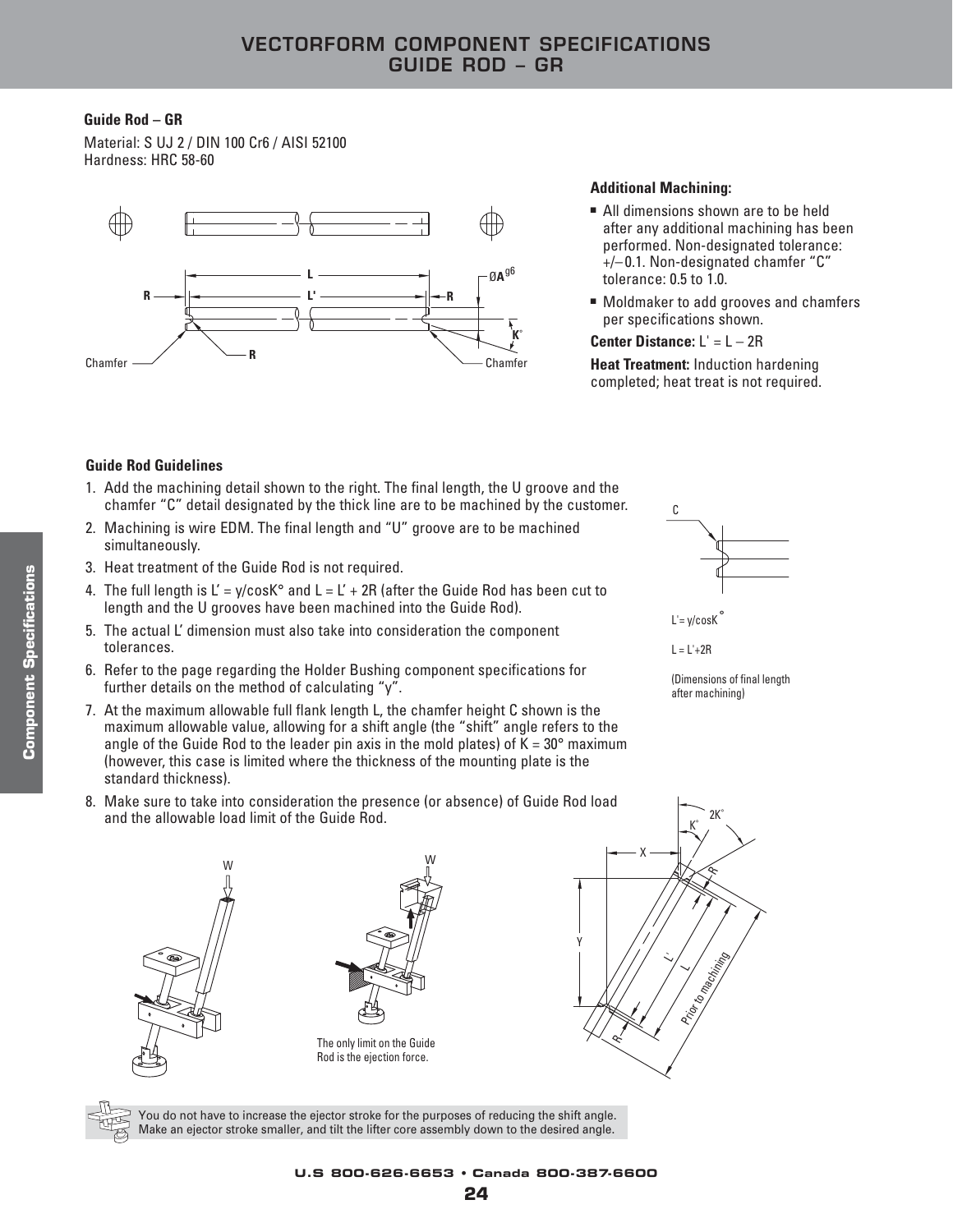| <b>Size</b>           |                   |                                               | <b>Installation Classification</b>                   |                                       |                         |                   |                                                          |  |
|-----------------------|-------------------|-----------------------------------------------|------------------------------------------------------|---------------------------------------|-------------------------|-------------------|----------------------------------------------------------|--|
| <b>Guide Rod (GR)</b> | <b>VF06GR</b>     | <b>VF08GR</b>                                 | VF10GR                                               | <b>VF13GR</b>                         | VF16GR                  | <b>VF20GR</b>     |                                                          |  |
|                       | 13                | 15                                            | 20                                                   | 25                                    | 30                      | 35                | C                                                        |  |
| J                     | 20                | 25                                            | 30                                                   | 35                                    | 40                      | 50                |                                                          |  |
| C                     | $50 - 120$        | $50 - 150$                                    | 70-200                                               | 100-250                               | 120-300                 | 120-400           |                                                          |  |
| A                     | Ø6 -0.004         | Ø8-0.005                                      | $\emptyset$ 10 $^{-.0.005}_{-.0.014}$                | $\emptyset$ 13 $^{-.0.006}_{-.0.017}$ | $\emptyset$ 16 $-0.006$ | 020 -0.007        | Additional machining and remarks                         |  |
|                       | 150               | 190                                           | 250                                                  | 310                                   | 370                     | 500               | (Flank full length dimensions)                           |  |
| Ľ                     | $L = 0.1$         | $L^{-.0.1}_{-.0.2}$                           | $L^{-.0.1}_{-.0.2}$                                  | $L = 0.2$                             | $L = 0.2$               | $L:^{0.2}_{0.4}$  | <b>Additional Machining: U groove</b>                    |  |
| $\mathbf{K}^{\circ}$  |                   |                                               | Same as the shift angle of the lifter core (30° MAX) |                                       |                         |                   | <b>Center Distance:</b> $L' = L - 2R$                    |  |
| R                     | $1.0_{0}^{+0.02}$ | $1.5 \begin{array}{c} +0.02 \\ 0 \end{array}$ | $2.0 \begin{array}{l} +0.03 \\ 0 \end{array}$        | $2.5^{+0.03}_{0}$                     | $3.0 \tbinom{+0.05}{0}$ | $3.5^{+0.05}_{0}$ | <b>Heat Treatment:</b><br>Induction hardening completed; |  |
| <b>CHAMFER</b>        | 0.5               | 0.5                                           | 0.5                                                  |                                       |                         |                   | heat treat is not required.                              |  |

| <b>Allowable Load:</b><br>Ejection pressure $P = 5$ [Kgf/mm <sup>2</sup> ] |                    | <b>Shift</b> | Guide Rod diameter "A" [mm] x rod length "L" [mm]<br><b>Factor of Safety = <math>5</math></b><br>and allowable load value. |               |         |         |         |               |  |
|----------------------------------------------------------------------------|--------------------|--------------|----------------------------------------------------------------------------------------------------------------------------|---------------|---------|---------|---------|---------------|--|
|                                                                            | <b>Multiplying</b> | Angle        | <b>VF06GR</b>                                                                                                              | <b>VF08GR</b> | VF10GR  | VF13GR  | VF16GR  | <b>VF20GR</b> |  |
| <b>Load during molding</b>                                                 | factor of ejection |              | Ø6x148                                                                                                                     | Ø8x187        | Ø10x246 | Ø13x305 | Ø16x364 | 020x493       |  |
|                                                                            | 0.06               | $9^{\circ}$  | 19873                                                                                                                      | 37294         | 55402   | 98011   | 153138  | 220933        |  |
|                                                                            | 0.11               | $10^{\circ}$ | 10167                                                                                                                      | 19079         | 28334   | 50128   | 78324   | 112991        |  |
| <b>Full Load</b><br>W[N]                                                   | 0.29               | $15^{\circ}$ | 3098                                                                                                                       | 5804          | 8628    | 15265   | 23853   | 34412         |  |
|                                                                            | 0.40               | $20^\circ$   | 1951                                                                                                                       | 3657          | 5431    | 9608    | 15010   | 21657         |  |
|                                                                            | 0.47               | $25^\circ$   | 1510                                                                                                                       | 2843          | 4216    | 7461    | 11657   | 16824         |  |
|                                                                            | 0.52               | $30^\circ$   | 1314                                                                                                                       | 2471          | 3667    | 6490    | 10137   | 14628         |  |
|                                                                            | $A=WW/P$           | $9^{\circ}$  | 405                                                                                                                        | 761           | 1130    | 1999    | 3124    | 4507          |  |
|                                                                            |                    | $10^{\circ}$ | 207                                                                                                                        | 389           | 578     | 1023    | 1598    | 2305          |  |
| <b>Pressure</b><br><b>Receiving Area:</b>                                  |                    | $15^\circ$   | 63                                                                                                                         | 118           | 176     | 311     | 487     | 702           |  |
| $A \, [\text{mm}^2]$                                                       |                    | $20^\circ$   | 40                                                                                                                         | 75            | 111     | 196     | 306     | 442           |  |
|                                                                            |                    | $25^\circ$   | 31                                                                                                                         | 58            | 86      | 152     | 238     | 343           |  |
|                                                                            |                    | $30^\circ$   | 27                                                                                                                         | 50            | 75      | 132     | 207     | 298           |  |
|                                                                            |                    | $9^{\circ}$  | 20.1                                                                                                                       | 27.6          | 33.6    | 44.7    | 55.9    | 67.1          |  |
|                                                                            |                    | $10^{\circ}$ | 14.4                                                                                                                       | 19.7          | 24.0    | 32.0    | 40.0    | 48.0          |  |
| <b>Square Root:</b>                                                        | $B = \sqrt{A}$     | $15^{\circ}$ | 7.9                                                                                                                        | 10.9          | 13.3    | 17.6    | 22.1    | 26.5          |  |
| $B$ [mm]                                                                   |                    | $20^\circ$   | 6.3                                                                                                                        | 8.7           | 10.5    | 14.0    | 17.5    | 21.0          |  |
|                                                                            |                    | $25^\circ$   | 5.6                                                                                                                        | 7.6           | 9.3     | 12.3    | 15.4    | 18.5          |  |
|                                                                            |                    | $30^\circ$   | 5.2                                                                                                                        | 7.1           | 8.7     | 11.5    | 14.4    | 17.3          |  |

- 1. There is no load caused by the resin pressure when K is 8° or lower in angle. Only the ejection resistance exists.
- 2. Multiply the full load W by the multiplying factor to find the allowable value of ejection resistance.
- 3. The allowable full load (and the pressure-receiving area) are inversely proportional to the length of the Guide Rod. Example: VF 10 GR Ø10 mm x 246 mm, 30° shift angle, 374 Kgf ———Ø10 mm x 123 mm, 30°, 748 Kgf  $75 \text{ mm}^2 \longrightarrow 150 \text{ mm}^2$
- 4. The allowable full load (and pressure-receiving area) apply to the case where the length L' in the shaft center of the Guide Rod is the central load when the maximum specified load is reached. Perform calculations in a manner inversely proportional to the actual design value length.



Determine an effective value ඏ by actual measurement of the spacer height C and the mounting plate thickness J.

**www.dme.net 25**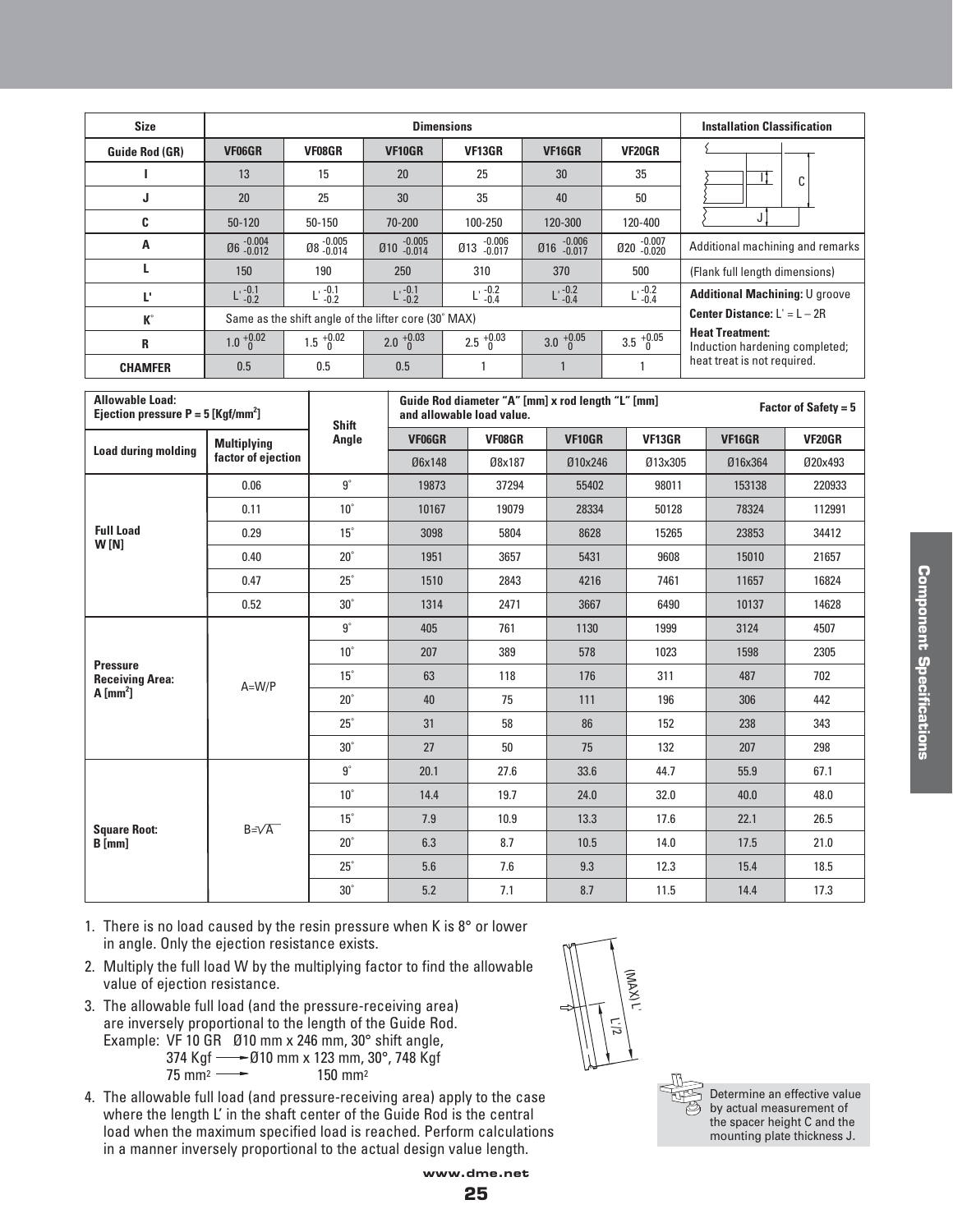#### **Guide Plate – GP**

Material: S 5O C / DIN C50E / AISI 1049 Hardness: HRC 15-20



#### **Guide Plate Guidelines**

- 1. Modify the length of the Guide Plate to suit requirements of the desired ejection application. The customer is required to add the lifter core hole and necessary chamfers, as marked by the thick line below.
- 2. When modifying the Guide Plate, dimensions are to be modified relative to the reference planes marked by  $\Box$  as shown below.
- 3. Be sure to include the radius R (shown below) when adding the lifter core hole to the Guide Plate.
- 4. Do not remove the joint pin that comes installed in the Guide Plate.
- 5. For heat treatment, gas nitriding is permissible after the additional customer machining has been completed. Do not quench or harden the Guide Plate.
- 6. A precise fit into the bearing surface of the mold plate is an important factor in positioning the lifter core assembly. This is particularly important when the Guide Plate is reduced in size or simplified (ie. only one bolt hole is used).



(VIEW FROM BOTTOM)

When reducing the size of the Guide Plate to the point that it can no longer be used to guide the lifter core, be sure to guide the lifter core in the area marked  $\mathbb{W}$ .

Position the Guide Plate securely on the mold plate reference plate (marked  $\iff$ ) when reducing the size of the Guide Plate.



If the lifter core block is used to guide the lifter core, the guide hole (or groove) in the Guide Plate can be omitted.

#### **Additional Machining:**

- Lifter core hole or slot
- Any additional machining that is required to accommodate the lifter core assembly.

**Heat Treatment:** Gas nitriding is permissible after additional machining has been performed.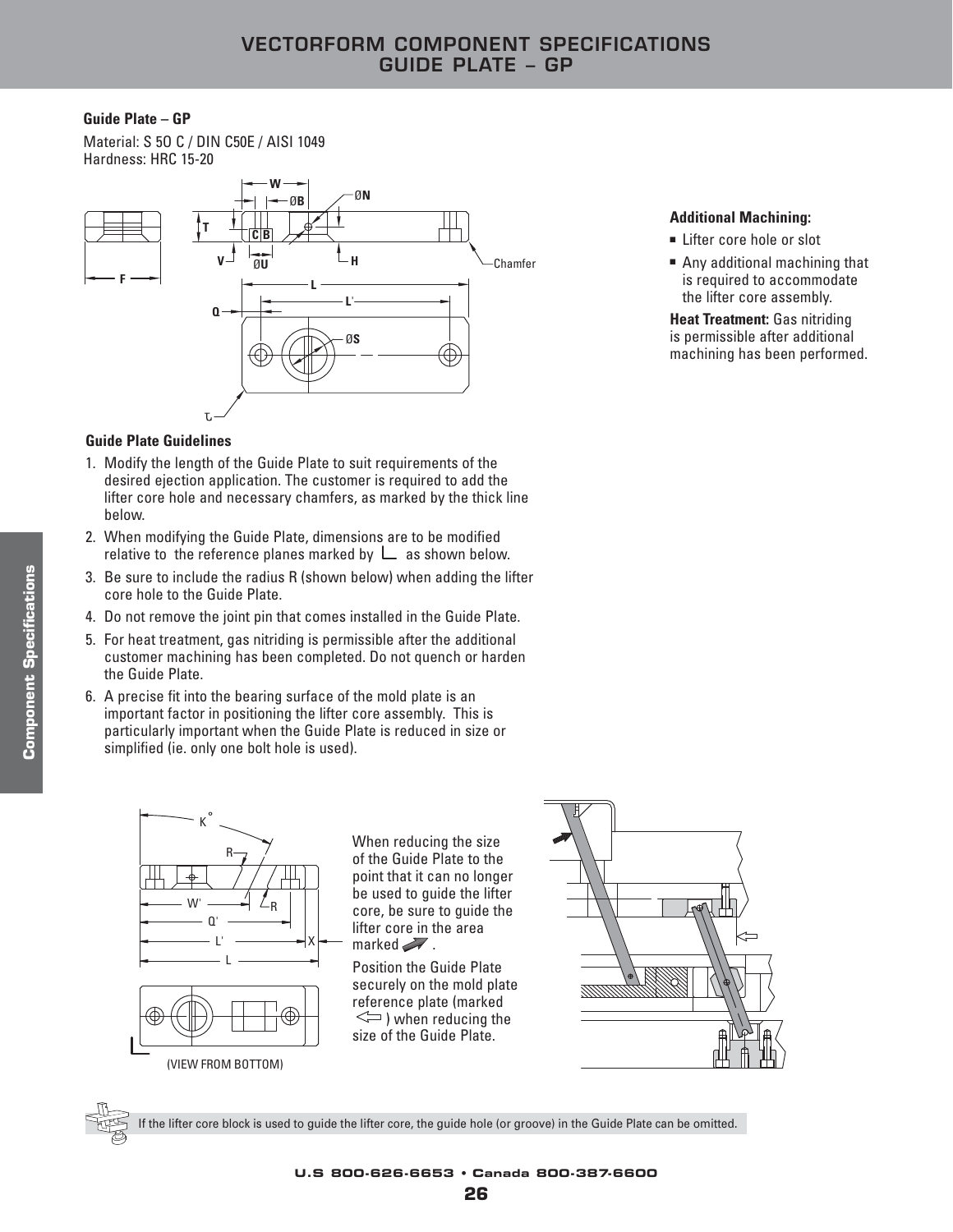| Symbol                  |                         |                           | <b>Installation Classification</b> |                  |                                             |                                             |                                                                                             |  |
|-------------------------|-------------------------|---------------------------|------------------------------------|------------------|---------------------------------------------|---------------------------------------------|---------------------------------------------------------------------------------------------|--|
| <b>Guide Plate (GP)</b> | <b>VF 06 GP</b>         | <b>VF 08 GP</b>           | <b>VF 10 GP</b>                    | <b>VF 13 GP</b>  | <b>VF16GP</b>                               | <b>VF 20 GP</b>                             |                                                                                             |  |
| L                       | 13                      | 15                        | 20                                 | 25               | 30                                          | 35                                          | П<br>C                                                                                      |  |
| J                       | 20                      | 25                        | 30                                 | 35               | 40                                          | 50                                          |                                                                                             |  |
| C                       | $50 - 120$              | 50-150                    | 70-200                             | 100-250          | 120-300                                     | 120-400                                     | J                                                                                           |  |
| T.                      | $8\substack{0\\ -0.02}$ | $10^{0}$ <sub>-0.02</sub> | $12^{0}_{-0.03}$                   | $15^{0}_{-0.03}$ | $20 - 0.05$                                 | $25 - 0.05$                                 | Additional machining and remarks                                                            |  |
| F                       | $20 - 0.02$             | $25^{0}_{-0.02}$          | $32 - 0.03$                        | $40^{0}_{-0.03}$ | $50\begin{array}{c} 0 \\ -0.05 \end{array}$ | $60\begin{array}{c} 0 \\ -0.05 \end{array}$ | <b>Additional Machining:</b>                                                                |  |
| L                       | $60 - 0.04$             | $70 - 0.04$               | $90 - 0.06$                        | $120 - 0.06$     | $150 - 0.1$                                 | 180 $^{0}_{-0.1}$                           | ■ Lifter Core holt<br>(bolt hole)                                                           |  |
| U.                      | 50                      | 60                        | 75                                 | 105              | 130                                         | 155                                         | Groove<br>■ Full-length machining<br><b>Heat Treatment:</b><br>Gas nitriding is permissible |  |
| н                       | $\overline{4}$          | 5                         | $6\phantom{1}$                     | 7.5              | 10                                          | 12.5                                        |                                                                                             |  |
| W                       | 17.5                    | 20                        | 25                                 | 30               | 40                                          | 45                                          |                                                                                             |  |
| N                       | 02                      | Ø3                        | 04                                 | Ø5               | Ø6                                          | 07                                          | after additional machining                                                                  |  |
| S                       | 010                     | Ø13                       | Ø16                                | 020              | 025                                         | 030                                         | has been performed.                                                                         |  |
| B                       | 03.3                    | 04.3                      | 05.3                               | 06.7             | 08.5                                        | 010.6                                       |                                                                                             |  |
| U                       | 06.0                    | 07.5                      | 09.0                               | 011.0            | 014.0                                       | 018.0                                       |                                                                                             |  |
| V                       | 3.5                     | 4.5                       | 5.5                                | 7.0              | 9.0                                         | 11.0                                        |                                                                                             |  |
| Q                       | 5                       | 5                         | 7.5                                | 7.5              | 10                                          | 12.5                                        |                                                                                             |  |
| <b>CHAMFER</b>          | 0.5                     | 0.5                       | 0.5                                | 1.0              | 1.0                                         | 1.0                                         |                                                                                             |  |
| $(CB)$ M                | 3x10                    | 4x12                      | 5x15                               | 6x12             | 8x25                                        | 10x30                                       |                                                                                             |  |

#### **Guide Plate Guidelines**





রি

1

(VIEW FROM BOTTOM) 1. Machining for centering in a slanted position from the guide cut (each number refers to the machining procedure).



(VIEW FROM BOTTOM)

2. Machining for centering in a slanted position from the stay guide cut (each number refers to the machining procedure).





3. Machine the guide cut and the groove simultaneously from the reference plane.



(VIEW FROM BOTTOM)

4. Upon completion of the simultaneous machining of the guide cut and the groove from the reference plane, machine the groove and the hole of the shaft.





(VIEW FROM BOTTOM) 5. No lifter core hole (1)





(VIEW FROM BOTTOM) 6. No lifter core hole (2)

 $(2)$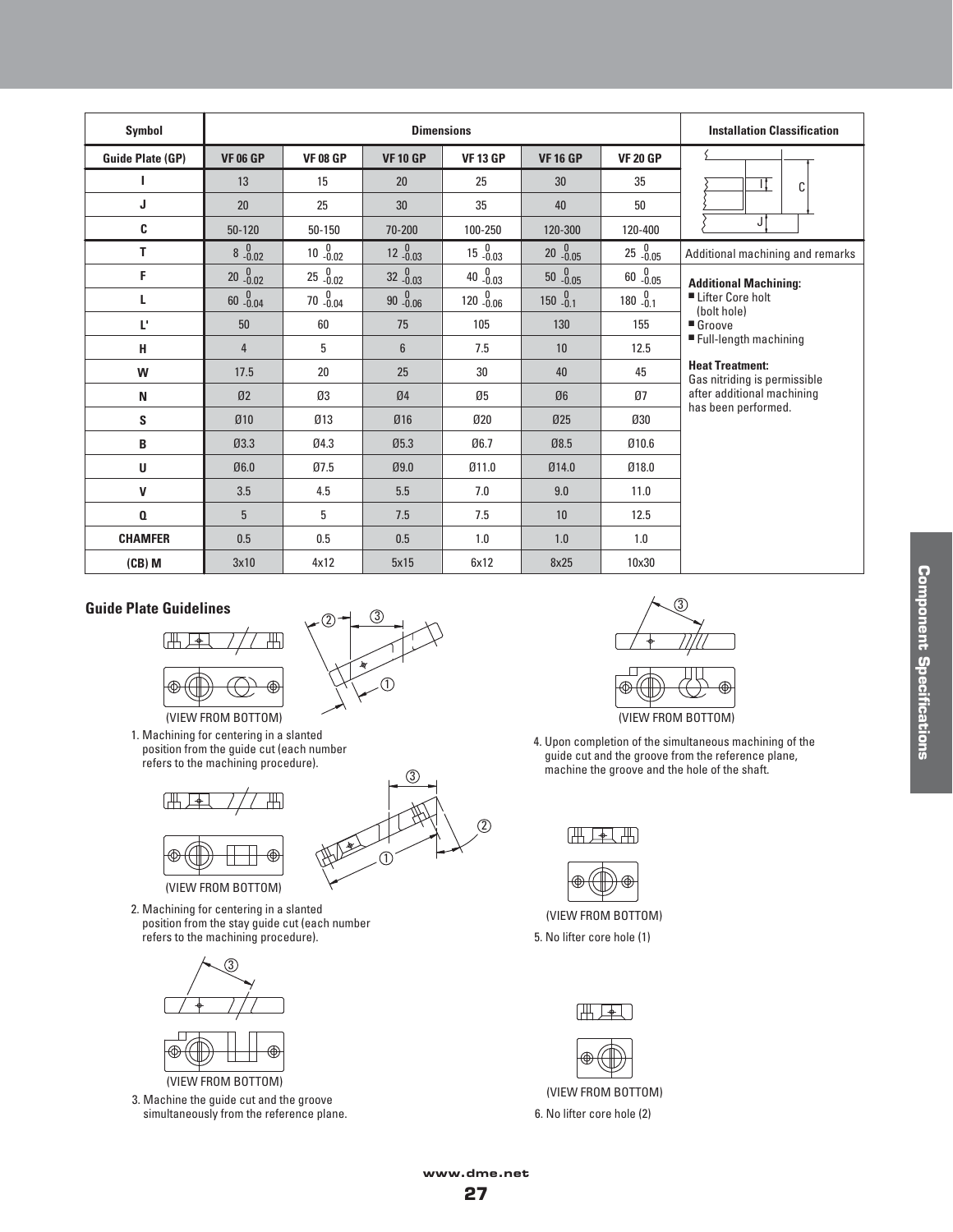#### **Holder Bushing – HB**

Material: S 50 C / DIN C50E / AISI 1049 Hardness: HRc 15-20



**Additional Machining:** None **Heat Treatment:** Not required.

#### **Holder Bushing Guidelines**

- 1. No additional machining is required.
- 2. The reference point for this part is at the intersection of the center point of ØP and the reference plane  $\triangleright$   $\boxed{z}$
- 3. Do not attempt to remove or disassemble the bushing hinge pin from the Holder Bushing.
- 4. No heat treatment is required.
- 5. If interference occurs in the maximum diameter flange "O", the flange can be cut away down to ØP.
- 6. In the case that portions of the flange is cut away, two mounting screws will be sufficient. At least two mounting screws are required.
- 7. "h" is a factor that determines the required Guide Rod length.
- 8. The bottom face of the Holder Bushing is concave below the bottom plate surface.
- 9. When machining the installation for the Holder Bushing, keep a loose tolerance on clearance hole for the "Ph" diameter. This will allow for automatic centering.
- 10. Tighten the socket head cap screws firmly after the Holder Bushing has automatically aligned.

#### **ALTERNATE INSTALLATIONS**

TO REDUCE SPACE REQUIREMENTS

EXAMPLE OF 2 BOLT CONFIGURATIONS WITH HOLDER BASE CUT

ØO



**PLATE INSTALLATION**

P



EXAMPLE OF PIN PARALLEL TO CUTS

 $h = J - Th - H$ 

EXAMPLE OF PIN PERPENDICULAR TO CUTS

 $\geq$  Ensure the the hinge pin height "h" and the bearing surface depth "Th" dimensions by actual measurement of the bottom plate thickness "J".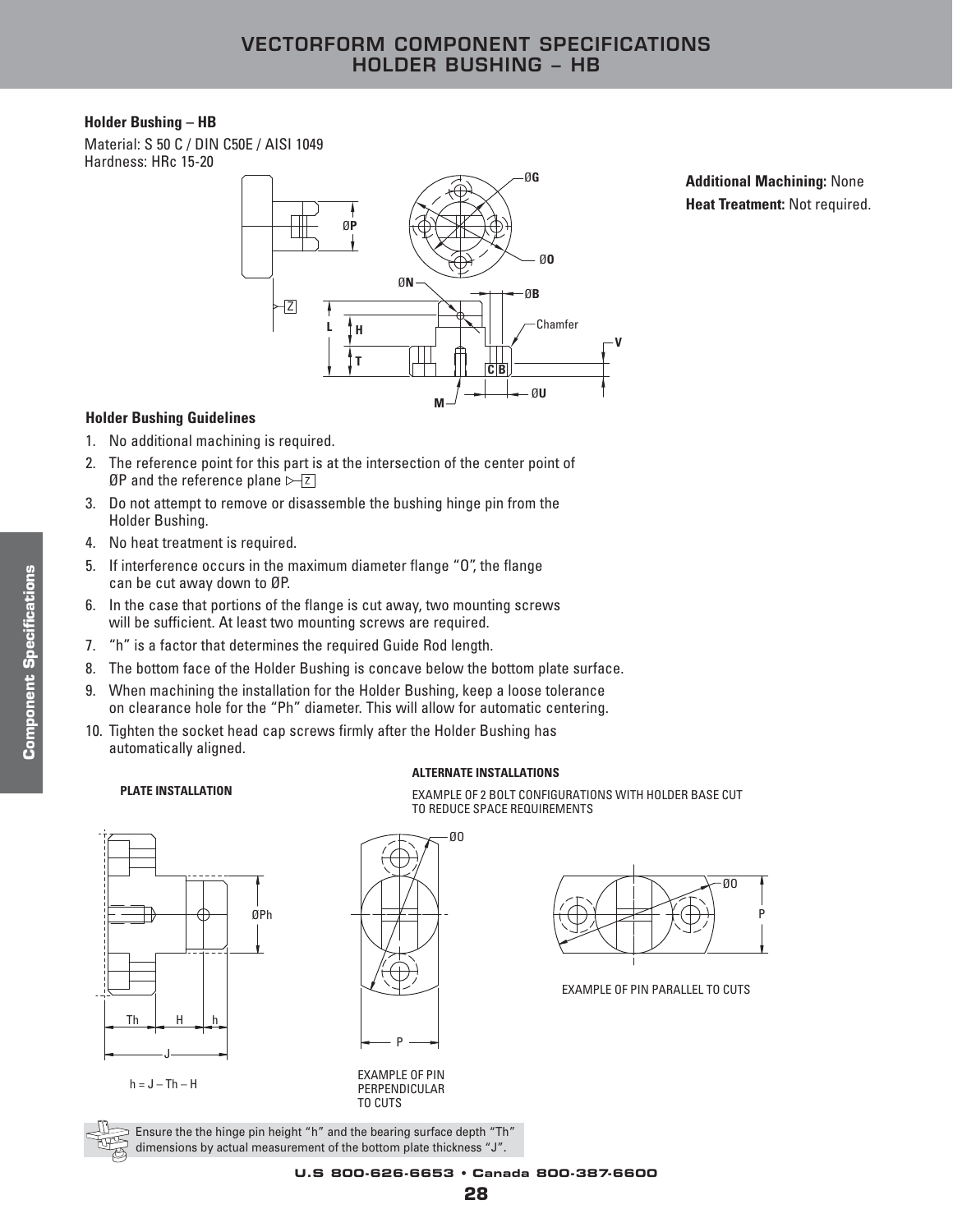| <b>Size</b>                | <b>Dimensions</b>      |                                                         |                               |                                                         |                  |                           | <b>Installation Classification</b> |
|----------------------------|------------------------|---------------------------------------------------------|-------------------------------|---------------------------------------------------------|------------------|---------------------------|------------------------------------|
| <b>Holder Bushing (HB)</b> | <b>VF06HB</b>          | VF08HB                                                  | VF10HB                        | VF13HB                                                  | VF16HB           | VF <sub>20</sub> HB       |                                    |
| L                          | 13                     | 15                                                      | 20                            | 25                                                      | 30               | 35                        | Ц<br>С                             |
| J                          | 20                     | 25                                                      | 30                            | 35                                                      | 40               | 50                        |                                    |
| C                          | $50 - 120$             | 50-150                                                  | 70-200                        | 100-250                                                 | 120-300          | 120-400                   | J                                  |
| P                          | 0.05<br>Ø13            | $\begin{smallmatrix} 0\ -0.05 \end{smallmatrix}$<br>Ø16 | $\emptyset$ 20 $^{0}_{-0.07}$ | $0.07 - 0.07$<br>025                                    | $032^{0}_{-0.1}$ | $040^{0}_{-0.1}$          | Additional machining and remarks   |
| L                          | $-0.1$<br>$-0.2$<br>20 | $-0.1$<br>$-0.2$<br>25                                  | $30 - 0.1$                    | $-0.1$<br>$-0.3$<br>35                                  | 40 $-0.1$        | $50 - 0.1$                | <b>Additional Machining: NO</b>    |
| 0                          | $0.2 - 0.2$<br>Ø27     | 0.2<br>034                                              | $Q42 \t -0.3$                 | $\begin{smallmatrix} 0\\ -0.3 \end{smallmatrix}$<br>051 | $Ø65^{0}_{-0.5}$ | $080^{0}$ <sub>-0.5</sub> | Heat Treatment: Not required.      |
| T                          | $-0.1$<br>$-0.2$<br>8  | $-0.1$<br>$-0.2$<br>10                                  | $12 -0.1$                     | $-0.1$<br>$-0.3$<br>15                                  | $18 - 0.1$       | $22 - 0.1$                |                                    |
| н                          | 8                      | 10                                                      | 12                            | 12.5                                                    | 12               | 15.5                      |                                    |
| N                          | 02                     | Ø3                                                      | 04                            | Ø5                                                      | Ø6               | Ø7                        |                                    |
| G                          | Ø19                    | 024                                                     | 030                           | 037                                                     | 047              | 058                       |                                    |
| B                          | Q3.2                   | 04.3                                                    | Ø5.5                          | 06.5                                                    | 08.5             | Ø11                       |                                    |
| U                          | 06.0                   | 07.5                                                    | 09.0                          | 011.0                                                   | 014.0            | 018.0                     |                                    |
| V                          | 3.5                    | 4.5                                                     | 5.5                           | 7.0                                                     | 9.0              | 11.0                      |                                    |
| M                          | M3x6                   | M4x8                                                    | M5x10                         | M6x12                                                   | M8x15            | M10x20                    |                                    |
| <b>CHAMFER</b>             | 0.5                    | 0.5                                                     | 1.0                           | 1.0                                                     | 1.0              | 1.0                       |                                    |
| (CB)M                      | 3x10                   | 4x12                                                    | 5x15                          | 6x20                                                    | 8x25             | 10x30                     |                                    |

**Note:** The length of the Guide Rod is determined by the installation of the Holder Bushing.<br> $y = C + Hg + h$   $L' = y/cosK^{\circ}$   $L = L' + 2R$  $y = C + Hg + h$  L' = y/cos $K^{\circ}$ 



#### **Holder Bushing Guidelines**

- 1. Include sufficient clearance in the mold plate to avoid interference (as shown by  $\curvearrowright$  ). The amount of clearance required will change depending on the shift angle (of the lifter core and Guide Rod) used, and on the thickness of the bottom clamp plate.
- 2. Avoid a "bump" against the bearing surface  $\sqrt{2}$ by maintaining a static fit when inserting the Guide Rod.

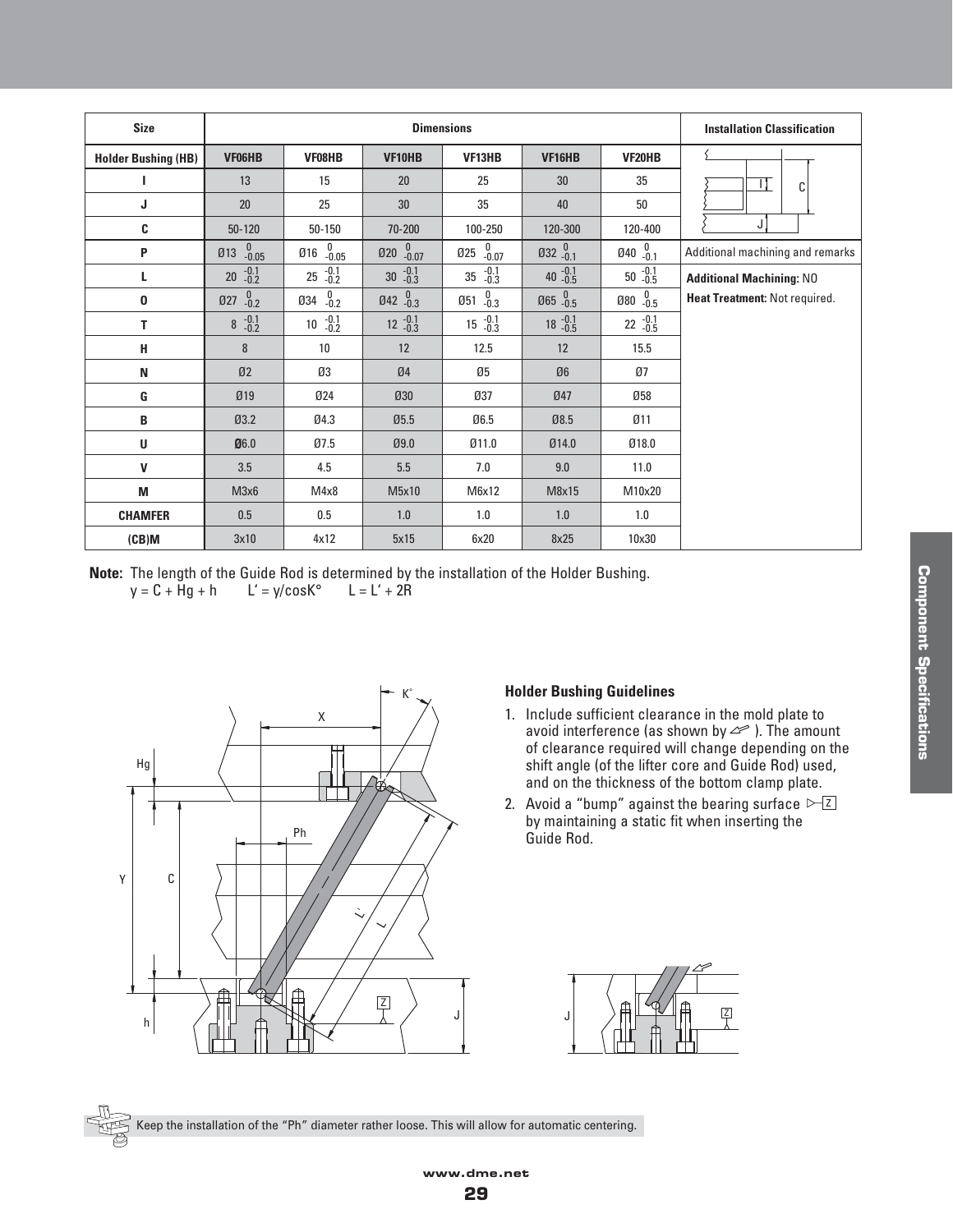# **Standard Configuration**



Example of long lifter core application. Joint Slide Base (JB) shown.





Ejector plate forward Universal Slide Base (UB).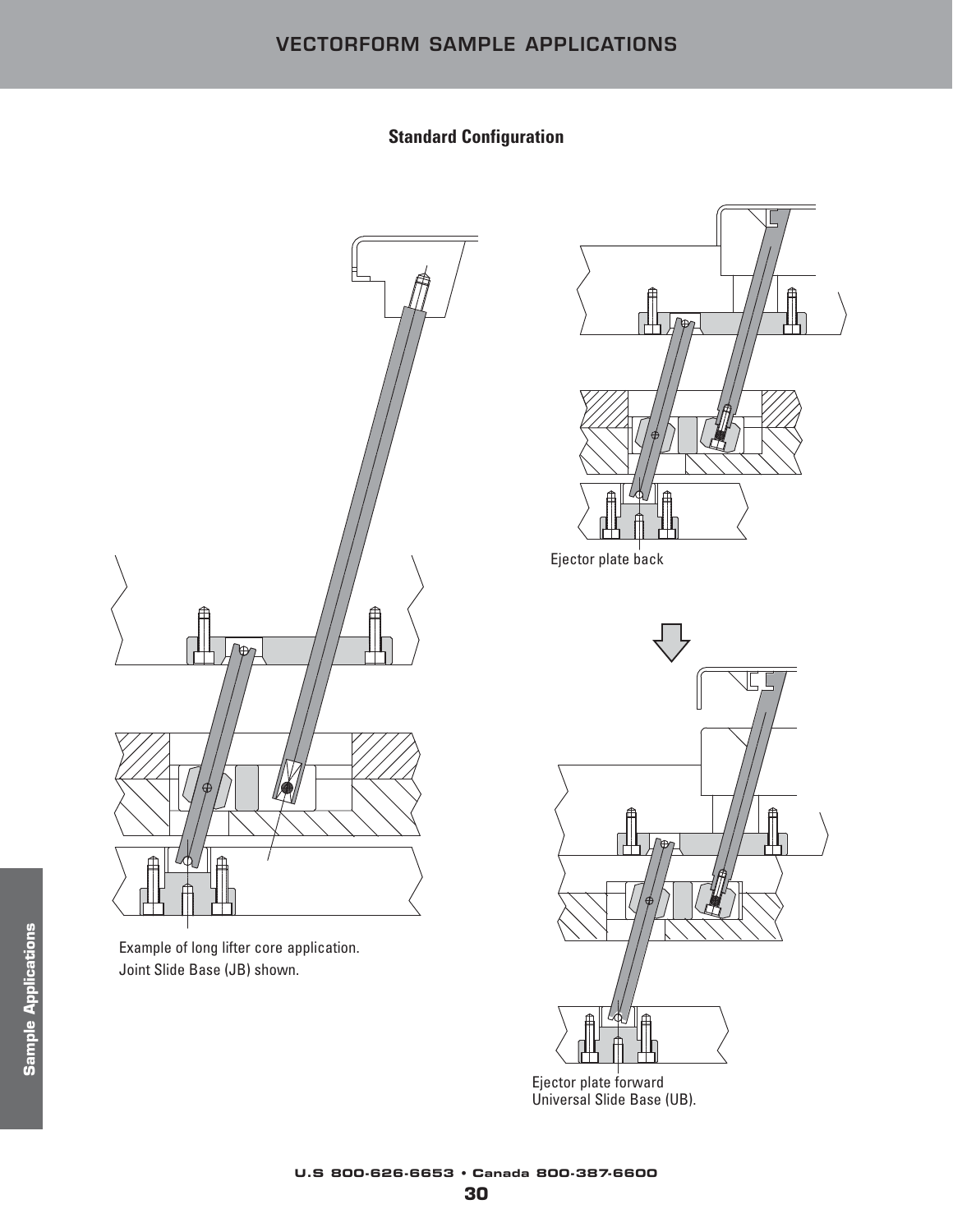



Ejector plate forward Joint Slide Base (JB).

# **Accelerated Configuration Configuration Decelerated Configuration**



Ejector plate back Ejector plate back



Ejector plate forward Joint Slide Base (JB).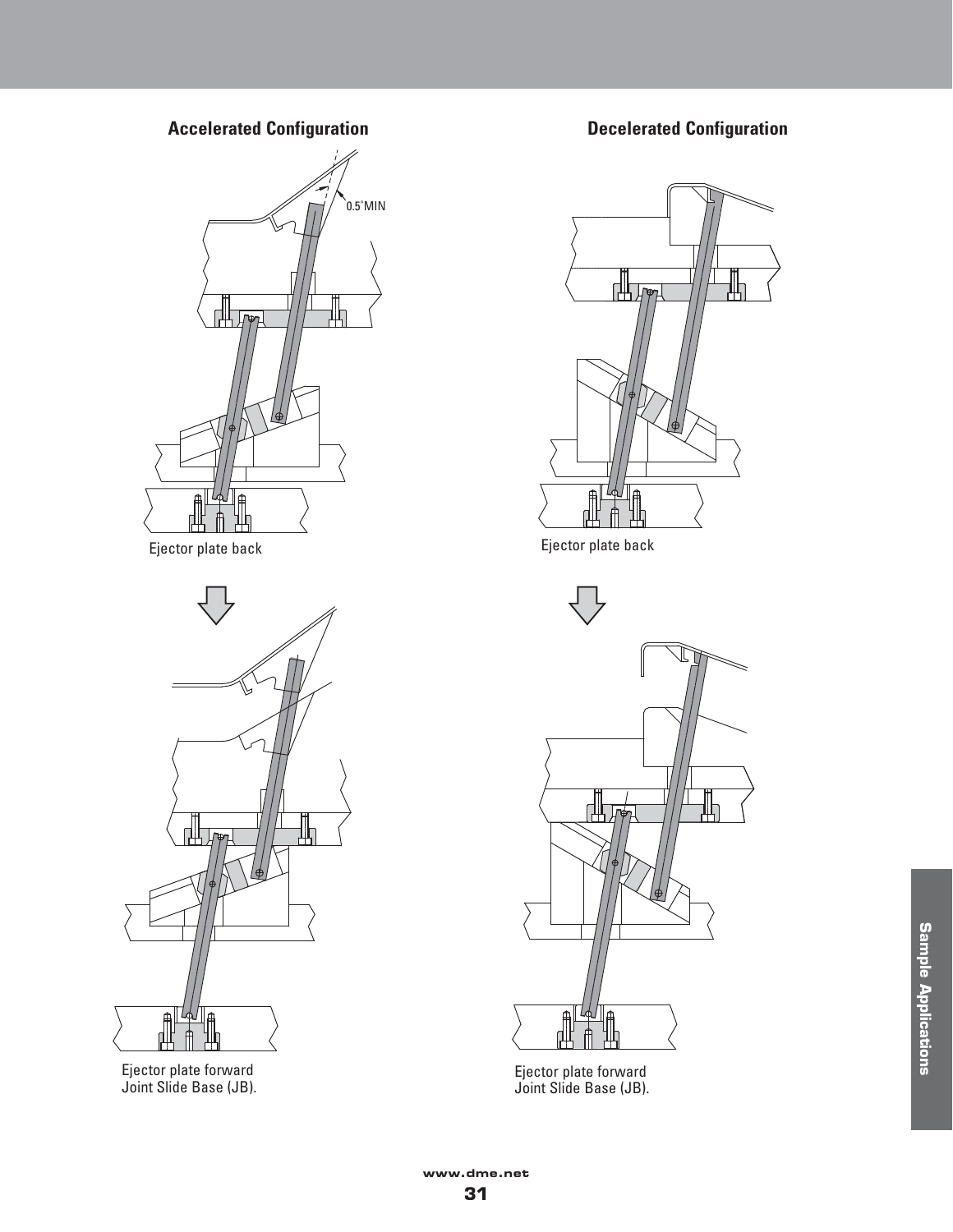

Example of multiple lifter cores being actuated in parallel by a Standard Slide Base (SB).



Avoid interference with the adjacent components by using a small section lifter core and by using reverse integration. Universal Slide Base (UB) shown.



VectorForm Lifter System example with tandem ejector pins in close proximity to slide base. Joint Slide Base (JB) shown.

NOTE: Ejector pins are secured to, and move with, the ejector plate assembly, not the VectorForm Lifter System slide base.



In cases of high ejection resistance, serial tandem guidance can be aided by using two or more Guide Rod assemblies as shown above. Joint Slide Base (JB) shown.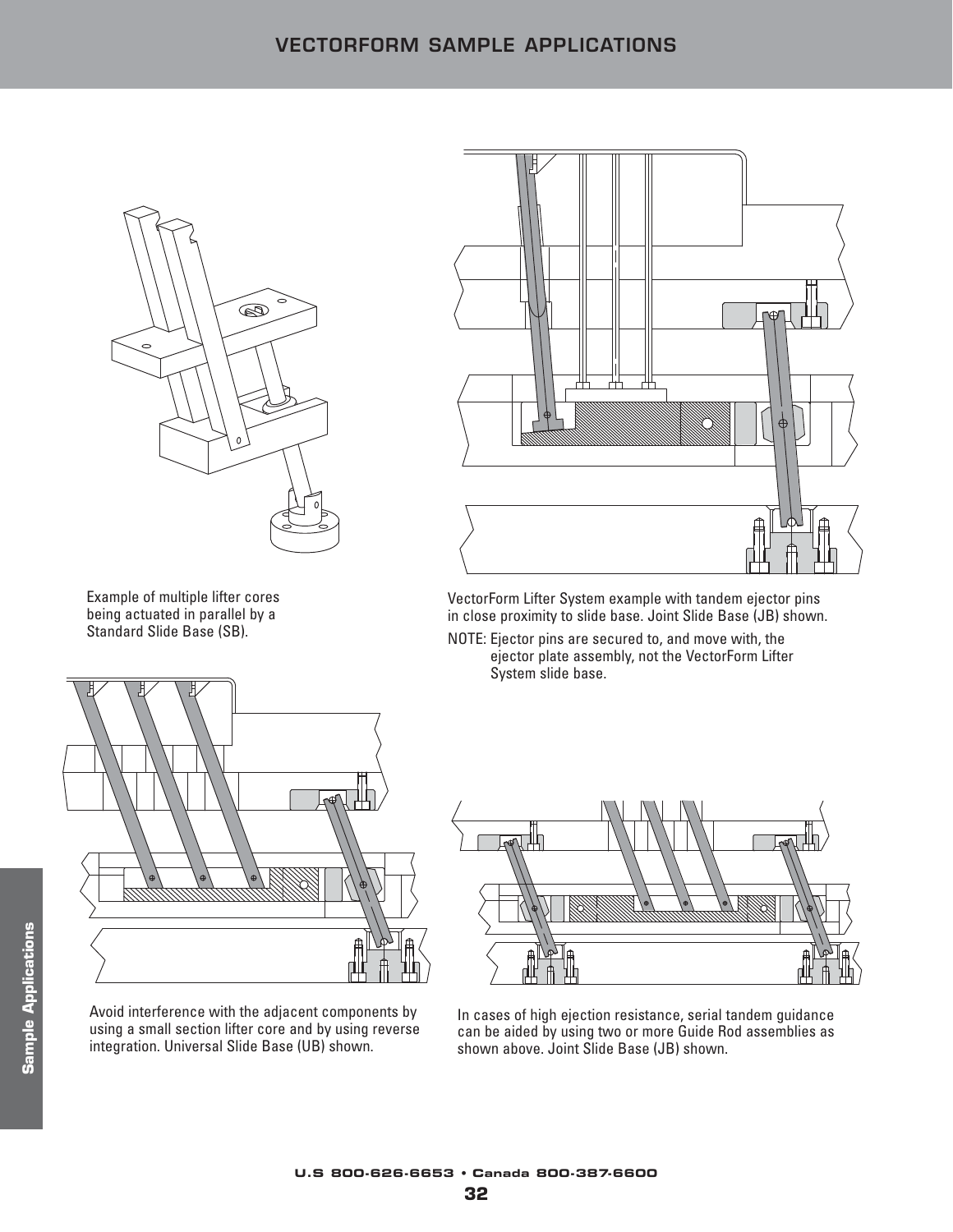



Example of two VectorForm Lifter Systems being used in parallel to lift a large lifter core. Universal Slide Base (UB) shown.

Multiple VectorForm Lifter Systems shown in parallel, actuating a large water-cooled lifter core through an extended Standard Slide Base (SB).



Example of coupling a lifter core with a junction tube for water cooling inside mold. Standard Slide Base (SB) shown.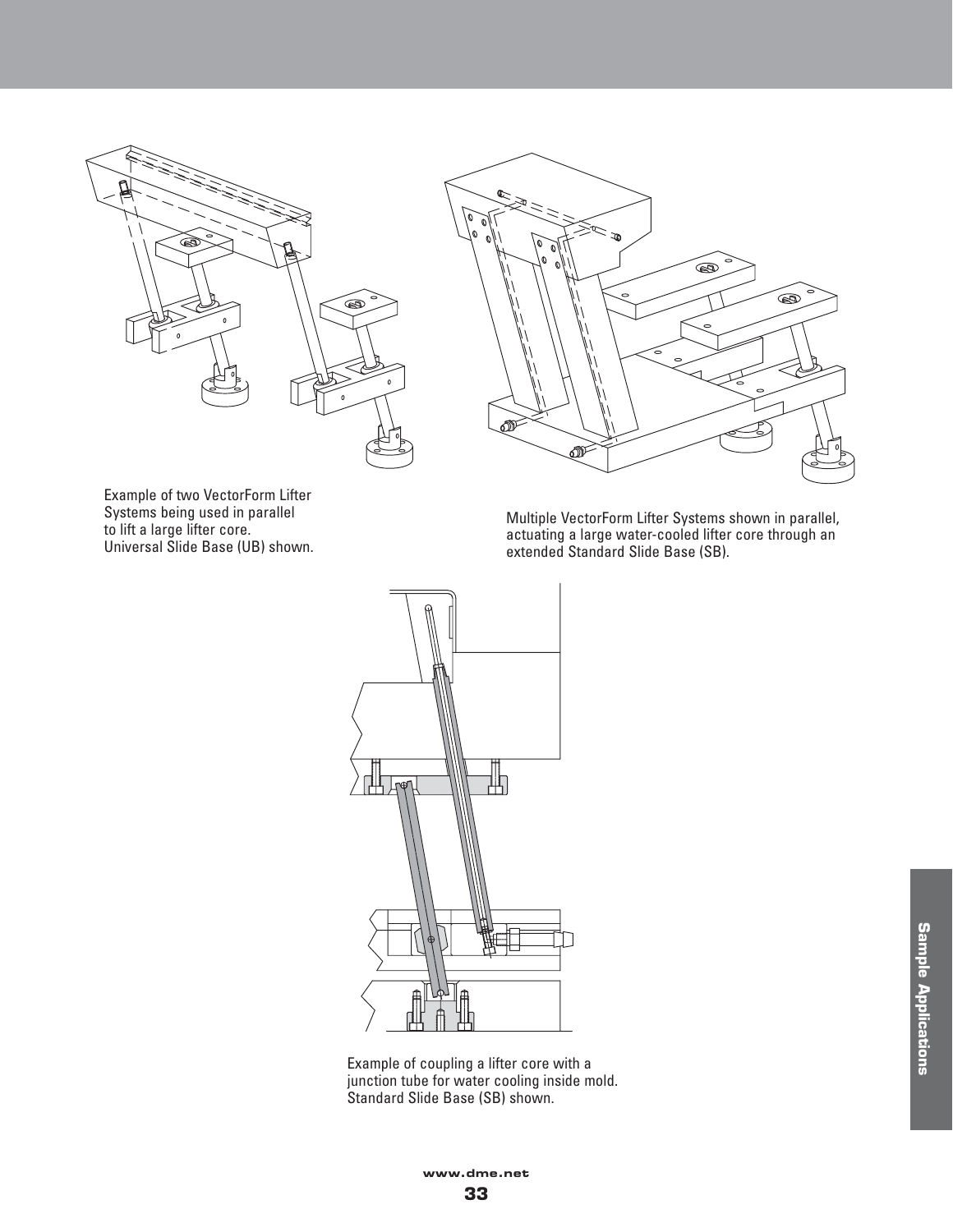

Example of ejector sleeve and lifter core integrated into same retainer plate. The lifter core shown is an example of a square ejector in application. Standard Slide Base (SB) shown.



Example of ejector pin and ejector sleeve assemblies that are close to or adjacent to the lifter core. Fit the slide base into the ejector plate and use a smaller spacer plate to back-up the ejector pin and ejector sleeve as shown. Standard Slide Base (SB) shown; component view rotated 90 degrees.



Example of ejection installation in "A" (cavity) side of mold. To shorten the length of nozzle (or sprue if system is a cold runner design), set the ejection stroke to be smaller and the lifter core inclination to be greater. This will allow the design to become compact by selecting a smaller set. Joint Slide Base (JB) shown.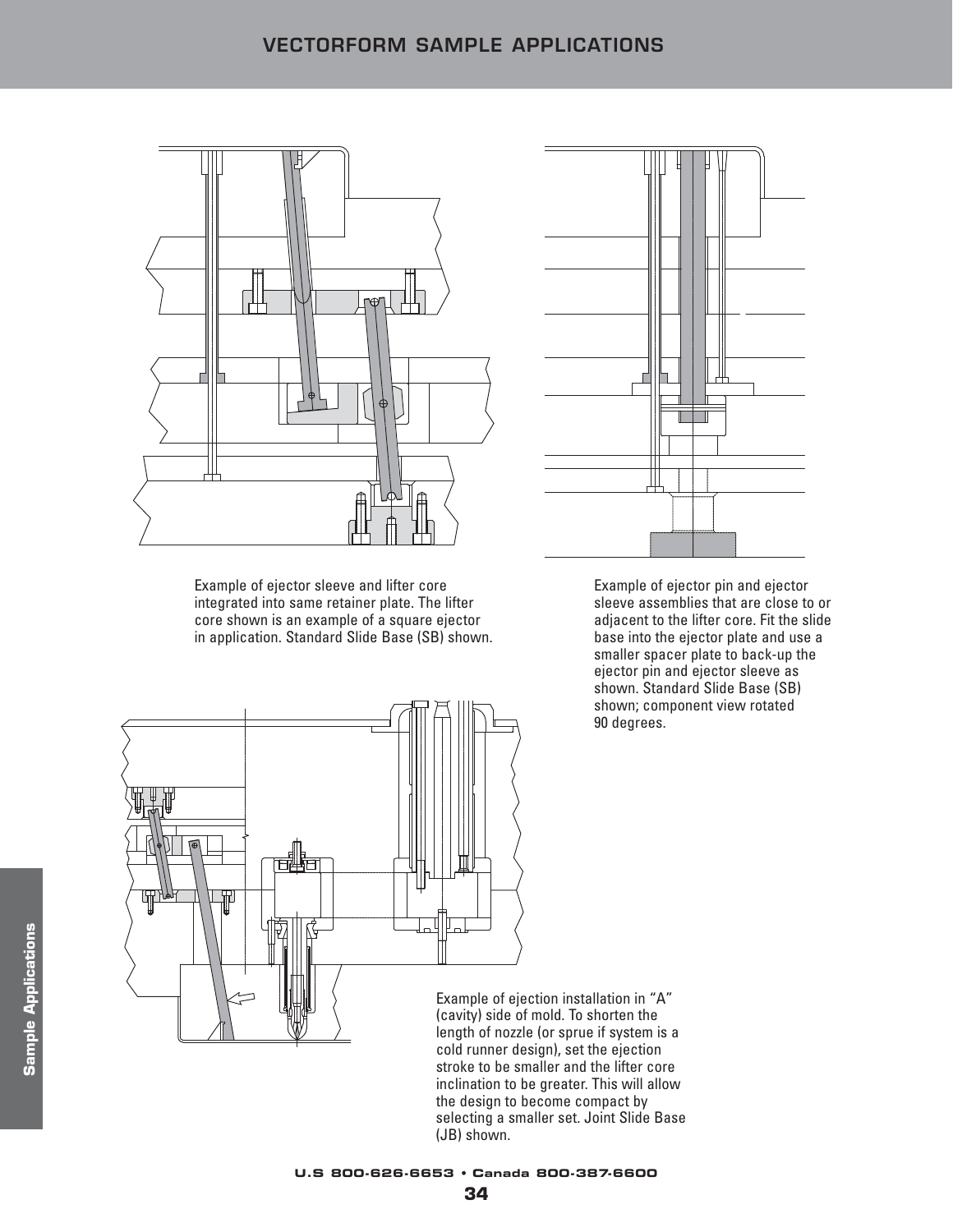**NOTES:** If the ejector stroke is great or if the longitudinal mold release resistance is great, increase the size rank used for the lifter core and standard components.

Do not eliminate the Guide Plate to disperse load.



If the ejector stroke is great without a guide in the core, increase the effect of guidance by giving support at two points (see arrows). Universal Slide Base (UB) shown.

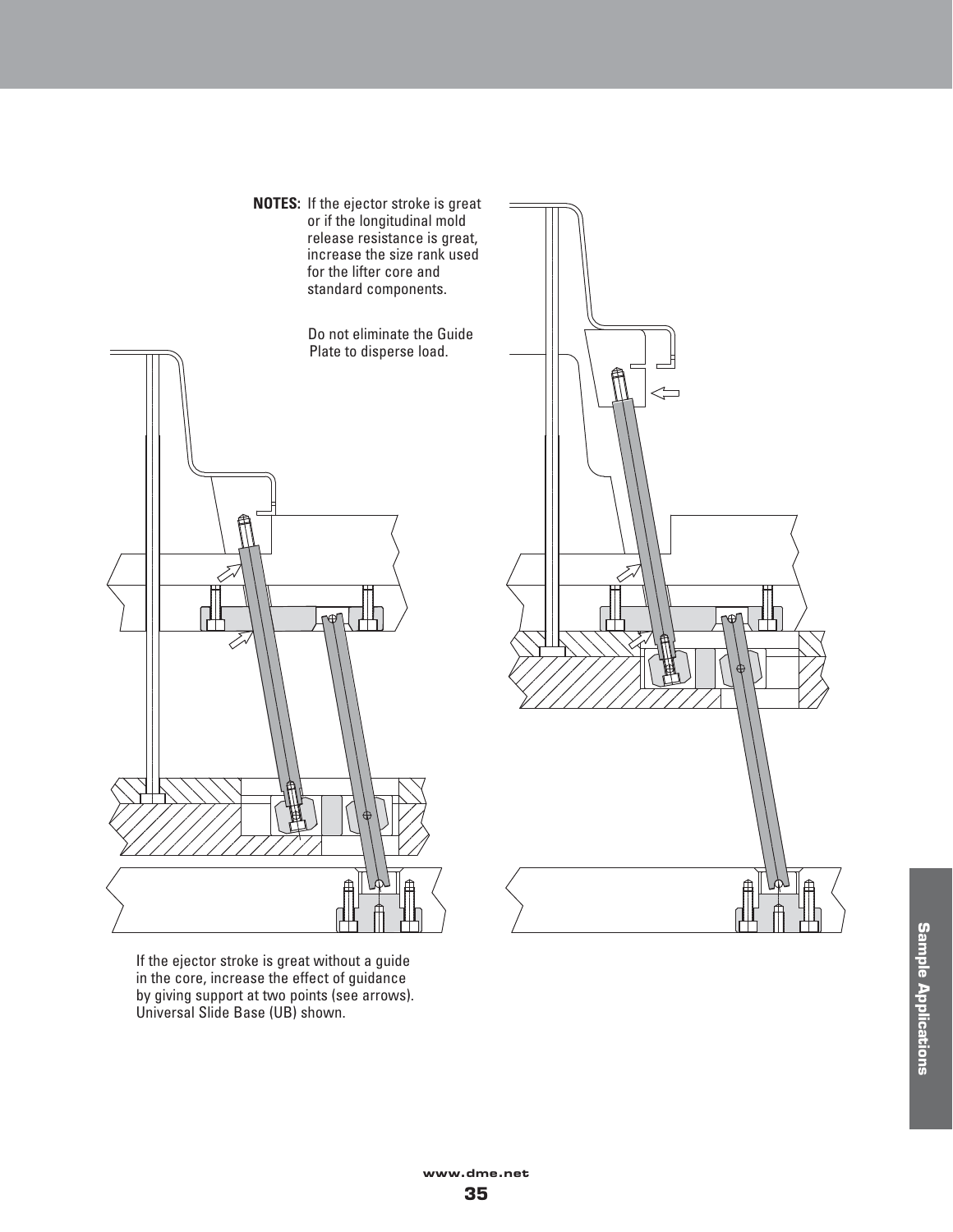# **VECTORFORM SAMPLE DESIGN STANDARD BASE – SB**



15 20

1. Design the cross section such as the ejector stroke and the plate thickness, etc, based on the depth and size of the lifter core. The undercut does not need to be considered during this stage of the design.



- 2. Determine the shift angle that releases the undercut by 4mm and that provides 15mm of ejection. The lifter core may be tentatively placed into position at this stage of the design.
- Ŋ 3. Leave space (specified by in the drawing) before and after the lifter core hole, and place the Guide Plate as shown. Allow the Guide Rod to act as a guideline at a 15° angle from the joint pin center.



4. Cut the excess length of the Guide Plate as necessary. Align the groove center of the Guide Rod with the joint pin center of the Guide Plate, and place the Guide Rod (inclined at a 15° angle) onto the line on a tentative basis.

**Sample Design**

**Sample Design** 



5. Align the joint pin center of the slide base with the Guide Rod center, and place them on the specified position of the ejector plate and ejector retainer plate. Pin down the lifter core.

**U.S 800-626-6653 • Canada 800-387-6600**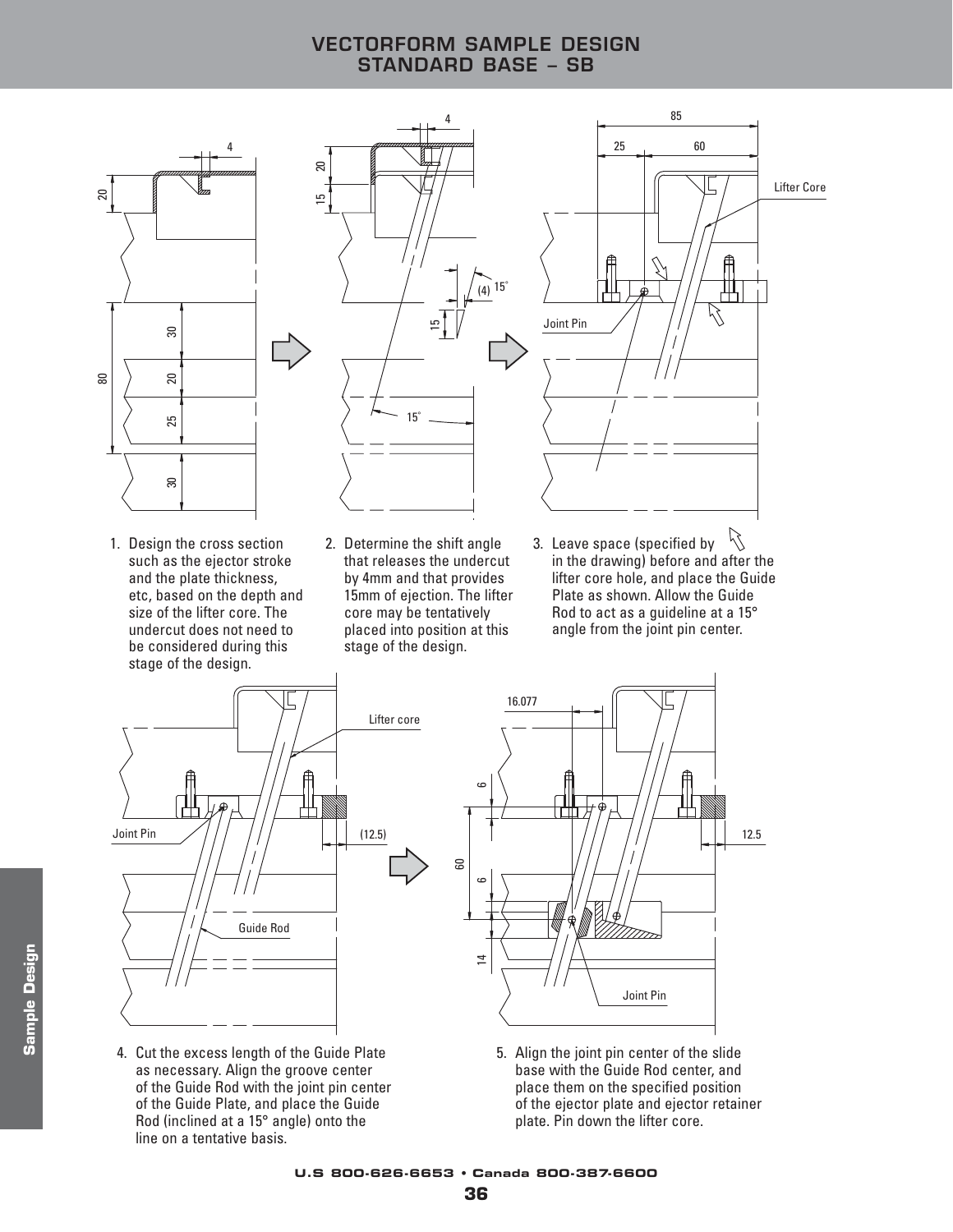

6. Cut the excess length of the slide base as necessary. Align the joint pin center of the Holder Bushing with the center of the Guide Rod, and place them as shown in the drawing above.



7. Modify the Guide Rod length to accommodate the position of the other components in the assembly.



8. Determine the amount of clearance 9. Now, the design is complete. (specified as  $\Diamond$  in the drawing above) needed in the ejector plate assembly that is required to accommodate the sliding action of the slide base and the position of the Guide Rod.

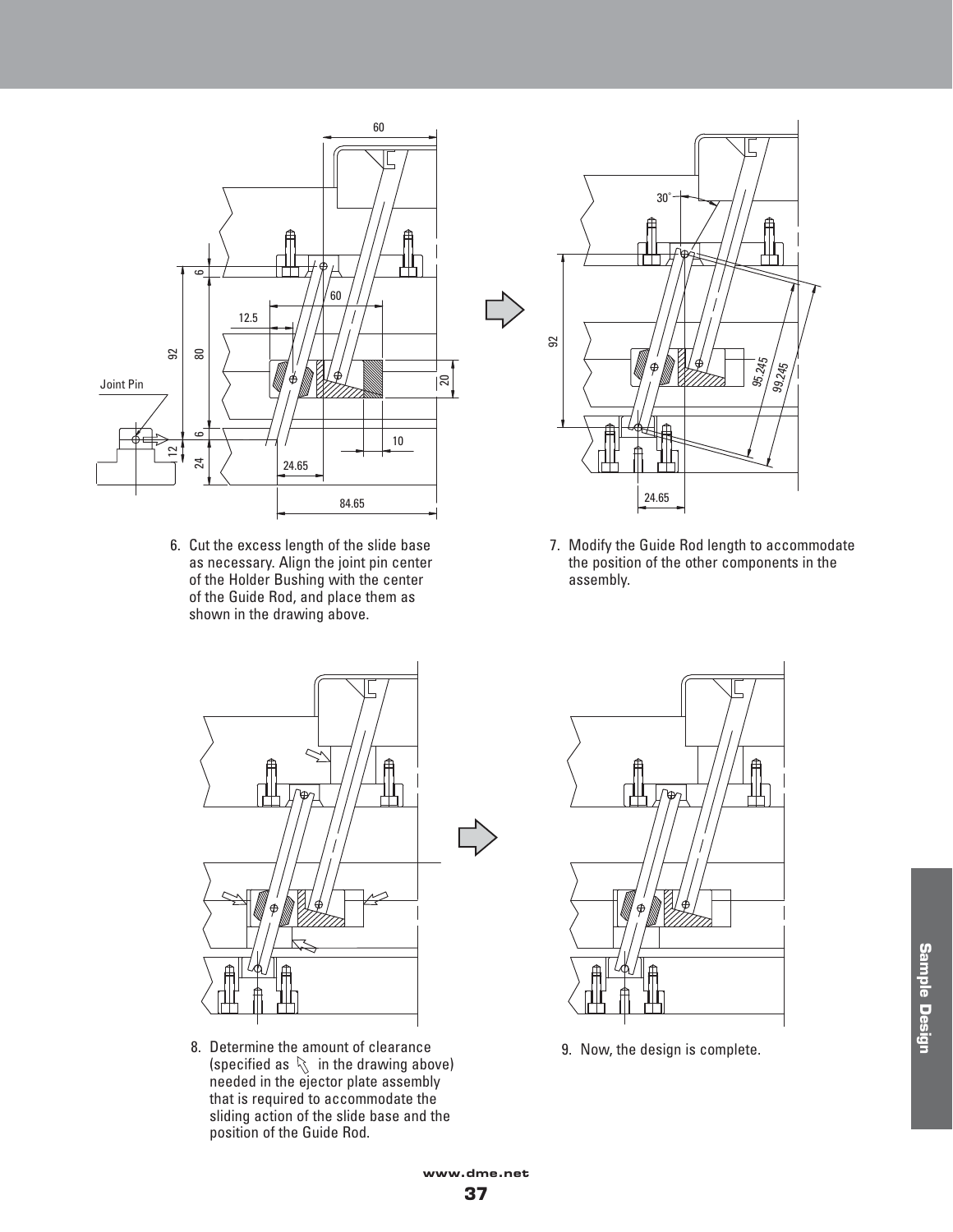# **VECTORFORM SAMPLE DESIGN JOINT BASE – JB**



1. Design the cross section such as the ejector stroke and the plate thickness, etc, based on the depth and size of the lifter core. The undercut does not need to be considered during this stage of the design.



- 2. Determine the shift angle that releases the undercut by 4mm and that provides 15mm of ejection. The lifter core may be tentatively placed into position at this stage of the design.
- 3. While aligning the center line of the lifter core with the joint pin center, place the Slide Base into the ejector plate. Allow the Guide Rod center to act as a guideline at a 15° angle from the joint pin center of the guide bushing.



4. While aligning the joint pin center of the Guide Plate on the Guide Rod line, place the Guide Plate into the mold plate installation.

**Sample Design**

**Sample Design** 



5. Align the center of the Guide Rod groove with the joint pin center of the Guide Plate, and place in the location of the Guide Rod inclined at a 15° angle. Determine the lifter core length.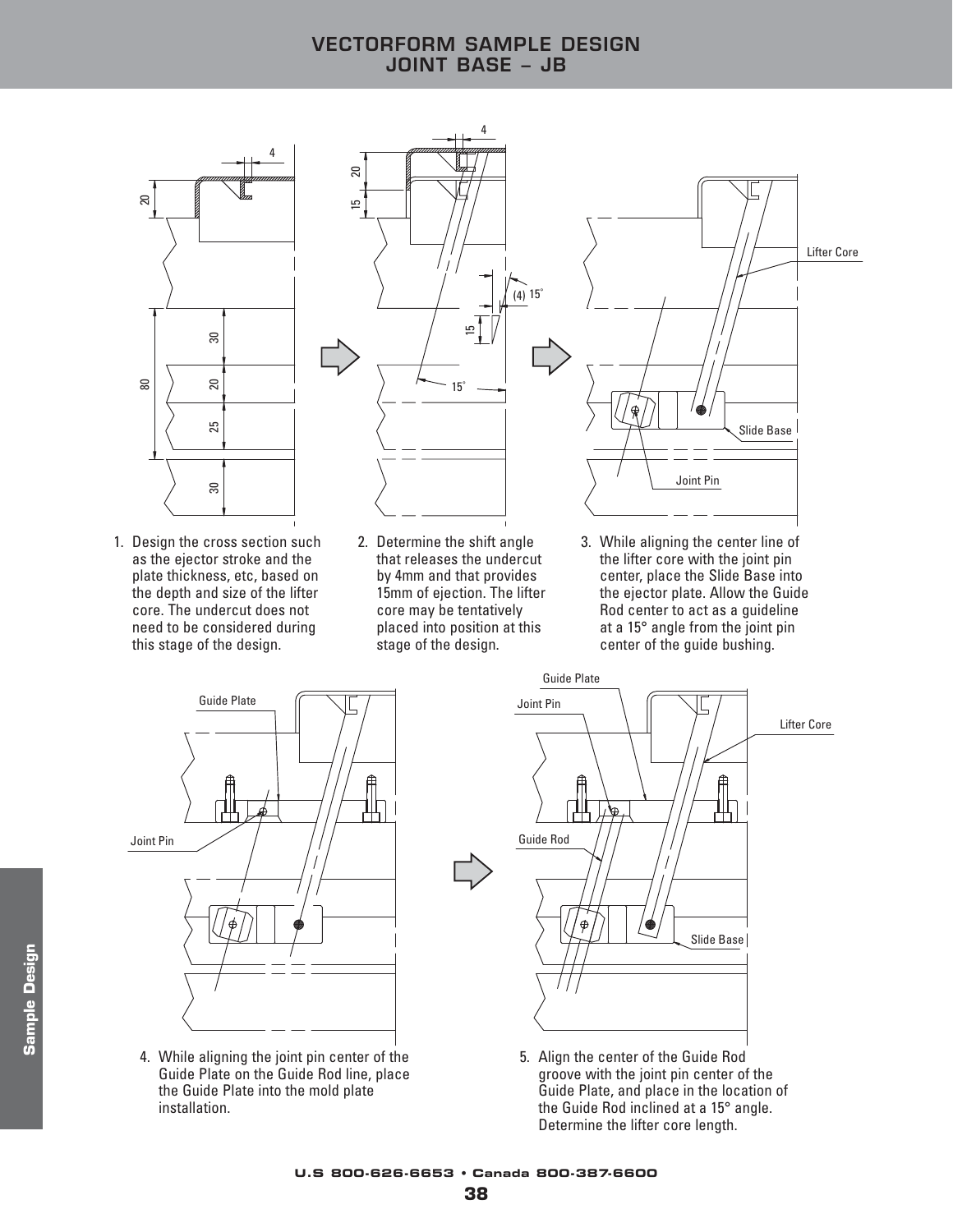

6. Align the joint pin center of the Holder Bushing with the Guide Rod center, and place it as shown in the drawing above.



7. Modify the Guide Rod length to accommodate the position of the other components in the assembly.



8. Determine the amount of clearance (specified as  $\mathbb R$  in the drawing above) needed in the ejector plate assembly that is required to accommodate the sliding action of the Slide Base and the position of the Guide Rod.



9. Now, the design is complete.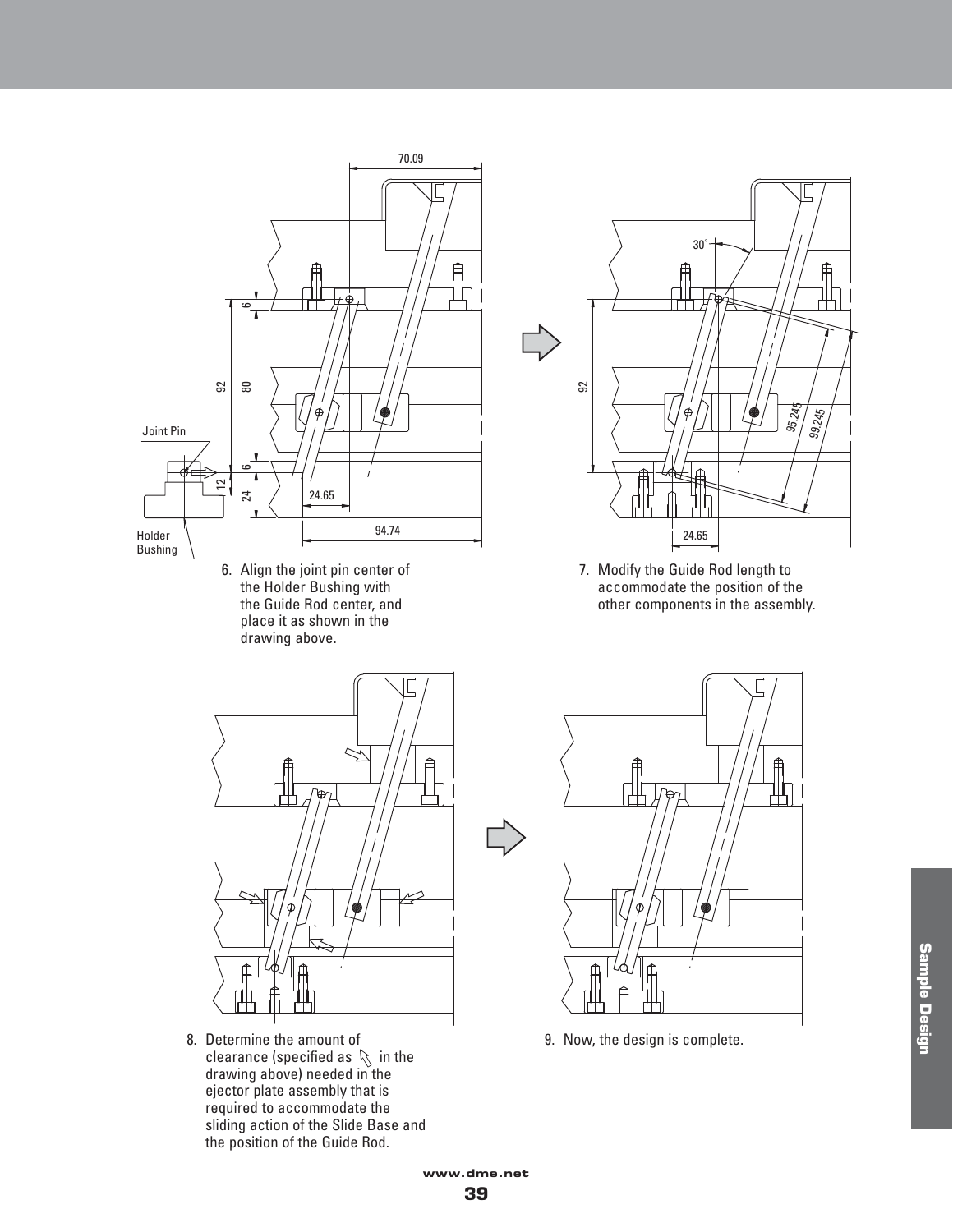# **VECTORFORM SAMPLE DESIGN UNIVERSAL BASE – UB**



1. Design the cross section such as the ejector stroke and the plate thickness, etc, based on the depth and size of the lifter core. The undercut does not need to be considered during this stage of the design.



2. Determine the shift angle that releases the undercut by 4mm and that provides 15mm of ejection. The lifter core may be tentatively placed into position at this stage of the design.



3. While aligning the center line of the lifter core with the joint pin center, place the Slide Base into the ejector plate. Allow the Guide Rod center to act as a guideline at a 15° angle from the joint pin center of the guide bushing.



4. While aligning the joint pin center of the Guide Plate on the Guide Rod line, place the Guide Plate into the mold plate installation.



5. Align the center of the Guide Rod groove with the joint pin center of the Guide Plate, and place in the location of the Guide Rod inclined at a 15° angle. Determine the lifter core length and the required fit.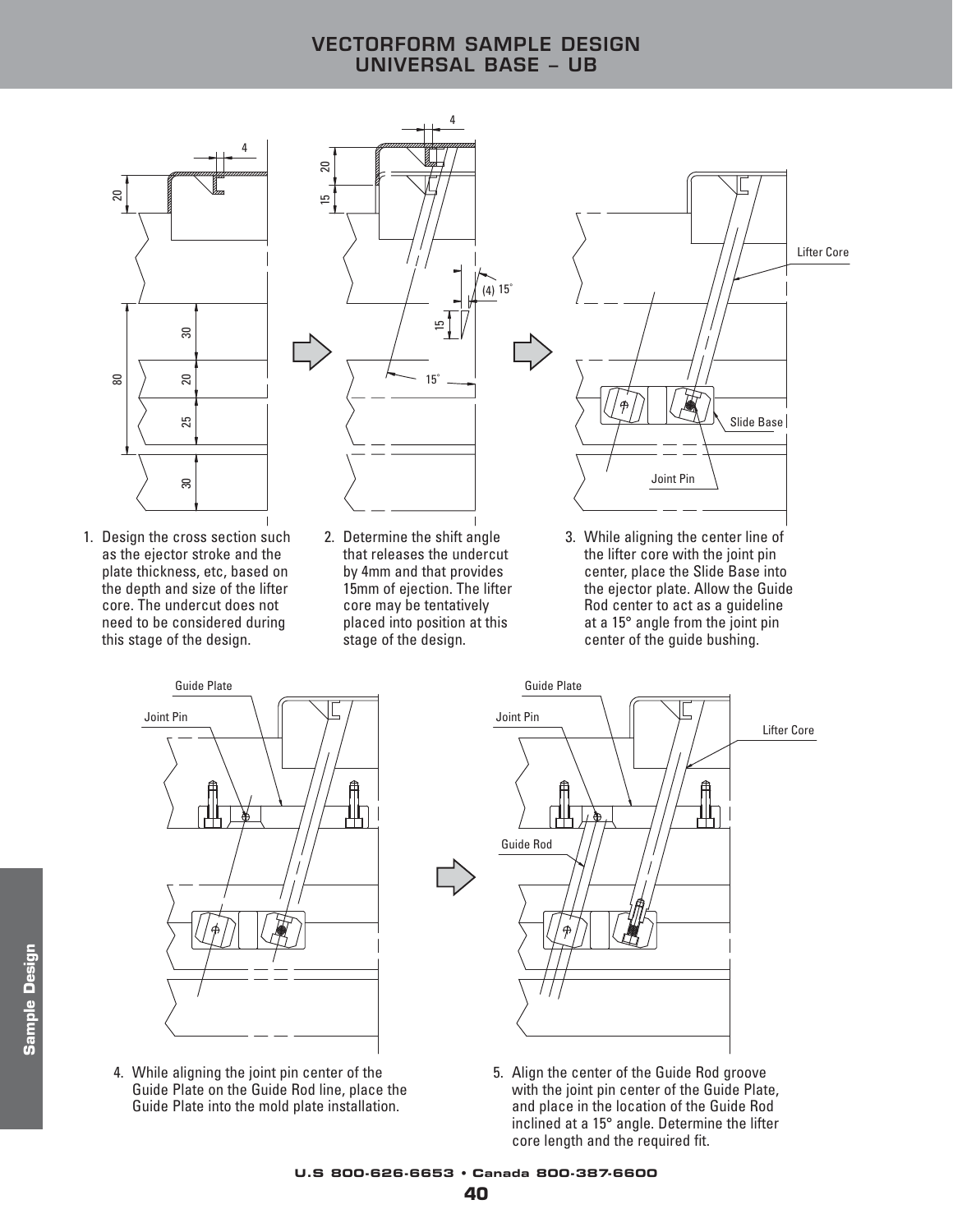

6. Align the dowel center of the Holder Bushing with the Guide Rod center, and place it as shown in the drawing above.



8. Determine the amount of clearance (specified as  $\mathbb{R}$  in the drawing above) needed in the ejector plate assembly that is required to accommodate the sliding action of the Slide Base and the position of the Guide Rod.



7. Modify the Guide Rod length to accommodate the position of the other components in the assembly.



9. Now, the design is complete.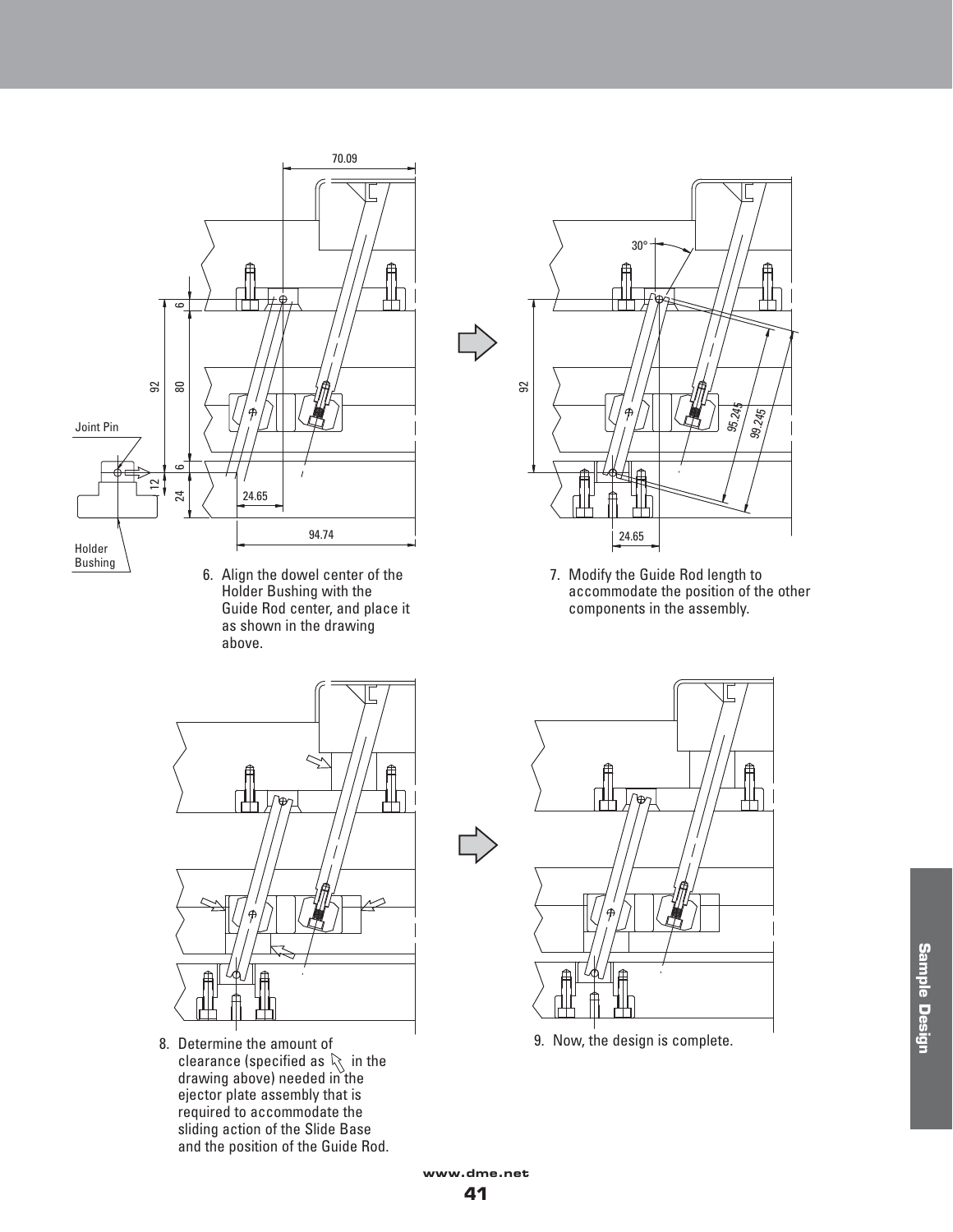# **VECTORFORM SAMPLE INSTALLATION**



- 1. Allow the Holder Bushing to self-align prior to torquing retaining bolts. It is recommended that ejector plate movement be checked to ensure smooth operation. Holder Bushing alignment may be adjusted as necessary.
- 2. Check for alignment and smooth operation. Proper machining of installation will ensure good alignment, smooth operation and long life of components during operation.
- 3. Oil or greasing may be performed if desired, however, do not depend upon oiling or nitriding to ensure smooth operation.



1. Place the Guide Plate into position.



2. Place the upper ejector retainer plate into position.







- 3. Insert the lifter core from below (or from above if desired).
- 4. Install the slide base, and secure into the desired position by installing the screws.
- 5. Place the lower ejector plate into position.

**U.S 800-626-6653 • Canada 800-387-6600**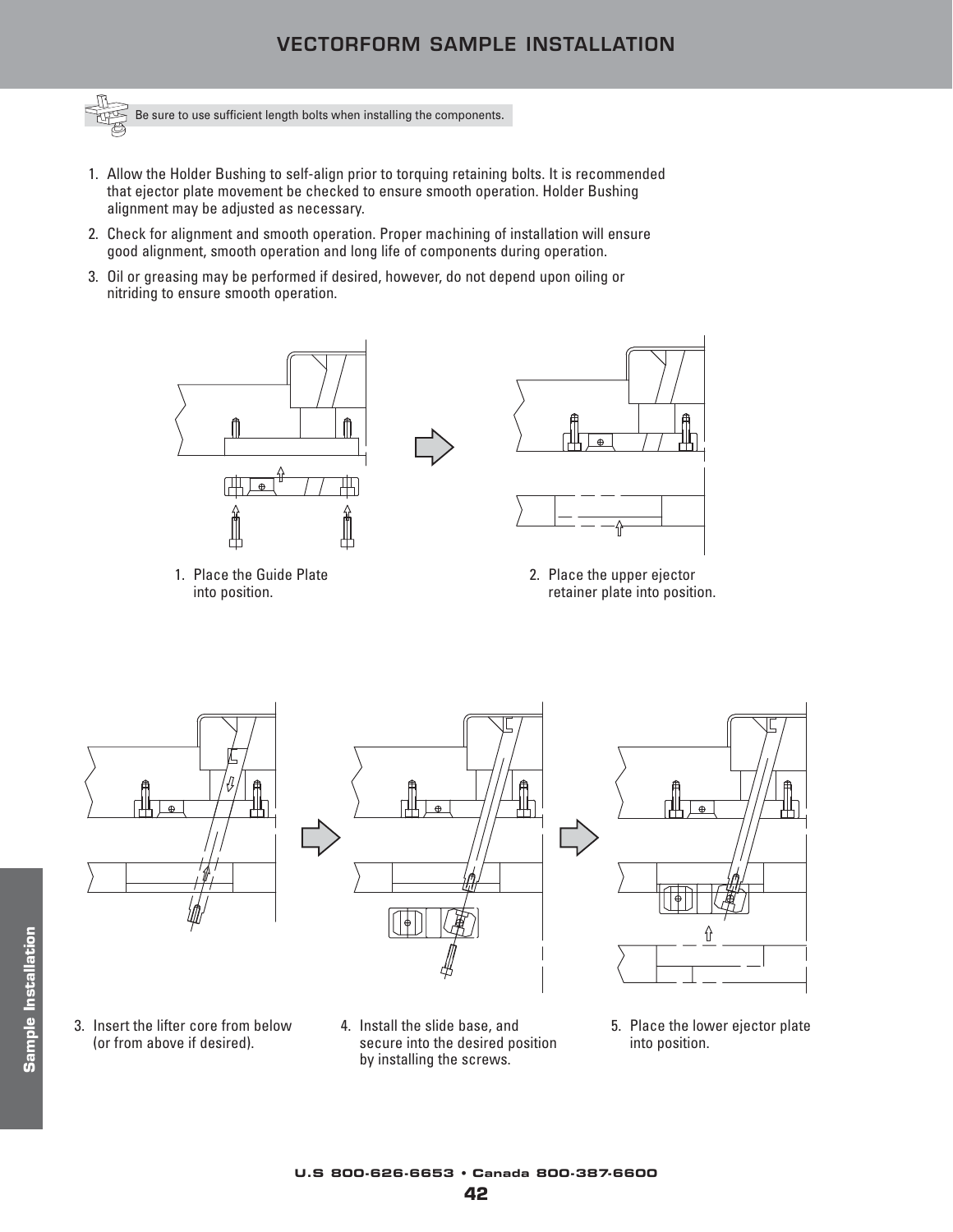

6. Insert the Guide Rod into the guide bushing of the slide base, and engage the end of the Guide Rod on the hinge pin in the Guide Plate.



7. Place the moving (bottom) clamp plate into position. Install alignment dowels and bolt the clamp plate into place.



Ensure that the Holder Bushing flange is firmly seated against

THES

8. Insert the Holder Bushing into the installation in the moving clamp plate so that the hinge pin in the Holder Bushing and the "U" groove in the Guide Rod engage with each other. Once the Holder Bushing self-aligns, tighten the retainer bolts.



9. Check the operation of the system. If required, please refer to Component Specifications – Holder Bushings for more detail regarding Holder Bushing backup if required.

■ Be sure that the bolts are sufficiently torqued as to avoid loosening over time.  $\mathfrak{S}$  **■** Radii improve the smooth operation of the system.

**Sample Installation Sample Installation**